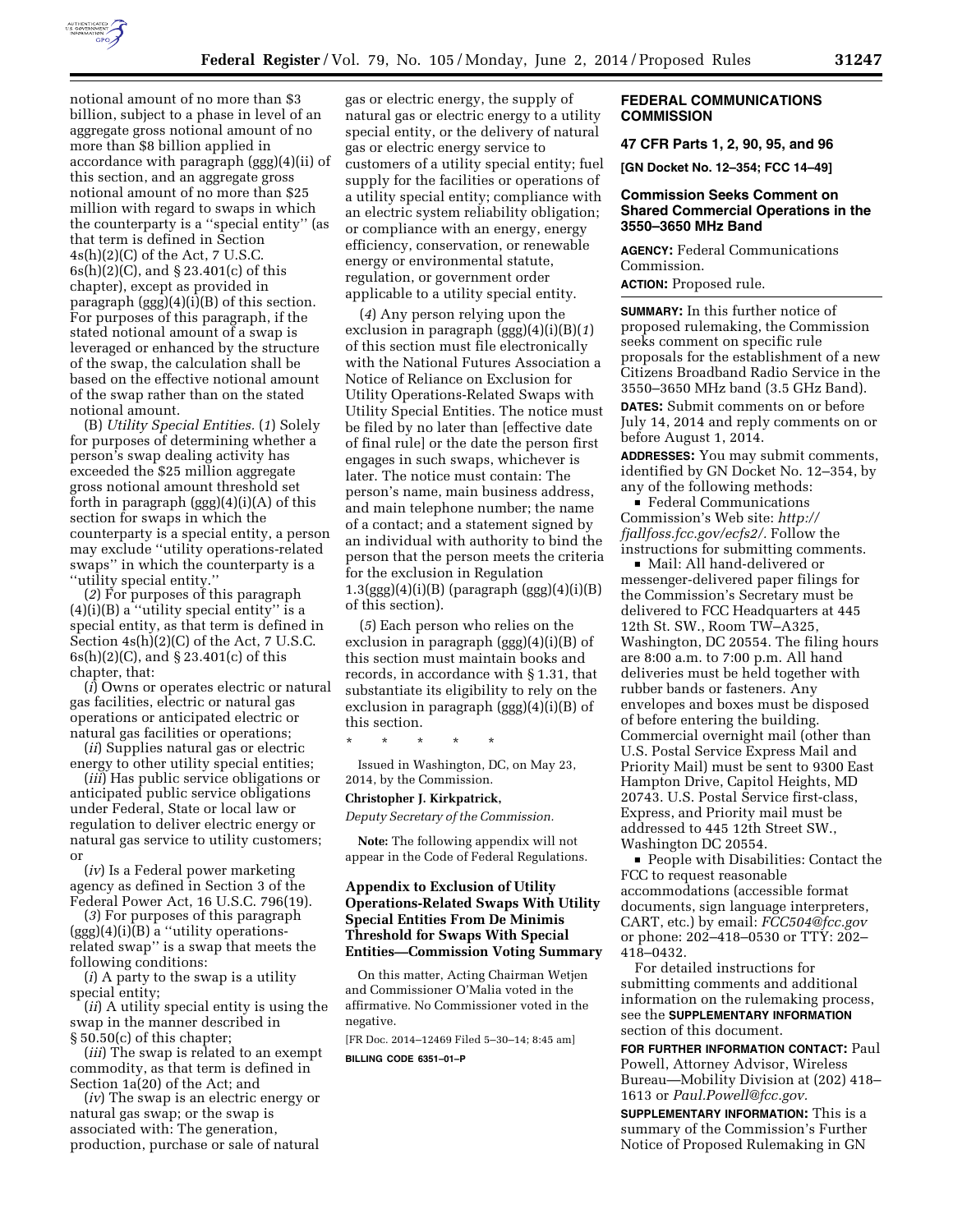Docket No. 12–354, FCC 14–49, adopted and released April 23, 2014. The full text of this document is available for inspection and copying during normal business hours in the FCC Reference Center, 445 12th Street SW., Washington, DC 20554. The complete text may be purchased from the Commission's copy contractor, Best Copy and Printing, Inc., 445 12th Street SW., Room CY–B402, Washington, DC 20554, (202) 488–5300, facsimile (202) 488–5563, or via email at *fcc@ bcpiweb.com.* The full text may also be downloaded at: *www.fcc.gov.*  Alternative formats are available to persons with disabilities by sending an email to *fcc504@fcc.gov* or by calling the Consumer & Governmental Affairs Bureau at 202–418–0530 (voice), 202– 418–0432 (tty).

## **Comment Filing Instructions**

Pursuant to §§ 1.415 and 1.419 of the Commission's rules, 47 CFR 1.415 and 1.419, interested parties may file comments and reply comments on or before the dates indicated on the first page of this document. Comments may be filed using the Commission's Electronic Comment Filing System (ECFS). *See Electronic Filing of Documents in Rulemaking Proceedings,*  63 FR 24121, May 1, 1998.

**Electronic Filers: Comments may be** filed electronically using the Internet by accessing the ECFS: *http:// fjallfoss.fcc.gov/ecfs2/.* 

■ Paper Filers: Parties who choose to file by paper must file an original and one copy of each filing. If more than one docket or rulemaking number appears in the caption of this proceeding, filers must submit two additional copies for each additional docket or rulemaking number.

Filings can be sent by hand or messenger delivery, by commercial overnight courier, or by first-class or overnight U.S. Postal Service mail. All filings must be addressed to the Commission's Secretary, Office of the Secretary, Federal Communications Commission.

• All hand-delivered or messengerdelivered paper filings for the Commission's Secretary must be delivered to FCC Headquarters at 445 12th St. SW., Room TW–A325, Washington, DC 20554. The filing hours are 8:00 a.m. to 7:00 p.m. All hand deliveries must be held together with rubber bands or fasteners. Any envelopes and boxes must be disposed of before entering the building.

 $\blacksquare$  Commercial overnight mail (other than U.S. Postal Service Express Mail and Priority Mail) must be sent to 9300 East Hampton Drive, Capitol Heights, MD 20743.

■ U.S. Postal Service first-class, Express, and Priority mail must be addressed to 445 12th Street SW., Washington DC 20554.

**People with Disabilities: To request** materials in accessible formats for people with disabilities (braille, large print, electronic files, audio format), send an email to *fcc504@fcc.gov* or call the Consumer & Governmental Affairs Bureau at 202–418–0530 (voice), 202– 418–0432 (tty).

# **Ex Parte Rules**

This proceeding shall continue to be treated as a ''permit-but-disclose'' proceeding in accordance with the Commission's *ex parte* rules. *See* 47 CFR 1.1200 et seq. Persons making *ex parte* presentations must file a copy of any written presentation or a memorandum summarizing any oral presentation within two business days after the presentation (unless a different deadline applicable to the Sunshine period applies). Persons making oral *ex parte* presentations are reminded that memoranda summarizing the presentation must (1) list all persons attending or otherwise participating in the meeting at which the *ex parte*  presentation was made, and (2) summarize all data presented and arguments made during the presentation. If the presentation consisted in whole or in part of the presentation of data or arguments already reflected in the presenter's written comments, memoranda or other filings in the proceeding, the presenter may provide citations to such data or arguments in his or her prior comments, memoranda, or other filings (specifying the relevant page and/or paragraph numbers where such data or arguments can be found) in lieu of summarizing them in the memorandum. Documents shown or given to Commission staff during *ex parte* meetings are deemed to be written *ex parte* presentations and must be filed consistent with § 1.1206(b). *See* 47 CFR 1.1206(b). In proceedings governed by § 1.49(f), 47 CFR 1.49(f), or for which the Commission has made available a method of electronic filing, written *ex parte* presentations and memoranda summarizing oral *ex parte*  presentations, and all attachments thereto, must be filed through the electronic comment filing system available for that proceeding, and must be filed in their native format (*e.g.,* .doc, .xml, .ppt, searchable .pdf). Participants in this proceeding should familiarize themselves with the Commission's *ex parte* rules.

We note that our *ex parte* rules provide for a conditional exception for all *ex parte* presentations made by NTIA or Department of Defense representatives. *See* 47 CFR 1.1204. This FNPRM raises significant technical issues implicating federal and nonfederal spectrum allocations and users. Staff from NTIA, DoD, and the FCC have engaged in technical discussions in the development of this FNPRM, and we anticipate these discussions will continue after this FNPRM is released. These discussions will benefit from an open exchange of information between agencies, and may involve sensitive information regarding the strategic federal use of the 3.5 GHz Band. Recognizing the value of federal agency collaboration on the technical issues raised in this FNPRM, NTIA's shared jurisdiction over the 3.5 GHz Band, the importance of protecting federal users in the 3.5 GHz Band from interference, and the goal of enabling spectrum sharing to help address the ongoing spectrum capacity crunch, we find that this exemption serves the public interest.

# **Initial Paperwork Reduction Act Analysis**

This FNPRM contains proposed new and modified information collection requirements. The Commission, as part of its continuing effort to reduce paperwork burdens, invites the general public and the Office of Management and Budget (OMB) to comment on the information collection requirements contained in this FNPRM, as required by the Paperwork Reduction Act of 1995, Public Law 104–13. In addition, pursuant to the Small Business Paperwork Relief Act of 2002, Public Law 107–198, we seek specific comment on how we might ''further reduce the information collection burden for small business concerns with fewer than 25 employees.''

# **Synopsis of the Further Public Notice of Proposed Rulemaking**

# **I. Introduction**

We are in the midst of a communications revolution that has connected us to each other as never before through an ever increasing number of wireless devices. As a result of the continuing proliferation of connected devices, demand for wireless broadband capacity is growing rapidly. New, more efficient wireless network architectures and innovative approaches to spectrum management are tools that can help maximize the utility of existing spectrum resources and make new spectrum bands available for broadband access. As we previously discussed, *See*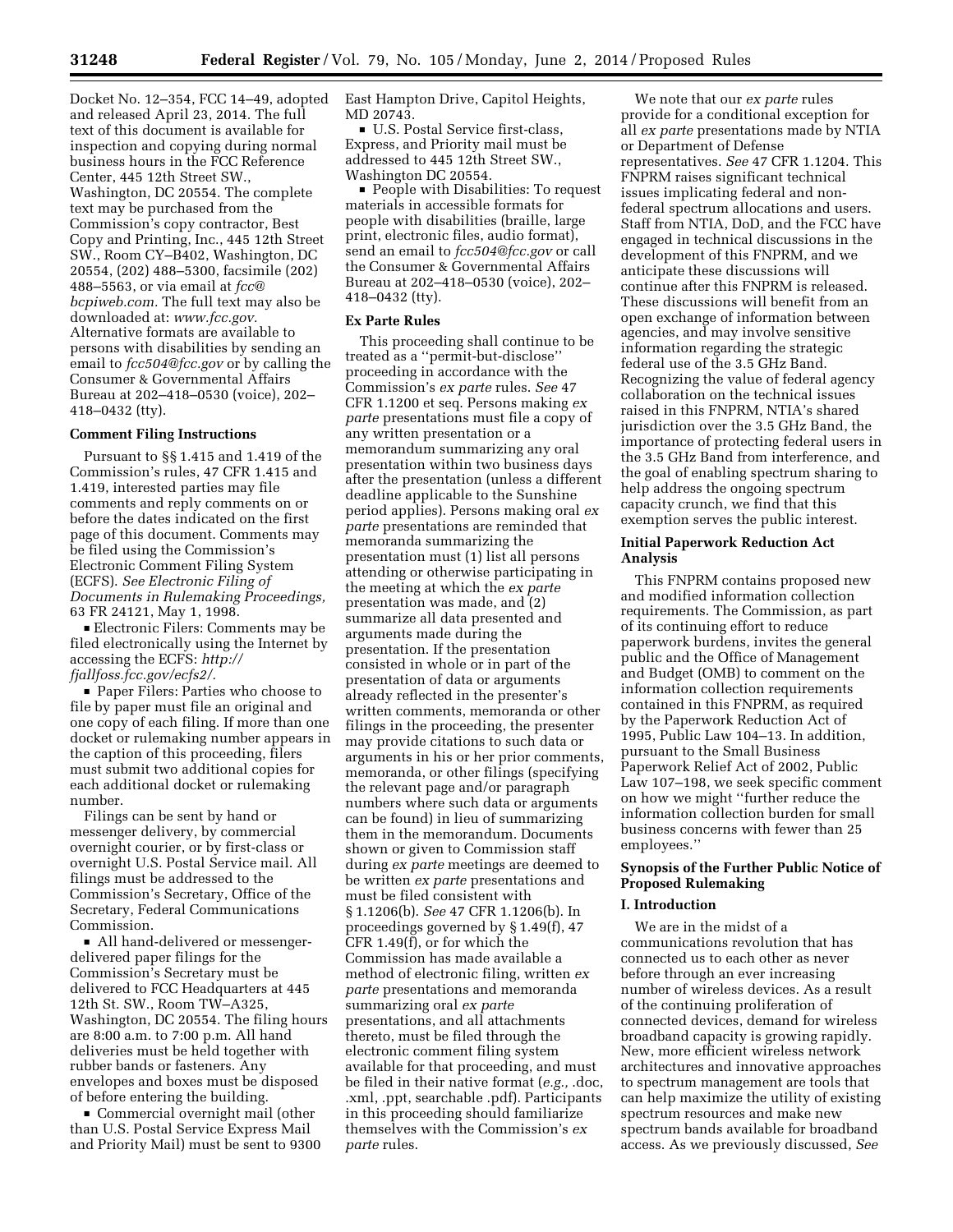3.5 GHz NPRM, 78 FR 1188, January 8, 2013, our proposals for the 3550–3650 MHz band (3.5 GHz Band) focus on two components of the Commission's ongoing efforts to address wireless coverage and capacity issues: Small cells and spectrum sharing—both of which were addressed in a report issued by the President's Council of Advisors on Science and Technology (PCAST).

With this Further Notice of Proposed Rulemaking (FNPRM), we propose specific rules for a new Citizens Broadband Radio Service in the 3.5 GHz Band that would make the 3.5 GHz sharing regime originally described by PCAST a reality. The 3.5 GHz Band could be an ''innovation band,'' where we can explore new methods of spectrum sharing and promote a diverse array of network technologies, with a focus on relatively low-powered applications. If successful, the spectrum sharing model proposed for this band could ultimately be expanded to other spectrum bands and ''transform the availability of a precious national resource —spectrum—from scarcity to abundance.''

The proposed rules set forth herein build upon the record developed in response to a series of prior proposals and workshops over the past sixteen months. These detailed proposals will allow for more focused comment prior to establishing rules governing the proposed Citizens Broadband Radio Service in a new part 96 of the Commission's rules. Specifically, the proposed rules would implement an innovative and comprehensive framework to authorize a variety of small cell and other broadband uses of the 3.5 GHz Band on a shared basis with incumbent federal and non-federal users of the band, with oversight and enforcement through a Spectrum Access System (SAS). The proposed rules reflect our belief that the 3.5 GHz Band could be an ideal ''innovation band,'' well suited to exploring the next generation of shared spectrum technologies, to drive greater productivity and efficiency in spectrum use.

The creation of the Citizens Broadband Radio Service was originally proposed in a Notice of Proposed Rulemaking (3.5 GHz NPRM or NPRM) released in December 2012. After reviewing the record generated by the 3.5 GHz NPRM, we released a public notice to supplement the record with focused comment on specific concepts for the 3.5 GHz Band (Licensing PN). *See* Licensing PN, 78 FR 72851, December 4, 2013. The Licensing PN described a ''Revised Framework'' that elaborated on some of the alternative

licensing and authorization concepts set forth in the NPRM. With this FNPRM we fulfill a commitment made in issuing the Licensing PN that we would seek comment on specific detailed rules before publishing a First Report and Order in this proceeding.

As set forth in more detail below, we propose to establish a three-tiered authorization framework—Incumbent Access, Priority Access, and General Authorized Access (GAA) tiers—based on the recommendations of PCAST and originally proposed in the NPRM. Under this framework, existing primary operations—including authorized federal users and grandfathered Fixed Satellite Service (FSS) earth stations would compose the Incumbent Access tier and would receive protection from harmful interference from Citizens Broadband Radio Service users. At this time, we propose to establish geographic Exclusion Zones based on the models suggested in the National Telecommunications and Information Administration's (NTIA) Fast Track Report to protect federal Incumbent Access tier operations. We plan to work with NTIA in coming months to reassess these Exclusion Zones in light of new technologies envisioned in this FNPRM and new data from technical studies evaluating the coexistence of radars and wireless broadband services. If there are further developments that would enable a reduction in the size of the Exclusion Zones, we encourage participants to file in the record to ensure that there is sufficient opportunity for public comment prior to issuance of a Report and Order in this proceeding.

Interference management with respect to the three tiers of service, including adherence to designated Exclusion Zones, would be managed by a dynamic SAS, conceptually similar to, but more advanced than the databases used to manage Television White Spaces (TVWS) devices. Consistent with the Revised Framework, we propose to define each Priority Access License (PAL) as an authorization to use for oneyear a 10 megahertz channel in a single census tract. PALs would be open to any prospective licensee that meets basic FCC qualifications and mutually exclusive applications for PALs would be subject to competitive bidding. PAL channels would be dynamically coordinated by the SAS and the exact spectral location of a given PAL authorization could shift from time to time as directed by the SAS during its license term. The GAA tier would be licensed-by-rule to permit open, flexible access to the band to the widest possible group of potential users. We propose to reserve at all times for GAA use, a

minimum of 50 percent of the band that is not encumbered by Incumbent Access tier users in any given location.

We propose baseline technical standards for the operation of Citizens Broadband Radio Service Devices (CBSDs) and End User Devices in the 3.5 GHz Band as well as general rules for the operation of the SAS and approval of SAS Administrators. Many of these concepts were originally raised in the NPRM and Licensing PN. We also seek further comment on other important issues raised in this proceeding, including: (1) Protection criteria for Incumbent Users; (2) potential protection of FSS earth stations in the 3700–4200 MHz band (C-Band); (3) competitive bidding procedures for resolving mutually exclusive applications for PALs; and (4) the possible extension of the proposed rules to include the 3650–3700 MHz band. Some of these issues, particularly those dealing with protection criteria for Incumbent Access tier users, may require additional focused input from government and private industry stakeholders.

Our goal in this FNPRM is to generate focused comment on specific proposed rule text as a penultimate step before the establishment of a new rule part—part 96—authorizing fixed and mobile wireless use of the 3.5 GHz Band. Our goal is to adopt rules that promote efficient and widespread use of the 3.5 GHz Band for a variety of potential users. We emphasize that this is an iterative process and that, while some issues remain open, the proposed rules set forth herein provide a clear framework that would allow users to begin operations in the Citizens Broadband Radio Service in designated geographic areas.

# **II. Background**

The Fast Track Report first identified the 3.5 GHz Band as potentially suitable for commercial broadband use. NTIA recommended that this band could be made available for commercial wireless broadband by 2015 based on the conditions outlined in the Fast Track Report. NTIA's recommendation included significant geographic restrictions to protect existing Department of Defense (DoD) radar and FSS operations and to protect new commercial systems from co-channel interference from high-powered military in-band shipborne and adjacent band DoD ground-based radar systems. The radar systems that operate in the 3.5 GHz Band overcome the inherent propagation limitations of this frequency range by employing high transmitter power levels and high-gain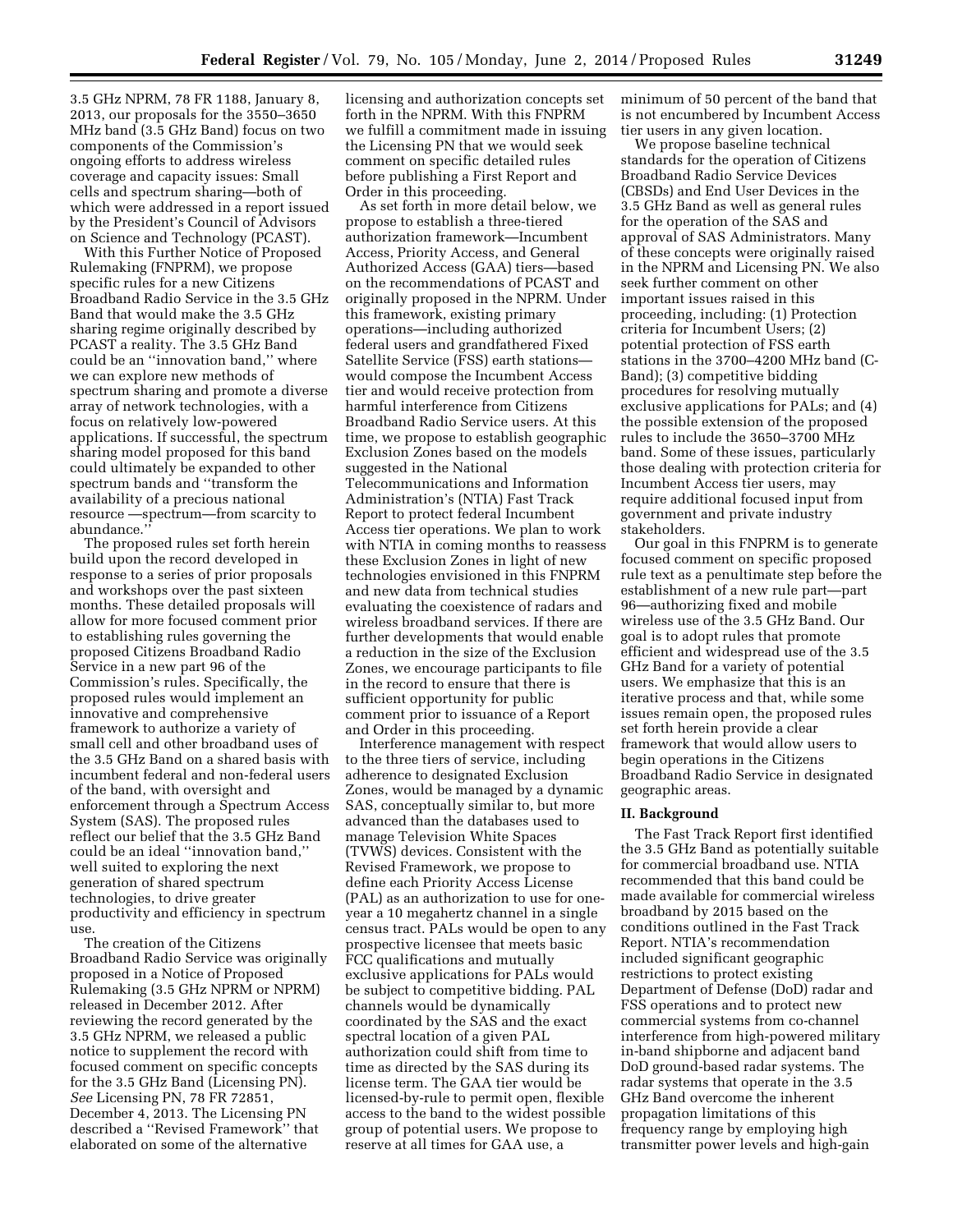antennas. These characteristics of the radar systems were a contributing factor to the size of the exclusion zones in the Fast Track evaluation.

In July 2012, PCAST recommended that the Federal Government identify 1,000 megahertz of federal spectrum for shared use to create ''the first shared use spectrum superhighways.'' PCAST recommends that shared spectrum be organized into three tiers. To ensure interference protection, all users would be required to register in a database modeled on the TVWS database. The first tier would consist of incumbent federal users. These users would be entitled to full protection for their operations within their deployed areas, consistent with the terms of their assignments. The second tier would consist of users that would receive short-term priority authorizations to operate within designated geographic areas. Secondary users would receive protection from interference from third tier users but would be required to avoid interference with and accept interference from Federal Primary users. Third tier users (GAA) would be entitled to use the spectrum on an opportunistic basis and would not be entitled to interference protection. PCAST recommends that the Commission, in conjunction with NTIA, work expeditiously to implement its recommendations in the 3.5 GHz Band.

The Commission's December 2012 NPRM proposed a three-tier, license-byrule authorization framework, based on concepts described in the PCAST Report that are intended to facilitate rapid broadband deployment while protecting existing incumbent users of the 3.5 GHz Band. The NPRM solicited comment on all aspects of this proposal, including the appropriate licensing framework and the potential uses of each service tier. The Commission received extensive comment from a wide range of stakeholders in response. The NPRM also included a supplemental proposal to expand the proposed licensing and authorization model to an additional adjacent 50 megahertz of spectrum in the 3650–3700 MHz band, making up to 150 megahertz available for shared wireless broadband access.

As we noted in the NPRM, the technical characteristics of the 3.5 GHz Band and the existence of important incumbent operations in the band in many areas of the country contribute to make the band an ideal platform to explore innovative approaches to shared spectrum use and small cell technology. NTIA's Fast Track Report recommended, based on technical assumptions typical of traditional macrocell deployments of commercial

wireless broadband technology, that new commercial uses of the band occur outside of large ''exclusion zones'' to protect Federal government operations. Given that the exclusion zones would cover approximately 60 percent of the U.S. population and because of limited signal propagation in the band, the band did not appear to be well-suited for macrocell deployment. However, as noted in the NPRM, these very disadvantages could be turned into advantages if the band were used to explore spectrum sharing and small cell innovation. This proposal was based on recommendations put forth by the FCC's Technology Advisory Council (TAC), which has advocated for the increased use of small cell devices in spectrum constrained areas and supported dedicating a spectrum band to small cell uses. The combination of small cells and spectrum sharing technologies could vastly increase the usability of the 3.5 GHz Band for wireless broadband and serve as a model for future coexistence among services in other spectrum bands.

In November 2013, in response to record comments received up to that point, we released the Licensing PN, which described a Revised Framework that elaborated upon some of the licensing concepts and alternatives set forth in the NPRM. The Revised Framework retains the three-tier model proposed in the NPRM but expands eligibility to apply for PALs, and explores innovative means of assigning authorizations within that tier. Like the NPRM's main proposal, the Revised Framework would leverage the unique capabilities of small cell and SAS technologies to enable sharing among users in the Priority Access and GAA tiers. Specifically, the Revised Framework contains the following core concepts:

• An SAS to dynamically manage frequency assignments and automatically enforce access to the Priority Access and GAA tiers;

• Expansive eligibility for Priority Access tier use;

• Granular, but administrativelystreamlined licensing of the Priority Access tier;

• Exclusive spectrum rights for Priority Access subject to licensing by auction in the event of mutually exclusive applications;

• A defined ''floor'' of GAA spectrum availability, to ensure that GAA access is available nationwide (subject to Incumbent Access tier use);

• Additional GAA access to unused Priority Access bandwidth, as identified and managed by the SAS, to maximize dynamic use of the unutilized portion of the band and ensure productive use of the spectrum;

• Opportunities for Contained Access Users to obtain targeted priority spectrum use within specific facilities (such as buildings) that meet certain requirements to mitigate the potential for interference to and from Incumbent Users and other Citizens Broadband Radio Service users; and

• A set of baseline technical standards to prevent harmful interference and ensure productive use of the spectrum.

The Licensing PN generated a robust supplementary record, eliciting comments from a wide range of stakeholders. While most commenters support expanding Priority Access tier eligibility from ''critical access'' users to all qualified applicants, opinions were split on other specific aspects of the Revised Framework. Notably, commenters diverged greatly on the band plan, PAL specifications, authorization methodology, and technical specifications of CBSDs. These submissions are addressed in greater detail on an issue-by-issue basis in Section III.

In addition, we have convened two workshops to discuss technical issues related to this proceeding. The first workshop explored broad issues that emanated from the original NPRM. More recently, on January 14, 2014, the Bureau and OET hosted a workshop to further explore the technical requirements, operational parameters, and architecture of the proposed SAS (SAS Workshop). A diverse group of engineers representing industry stakeholders, trade associations, and academia submitted technical papers in advance of the workshop and participated in panels throughout the day. We address many of these submissions in greater detail below.

The purpose of this FNPRM is to solicit focused comment on specific proposed rules and other specifically identified open issues. To the extent that parties require additional background on any of the proposals we describe in this FNPRM, we encourage them to review prior releases in this docket, including the NPRM, the Licensing PN, and the recorded footage of the two workshops.

# **III. Discussion**

With this FNPRM, we seek comment on proposed rules for the Citizens Broadband Radio Service. These proposed rules build upon the concepts and proposals set forth in the NPRM and the Licensing PN, in light of the record created in this proceeding. Notably, the proposed rules would: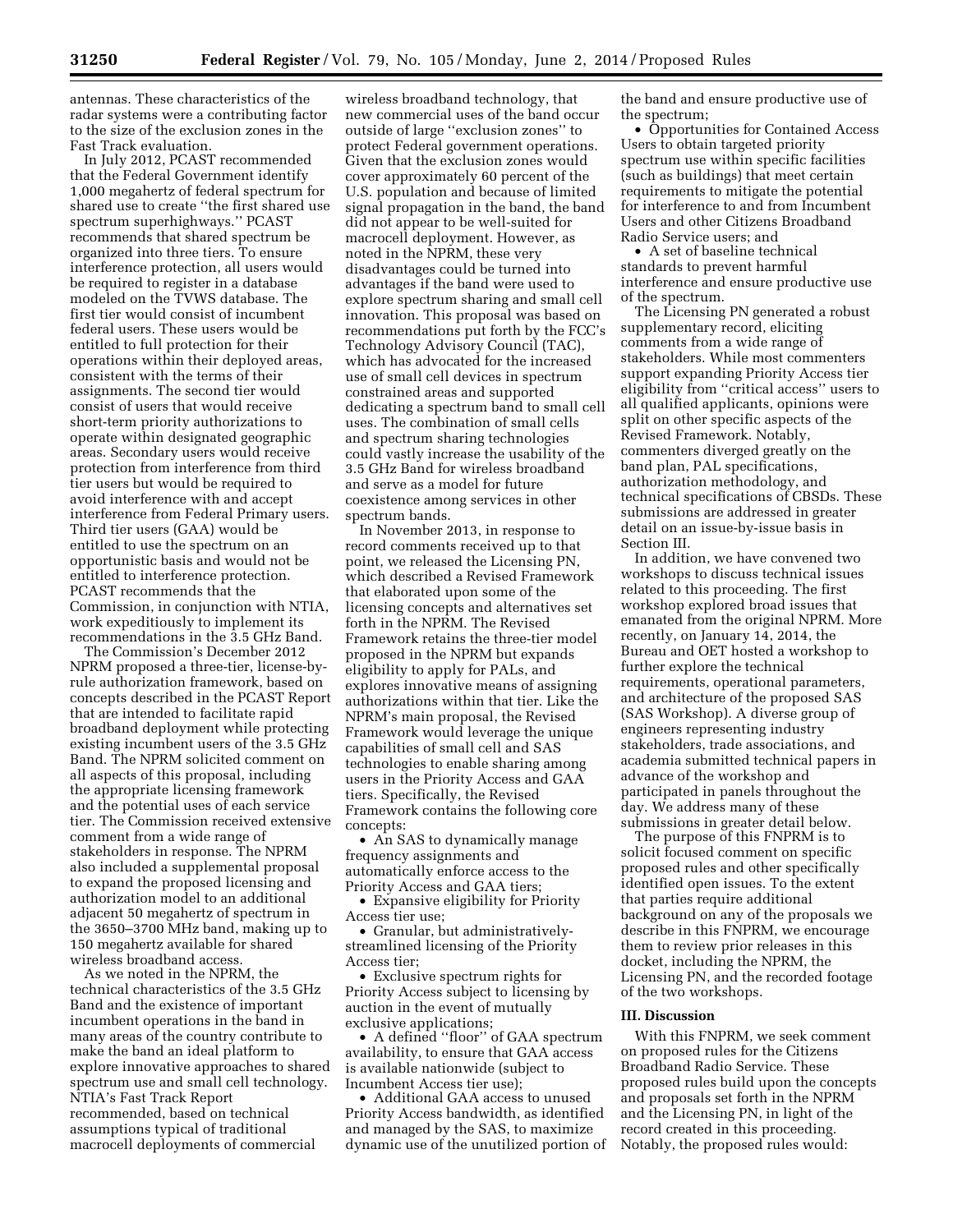• Implement the three-tier model proposed in the NPRM;

• Establish Exclusion Zones to ensure compatibility between incumbent federal operations and Citizens Broadband Radio Service users;

• Create an open eligibility authorization system for Priority Access and GAA operations;

• Establish granular, exclusive spectrum rights for the Priority Access tier, consistent with parameters discussed in the Licensing PN;

• Set a defined ''floor'' for GAA spectrum availability, to ensure that GAA access is available nationwide (subject to Incumbent Access tier use);

• Set guidelines to allow Contained Access Users to request up to 20 megahertz of reserved frequencies from the GAA pool for use within their facilities;

• Establish baseline technical rules for fixed or nomadic base stations operating in the 3.5 GHz Band;

• Set guidelines for the operation and certification of SASs in the band.

We seek detailed comment on these proposals, as well as viable alternative or supplemental rule provisions that could help to achieve our stated objectives. We encourage commenters to focus their submissions on the specific proposed rule text and structure. We further encourage commenters to identify the specific costs and benefits associated with any proposal. To the extent possible, commenters should provide specific data and information, such as actual or estimated dollar figures for each specific cost or benefit addressed, including a description of how the data or information was calculated or obtained, and any supporting documentation or other evidentiary support.

## *A. Proposed Regulatory Framework*

Below we discuss the proposed Part 96 and its component subsections, as well as proposed modifications to our existing rules designed to accommodate the new proposed Citizens Broadband Radio Service. The discussion parallels the proposed structure of Part 96, as detailed in Appendix A.

1. Proposed Part 96 Rule Part

## a. Subpart A—General Rules

## (i) Scope (§ 96.1)

We propose to implement the threetier authorization framework originally described in the NPRM and further discussed in the Licensing PN. This proposal is consistent with the framework for the 3.5 GHz Band originally described in the PCAST Report. Under this framework, existing

primary operations—including authorized federal users and grandfathered FSS earth stations would make up the Incumbent Access tier and would receive protection from harmful interference consistent with the proposed rules. The Citizens Broadband Radio Service would be divided into Priority Access and GAA tiers of service, each of which would be required to operate on a noninterference basis with the Incumbent Access tier. We also propose that any party that meets basic eligibility requirements under the Communications Act be eligible to hold a PAL or, when authorized, operate a CBSD on a GAA basis in the Citizens Broadband Radio Service.

The proposed three-tier framework enjoys significant support from a diverse group of commenters, including AT&T, Google, Public Knowledge, and the Open Technology Institute at the New America Foundation. Others, including CTIA—The Wireless Association (CTIA), NSN, and Qualcomm have argued that a two-tier framework that would prohibit or segregate GAA users would be a more efficient way to manage the 3.5 GHz Band.

Some commenters, including some who have also expressed support for the three-tiered model, argue that the 3.5 GHz Band should be divided between two and three-tiered authorization schemes, at least on a transitional basis. Under this concept, as originally described by Verizon Communications Inc. and Verizon Wireless Inc. (Verizon), a portion of the band would be set aside for a ''transitional framework'' sub-band which would be licensed on a more traditional, exclusive-use basis and would not include GAA users. The remainder of the band could be split between GAA-only use and the proposed three-tiered sharing framework. The ''transitional framework'' sub-band could then be phased out after the three-tier framework is proven to be workable in practice.

The specific Part 96 rules we propose today would apply the three-tier authorization model across the entire 3.5 GHz Band, based, at least in part, on concerns about the impact that Balkanization of this spectrum may have in terms of limiting the development of a robust and varied shared spectrum ecosystem in the band. We seek comment on the proposed section 96.1 and encourage commenters to consider the costs and benefits of any alternate proposals that they may put forward in light of the recommendations of PCAST and the Commission's goals for this band.

## (ii) Definitions (§ 96.3)

Section 96.3 of the proposed rules sets forth definitions for various terms included in the proposed Part 96. We seek comment on these definitions and any additional terms that may need to be defined.

#### (iii) Eligibility (§ 96.5)

We propose that any entity, other than those precluded by section 310 of the Communications Act be eligible to operate a CBSD on a Priority Access or GAA basis. Issues related to qualifications for Priority Access, GAA, and Contained Access Users are explored in greater detail below.

#### (iv) Authorization Required (§ 96.7)

We propose that operators be authorized consistent with this part prior to operating CBSDs in the Citizens Broadband Radio Service. The proposed rules governing authorizations for Priority Access, GAA, and Contained Access Users are discussed in greater detail below. We seek comment on this proposed rule and on the proposed changes to Part 1 of the Commission's rules. We also seek comment on whether the licensing and authorization methods described herein would require the Commission to alter its existing rules governing filing, retention, and public access for licenses and applications in the Wireless Radio Services.

# (v) Regulatory Status (§ 96.9)

We propose to allow Citizens Broadband Radio Service users to select whether to provide service on a common carrier or non-common carrier basis, regardless of whether they operate in the Priority Access tier, GAA tier, or both. Users that choose to offer services on a common carrier basis would be required to comply with all of the Commission's rules applicable to common carriers. This is consistent with our approach in other licensed services. We seek comment on this proposal. Specifically, should GAA users be permitted to provide common carrier services? Could the SAS effectively coordinate and enforce these individual service selections, subject to appropriate Commission oversight?

#### (vi) Frequencies (§ 96.11)

We propose to include the 3550–3650 MHz band in Part 96. These proposed rules could be expanded to include the 3650–3700 MHz band or other encumbered spectrum bands in the future. We discuss our supplementary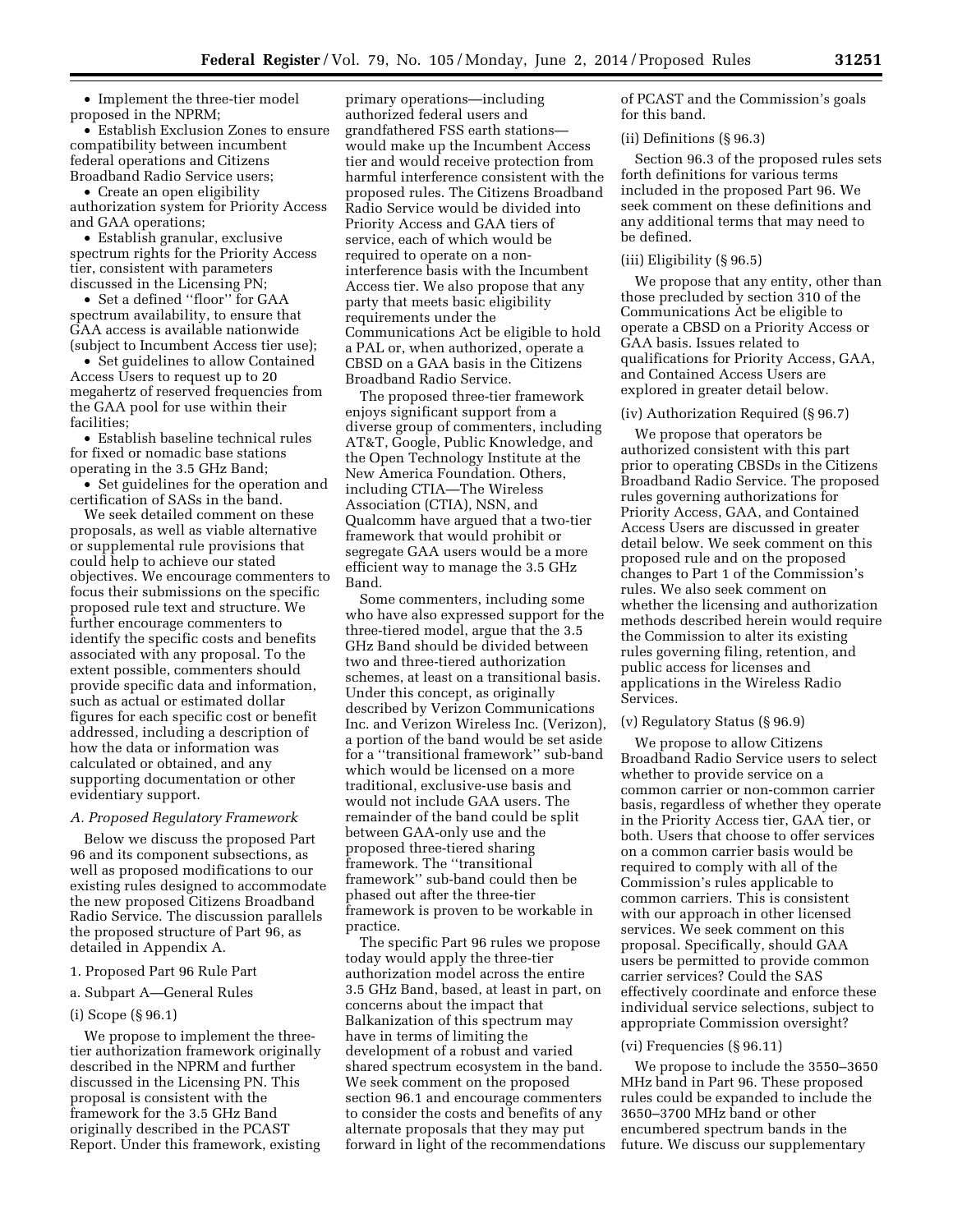proposal to include the 3650–3700 MHz band in greater detail below. We seek comment on the proposed § 96.11.

# (vii) Frequency Assignments (§ 96.13)

Consistent with the concepts set forth in the Licensing PN, we propose to adopt rules governing frequency assignments that would balance the needs of Priority Access Licensees and GAA users. To foster a robust GAA ecosystem, a meaningful amount of the 3.5 GHz Band must be reserved for GAA use in any given geographic area. To that end, we propose to reserve for GAA use a minimum of 50 percent of the 3.5 GHz Band in any given census tract after accounting for any frequencies reserved for Incumbent Access tier use in the area—with the remainder to be assigned as PALs. We do not propose to assign GAA users and Priority Access Licensees to fixed spectral locations (*e.g.,* GAA from 3550–3600 MHz and Priority Access from 3600–3650 MHz). Rather, under our proposal, the SAS would dynamically assign PAL channels and GAA bandwidth in real time to promote efficient spectrum use.

Under this proposal, PALs would be assigned in 10 megahertz channels, consistent with the processes described in section III(A)(1)(c) below, but we do not propose to establish a fixed channel size for GAA users. Rather, GAA users would be permitted to operate on a range of frequencies within the GAA pool, as determined by the SAS. In addition, in areas in which bandwidth has not yet been assigned to PALs or where assigned bandwidth is not in actual use by Priority Access Licensees, such bandwidth would be made available for additional GAA operations on an opportunistic basis. The SAS would coordinate Priority Access and GAA operations consistent with its responsibilities under the proposed rules.

Proportional Assignment of GAA and Priority Access Frequencies. In response to the Licensing PN, commenters supported a wide range of potential frequency assignment models for the 3.5 GHz Band, ranging from rejection of a GAA Tier to fully dynamic assignment of GAA and Priority Access rights based on demand and network needs. Of those commenters that supported the proposed three-tier model, AT&T, T-Mobile, and Google argued that a higher, fixed quantity of spectrum should be assigned for Priority Access use. Microsoft argued that a minimum of 50 megahertz of spectrum should be retained for GAA use while Public Knowledge argued that no less than 50 percent of available spectrum should be reserved for GAA. WISPA argued that,

in rural areas, 70 megahertz of the band should be available for GAA use while in non-rural areas only 50 megahertz should be reserved.

We seek comment on whether the proposed rule appropriately balances public interest considerations raised by commenters on this matter. Does the proposed 50 percent floor for GAA bandwidth provide sufficient spectrum to foster a robust user ecosystem while ensuring that enough spectrum is made available for multiple Priority Access Licensees? We seek comment on the proposed rule, including any costs and benefits of the proposed approach. We also seek comment on alternative approaches to the apportioning of available spectrum between the PAL and GAA tiers.

Dynamic Frequency Assignment. Commenters differed as to whether frequency assignments should be fixed or dynamically assigned by the SAS. Notably, Google and WISPA supported dynamic assignment of Priority Access and GAA frequencies and argued that the SAS would be able to efficiently and dynamically assign frequencies to appropriate parties. Commenters including AT&T, T-Mobile, CTIA, and Ericsson argued for designated, fixed channel assignments, claiming that dynamic frequency assignments would interfere with network planning and channel aggregation.

Under our proposal, in place of fixed channel assignments, the SAS would dynamically assign bandwidth within given geographic areas to Priority Access Licensees and GAA users in accordance with the procedures set forth in the proposed rules. The SAS would ensure that Priority Access Licensees have access to allotted 10 megahertz channels and that GAA users are provided access to at least 50 percent of the band. However, the exact spectral location of any given authorization, whether Priority Access or GAA, would not be fixed. For example, a licensee might have Priority Access rights for a single PAL, but the specific channel location assigned to that user would be managed by the SAS and could be reassigned from time to time (*e.g.,* from 3550–3560 MHz to 3630–3640 MHz). Individual GAA users would be assigned available bandwidth of a size and spectral location determined by the SAS (*e.g.,* from 3550– 3556 MHz or 3662–3673 MHz). The SAS would assign and maintain appropriate frequency assignments and ensure that lower tier users do not interfere with higher tier users. To the extent that some level of regional or national consistency of assignment facilitates the provision of service, SAS providers

would be free to agree upon a common assignment convention. However, such a convention would not be specified in the rules, in order to allow the greatest degree of operational flexibility.

We seek comment on the proposed rule, including the capabilities that the SAS would have to incorporate to manage operations in the band consistent with this proposal. Alternately, should we adopt a more traditional model with static frequency assignments for GAA users and Priority Access Licensees? What advantages and disadvantages would a fixed channel assignment model provide as compared to the dynamic system set forth in the proposed rules?

We also seek comment on our proposal to allow the SAS to assign a flexible amount of bandwidth to individual GAA users. Should GAA users instead be assigned a consistent amount of bandwidth (*e.g.,* 10 megahertz) like Priority Access Licensees? What would be the costs and benefits of such an approach?

GAA Access to Unused Priority Access Channels. The Revised Framework discussed allowing GAA users to access unused Priority Access channels on an opportunistic basis. AT&T and T-Mobile supported the concept of allowing GAA users to make use of unused Priority Access tier channels so long as use was limited to unassigned and undeployed channels. Under their proposal, a channel would be unavailable for GAA once it is assigned to a Priority Access Licensee. Public Knowledge, The New America Institute, Federated Wireless, and Google as well as a broad coalition of broadband service providers, manufacturers, trade associations, and technology companies (Coalition) argued for a more flexible model that would allow GAA use over Priority Access channels that are not in actual use. The rule we propose here would allow GAA use on unused PAL channels to promote efficient and consistent use of spectrum.

We seek comment on the proposed rule, including any costs and benefits of the proposed approach. How should "use" be practically and consistently determined in this context? How should the determination be made in the context of our dynamic frequency assignment proposal? If an assigned but previously unused PAL channel is later determined to be ''in use,'' how long should a GAA user be given to vacate the Priority Access channel? What should be the triggering event that reserves assignment of a channel for PAL use? Should the event be based on action by a Priority Access Licensee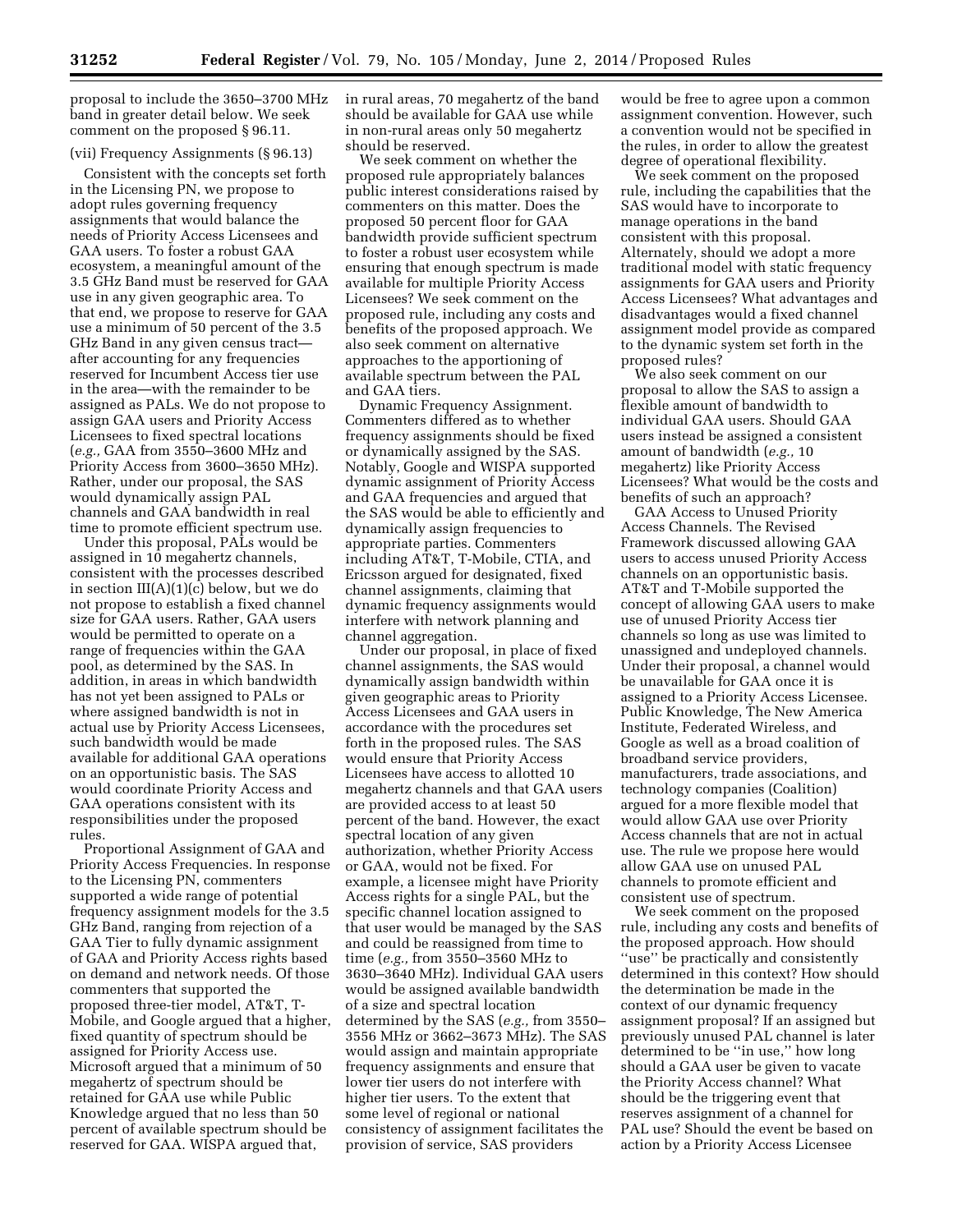(*e.g.,* initiating service in a portion of the PAL) or by the SAS (*e.g.,* assigning a channel to the PAL in response to a request from a Priority Access licensee)?

b. Subpart B—Incumbent Protections

(i) Protection of Federal Incumbents (§ 96.15)

Consistent with the three-tier construct, we propose in Section 96.15 to require that CBSDs may not cause harmful interference to and must accept interference from authorized federal users in the 3.5 GHz Band. As an initial matter, we also propose at this time that CBSDs comply with the geographic Exclusion Zones based on the parameters set forth in the Fast Track Report to ensure compatibility with federal operations, and that the SAS ensure that CBSDs do not operate within Exclusion Zones. We discuss issues related to these requirements in more detail, including the size of Exclusion Zones and our intention to revisit the appropriate incumbent protection criteria, in section III(B)(1) below. We seek comment on these proposed rules.

(ii) Protection of Existing Fixed Satellite Service Earth Stations in the 3550–3650 MHz Band (§ 96.17)

We also propose to protect existing FSS earth stations in the 3.5 GHz Band by requiring that CBSDs not cause harmful interference to these sites. We discuss broader issues related to these requirements in more detail in Section III(B)(3)(a) below and seek comment on the issue of protection for ''out-of-band'' FSS earth stations in section III(B)(3)(b). We seek comment on these proposed rules.

# (iii) Operation Near Canadian and Mexican Borders (§ 96.19)

Our proposed rules note that Citizens Broadband Radio Service operations along the Canadian and Mexican borders would be subject to international agreements with Mexico and Canada. The SAS would be required to enforce these requirements. We seek comment on these proposed rules.

# c. Subpart C—Priority Access

We propose not to limit eligibility for the Priority Access tier, to assign rights based upon targeted PAL parameters, resolve mutually exclusive license applications via competitive bidding, and to require access coordination through an SAS. These proposals are generally consistent with the Revised Framework described in the Licensing PN.

# (i) Authorization (§ 96.21)

Under our proposed rules, any entity eligible to hold an FCC license would be eligible to apply for, and hold, a PAL. Commenters generally support expanding eligibility to the Priority Access tier to a broader class of users than we proposed in the NPRM. Expanded access to the Priority Access tier would promote more intensive use of the 3.5 GHz Band and would promote investment in new small cell technologies. We propose to require all applicants for PALs to demonstrate their qualification to hold an authorization and demonstrate how a grant of authorization would serve the public interest. Qualifications would include those under section 310 of the Act regarding foreign ownership. The Commission has broad authority to prescribe ''citizenship, character, and financial, technical, and other qualifications'' for its licensees. We seek comment on how to apply this authority with respect to the 3.5 GHz Band, and whether to adopt the same policies in this respect that the Commission has established for other services. We also propose that certain of the processes and requirements may be reasonably automated by SAS Administrators, in accordance with the Commission's rules. We seek comment on these proposed rules, including on any limitations posed by our Title III obligations on the scope of authority that may be delegated to such SAS Administrators.

## (ii) Priority Access Licenses (§ 96.23)

Our proposed rules stipulate that Priority Access Licensees would receive interference protection from GAA users but would operate on a non-interfering basis with respect to Incumbent Users. Conceptually, the proposed PALs would be ''building blocks'' that an eligible licensee could aggregate over frequency, time, and geography to meet diverse spectrum needs. The use of PALs—and interactions between and among tiers would be managed by the SAS. This licensing and access model is consistent with the recommendations of PCAST and would effectively serve the public interest. We seek comment on these proposed rules as described in more detail below.

*Geography.* We propose to authorize PALs at the census tract level and to permit geographic aggregation across license areas. As explained in the Licensing PN, census tracts offer a variety of benefits, including geographic sizes varying by population density, nesting into other political subdivisions including city lines, and aligning with

other natural features that track population density. Under our proposal, PAL applicants could target specific geographic areas in which they need additional coverage and avoid applying for areas that they do not intend to serve. Our proposal reflects the unique technical characteristics of small cells to promote a high degree of spectral and spatial reuse while facilitating flexible, targeted deployment of CBSDs.

We received a diverse record in response to our proposal to use census tracts as a licensing area. Some commenters agreed with our proposal. Others argued that census tracts were inappropriate geographic license areas because the borders of census tracts frequently divide streets and their relatively small size would make cochannel coordination between Priority Access Licensees more difficult. Other commenters suggest that even smaller geographic areas, such as census block groups would allow for granular and demand-focused assignments. Others proposed larger, more traditional license areas such as counties, EAs, or CMAs. Google suggests license boundaries be based on proposed network parameters and actual contours, as determined and enforced by the SAS.

Our census tract proposal occupies a middle ground among these diverse recommendations, and is designed as an equitable means of achieving the Commission's public interest goals. Census tracts are sufficiently granular to promote intensive use of the band and are large enough, either on their own or in aggregate, to support a variety of use cases, including small cell base stations and backhaul. We seek comment on the proposed rule including any potential costs or benefits. Would adopting alternative geographic license sizes further the public interest given the Commission's goals and contemplated use cases for the band? We also seek comment on whether PALs could be deployed on an even more focused basis, employing a fine grained grid of ''pixels'' (*i.e.,* small, regular geographic regions that can be combined to approximate, with high resolution, the operational and protection contours of various system deployments) to promote more targeted and customizable network deployment. If the Commission adopts census tracts, or something smaller, as the appropriate geographic license area, should package bidding or another mechanism that would allow applicants to bid on larger geographic areas be adopted? To the extent that commenters believe that the use of census tracts would foreclose a particular use case for the band, we encourage them to provide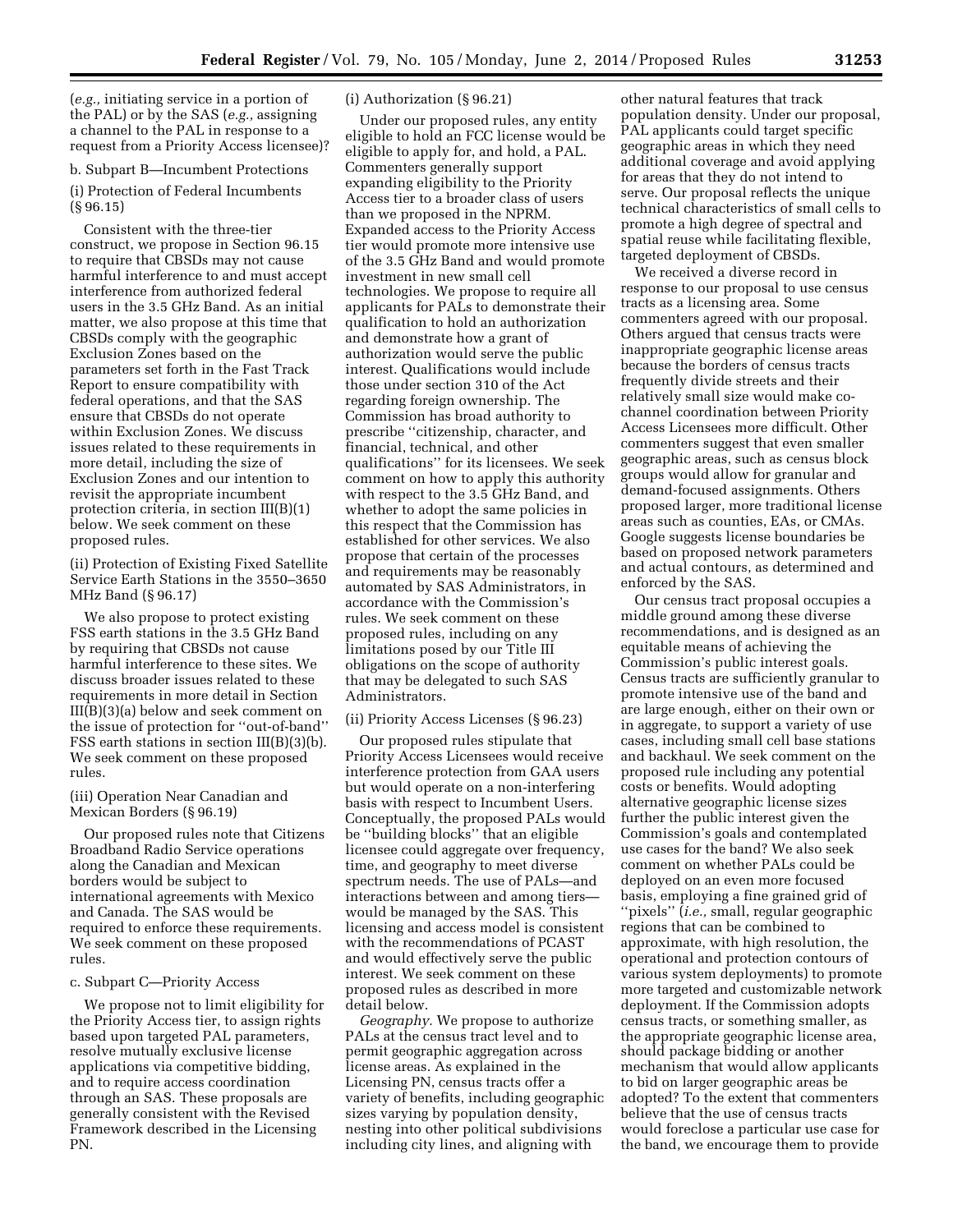detailed technical analyses to support their claims.

*Channels.* As described in the Revised Framework and section III (A)(1)(a)(vii) above, we propose to authorize PALs to operate over 10 megahertz unpaired channels. While a few commenters argued for larger or smaller channels, the record generally supports our proposal to utilize 10 megahertz channels for PALs with the ability to aggregate multiple channels. Ten megahertz channels provide a flexible, scalable, practically deployable bandwidth for high data rate technologies that would permit multiple Priority Access Licensees to operate effectively in a given geographic area. We seek comment on the proposed rule.

In addition, consistent with the Revised Framework, we propose that once the Commission has assigned PAL rights to a user, the specific channels would be dynamically assigned to the PALs by the SAS. As discussed previously, some commenters argue for fixed channel assignments. Others, like Google and WISPA support the dynamic assignment model outlined in the Revised Framework. We should maximize flexibility in the band to allow the SAS to use channel assignments as a tool in maximizing efficiency and minimizing interference scenarios. However, we propose that the SAS be permitted to assign specific frequencies to Priority Access Licensees upon their request, when available and on a dynamic basis. To the extent a licensee has PALs in adjacent census tracts, we propose that the SAS should endeavor to assign contiguous frequencies across geographic boundaries. In addition, consistent with the dynamic nature of the proposed channel assignments, we encourage SAS Administrators to make reasonable efforts to assign adjacent frequencies to licensees with access rights to multiple channels in a single census tract. Dynamically assigning spectrum based upon the demand within a geographic area at a given time would promote efficient use of the band across wider geographic areas without compromising flexibility. We seek comment on this proposal. What effect would such assignment have on spectrum efficiency as opposed to the use of channel bonding techniques across noncontiguous spectrum? Would such a rule simplify or complicate the SAS's ability to manage the spectrum within any given census tract? What effect would such a rule have on the ability to predict and take measures to prevent harmful interference among users within the same census tract and users in nearby census tracts?

*Term.* We propose to limit license terms to one-year with no renewal, but allow entities to aggregate up to five consecutive years of licenses, through competitive bidding. PALs would automatically terminate at the end of each year. As explained in the Licensing PN, we believe that this approach would promote flexibility, simplify administration, and promote fungibility and liquidity in the secondary market. Allowing applications for multiple years of PALs would provide Priority Access Licensees with the certainty they may need to make capital investments in any PAL.

The record related to these licensing concepts was also mixed. Some commenters agreed with our proposal of one-year terms with the option to aggregate multiple years. Others argued for license terms shorter than one year while Microsoft agreed with the oneyear proposal but argued for a prohibition on term aggregation. On the other hand, several commenters including Ericsson, NSN, and Qualcomm supported a more traditional licensing model with longer (*e.g.* 10 year) license terms.

Under this proposal, licensees would be able to hold up to five-years of PALs in a given geographic area at any given time. Licensees holding less than fiveyears of PALs in a geographic area may apply for additional PALs in the same geographic area, up to a total (including their existing PALs) of five-years. For example, a licensee awarded five-years of PALs through the annual application window in one year would be allowed to apply for a one year PAL through the annual application window in the subsequent year.

We note that in response to the Licensing PN, several commenters argued for a shorter temporal aggregation limit than we propose here. For example, WISPA suggests a fouryear aggregation cap, Public Knowledge and the New America Foundation suggest a three-year cap, Motorola Solutions suggests only two years, and Microsoft suggests we not permit term aggregation (effectively a one-year availability in the licensing window). AT&T, by contrast, suggests that licensees be permitted to retain their authorizations indefinitely for areas in which they have deployed equipment and provided service within one year. By combining short-term licenses with a multi-year application window, our proposal for one-year licenses with term aggregation balances the competing public interest concerns expressed in the record. We seek comment on the proposed one-year, non-renewable

license terms and aggregation limit, including any costs and benefits.

## (iii) Application Window (§ 96.25)

We propose to accept applications for PALs annually and to make up to five consecutive years of PALs available in any given application window. We seek comment on the proposed rule including any potential costs or benefits.

# (iv) Assignment of Licenses (§ 96.27)

We propose to adopt a geographic area license scheme for the Priority Access tier, which permits the filing and acceptance of mutually exclusive applications. Section 309(j) of the Communications Act requires that the Commission assign initial licenses through the use of competitive bidding when mutually exclusive applications for such licenses are accepted for filing, except in the case of certain specific statutory exemptions. Although the NPRM asked whether a licensing scheme for PALs should include a ''mission critical'' eligibility criterion that might involve such exemptions, under our current eligibility proposal such exemptions would not appear applicable here. Consistent with the Commission's policy that competitive bidding places licenses in the hands of those that value the spectrum most highly, we believe that it would be in the public interest to adopt a licensing scheme for PALs which allows the filing of mutually exclusive applications that, if accepted, would be resolved through competitive bidding. Accordingly, in section  $III(A)(2)(b)$  below, we seek comment on a number of proposals regarding competitive bidding rules that would apply to resolve any mutually exclusive applications accepted for PALs in the Citizens Broadband Radio Service.

# (v) Aggregation of Priority Access Licenses (§ 96.29)

OTI, New America Foundation, and Public Knowledge argue that when mutual exclusivity exists no licensee should hold more than 20 megahertz of spectrum in a given license area. They argue that the limitation would allow future entrants and new competitors to enter the market. We propose to allow licensees to hold up to three PALs in one census tract at one time (*i.e.,* 30 megahertz in one census tract at any time). Given the unique circumstances of this band and the proposed rules, it would be difficult to apply the Commission's traditional competitive review process with respect to proposed transfers of licenses in the band. In this specific instance, a clear aggregation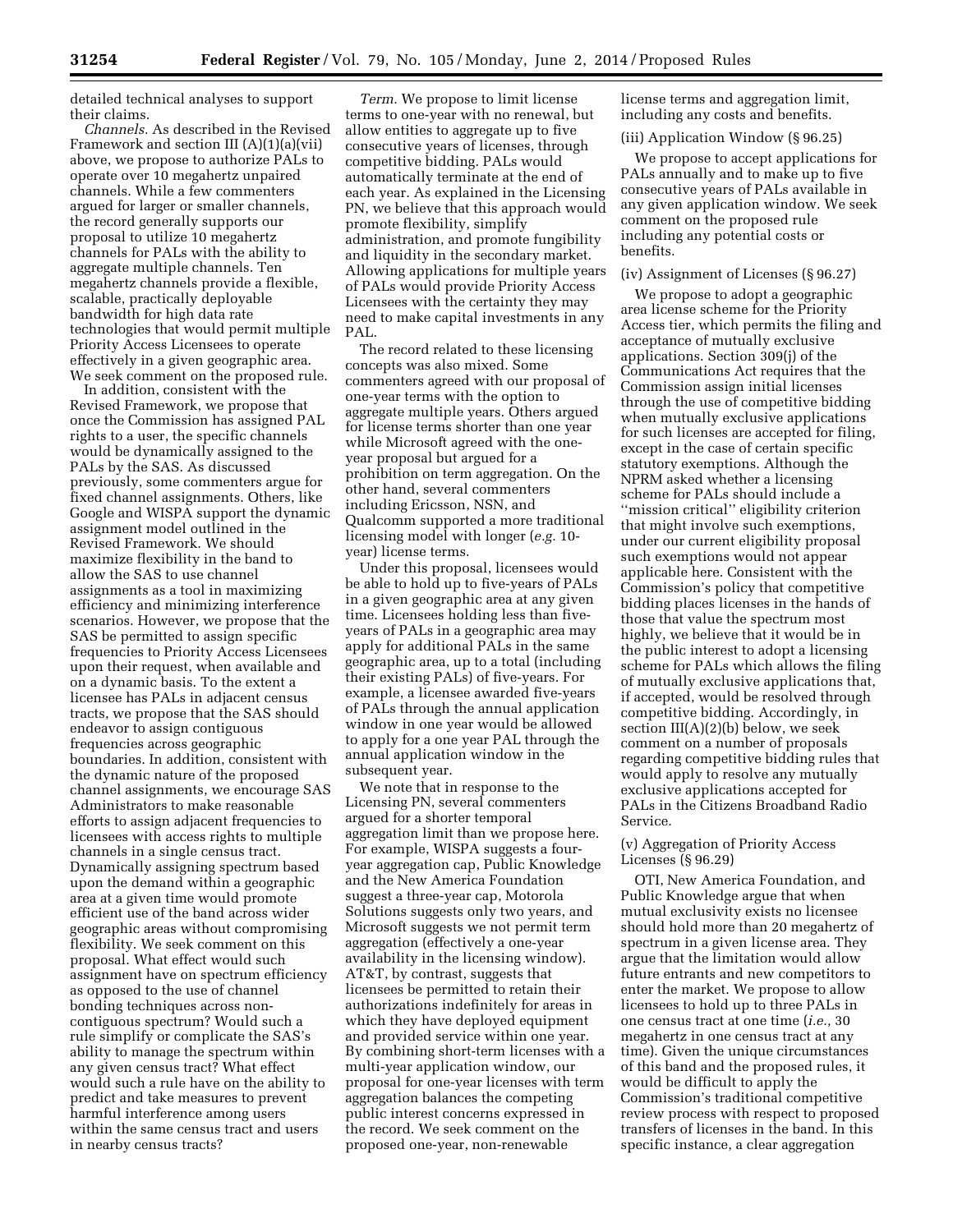limit, applicable to all PAL licensees in the band, could promote competitive access to the band while avoiding the need for case-by-case review of license transfers. This approach should facilitate a liquid ''spot market'' in PALs, as described further in section III(A)(2)(c), below. We seek comment on the proposed rule. Should we set a higher or lower allowance? Should aggregation allowances only apply when mutual exclusivity exists? Is an aggregation limit necessary when interested parties also have access to GAA spectrum, along with other bands that can be used for Wi-Fi and other similar services? Should aggregation limits change if the band is partially encumbered by Incumbent Users? What are the costs and benefits of higher or lower allowances? Are there other methods to promote competition, incentivize investment and innovation, and ensure spectrum availability for diverse uses?

d. Subpart D—General Authorized Access

(i) Authorization and General Authorized Access Use (§ 96.31 and § 96.33)

As explained above, we propose to reserve a floor of at least 50 percent of available bandwidth in the 3.5 GHz Band in each census tract for GAA use, with additional frequencies to be made available on an opportunistic basis when not in use by Priority Access Licensees. As described in the NPRM and Licensing PN, GAA devices would be licensed-by-rule as under Section 307 of the Communications Act to promote rapid deployment by a wide range of users at low cost and with minimal barriers to entry. GAA users would be required to use only certified, Commission-approved CBSDs and register with the SAS. Consistent with the proposed rules governing CBSDs, devices operating on a GAA basis would be required to provide the SAS with all information required by the rules including operator identification, device identification, and geo-location information—upon initial registration and as required by the SAS. GAA users would also be required to comply with the instructions of the SAS and avoid causing harmful interference to Priority Access Licensees and Incumbent Access tier users. Similar to unlicensed operations, GAA users would have no expectation of interference protection from other Citizens Broadband Radio Service users. Are there other licensing paradigms that the Commission should consider? If so, commenters are

requested to provide a detailed analysis of the pros and cons of the approach.

As discussed previously, commenters took a variety of positions with regard to the portion of the band that should be used for GAA as well as our proposals to allow dynamic and opportunistic use of unused Priority Access channels. Some commenters also objected to our proposal to authorize the GAA tier on a license-by-rule basis. These positions are discussed in greater detail in sections  $III(A)(1)(a)(vi)$  and III(A)(2)(a). Our proposals would ensure widespread availability of GAA frequencies for the broadest possible class of users and applications. We seek comment on the proposed rules including potential costs and benefits.

(ii) Contained Access Facilities (§ 96.35)

As we noted in the NPRM and Licensing PN, a wide variety of critical services in the United States have current and future spectrum needs and there is currently insufficient spectrum to allocate exclusive bandwidth to all such services. While we believe that broad eligibility for use of the 3.5 GHz Band will produce significant public interest benefits, we continue to believe that ''the high spatial reuse characteristics of low-power 3.5 GHz transmissions, combined with access management facilitated by the SAS, should allow the 3.5 GHz Band to be utilized on a shared, licensed basis by a variety of critical users to provide high quality services to localized facilities.'' To that end, the Licensing PN sought comment on whether it would be in the public interest to allow critical users to receive interference protections, akin to Priority Access users, within a limited portion (*e.g.,* 20 megahertz) of the GAA pool inside the confines of their facilities.

Commenters responding the Licensing PN diverged as to how the Commission should treat critical facilities. Commenters including T-Mobile and Spectrum Bridge support allowing critical access users to reserve spectrum on a highly localized basis. Motorola Solutions argues that critical facilities should be assigned 20 to 30 megahertz of the 3.5 GHz Band and be permitted to utilize that spectrum for indoor or outdoor applications, while UTC asserts that the entire Priority Access Tier should be reserved for critical access facilities. Google argues that preferential treatment for critical facilities should be limited to ''available spectrum'' and that such users should not be able to evict users that have already deployed network facilities. In addition, PCIA argues that the Commission should provide for the deployment of both

critical and non-critical localized indoor networks.

We propose to allow Contained Access Users, such as hospitals, public safety organizations, and local governments to request up to 20 megahertz of reserved frequencies from the GAA pool for indoor use within their facilities in furtherance of the public interest. These frequencies may be used only for private internal radio services and may not be made available to the general public. Other GAA users would not be permitted to utilize the reserved frequencies within designated Contained Access Facilities (CAFs). Except for the ability to prohibit thirdparty use in CAFs, Contained Access Users availing themselves of the reserved channels would still operate on a GAA basis and would have no special rights with respect to interference from Incumbent Users and other Citizens Broadband Radio Service users. We also propose that Contained Access Users must undertake reasonable efforts to safeguard against harmful interference from GAA transmissions originating outside the CAF. The ''reasonable efforts'' requirement would therefore ensure that Contained Access Users take advantage of RF isolation intrinsic to the CAF, along with any other potential interference ''self-help'' measures, to protect the RF environment within the CAF. Potential Contained Access Users would be required to receive approval from the Commission to be eligible to utilize reserved frequencies. The public interest would be served by giving designated Contained Access Users the ability to utilize reserved frequencies indoors, within CAFs in this fashion. Moreover, the limited geographic and spectral impact of this proposal will allow for the effective coexistence of Contained Access Users, Incumbent Users, and other Citizens Broadband Radio Service operators.

We seek comment on the proposed rule including any costs or benefits. Specifically, what types of entities should be considered qualified Contained Access Users? Does this proposal adequately address the spectrum needs of Contained Access Users? Would this proposal effectively address a demonstrated spectrum need for certain users that would not otherwise be addressed by the proposals in this FNPRM? Should this proposed framework be limited to Contained Access Users or expanded to include other types of facilities, including outdoor facilities? Would the SAS be able to effectively manage spectrum use by a large number of facilities? How would the SAS limit the operation of other GAA users within CAF premises?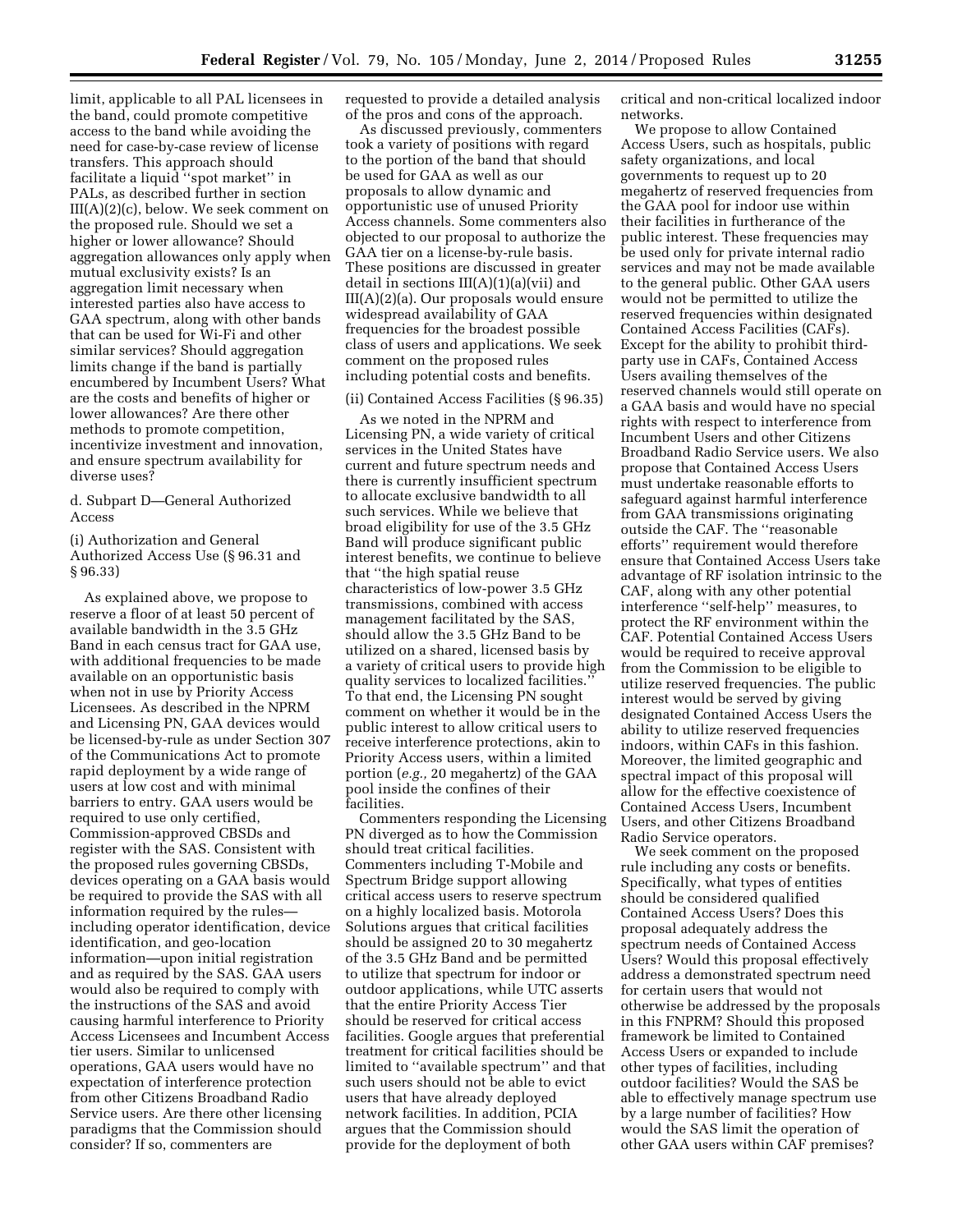Would this plan unacceptably encumber GAA spectrum? We ask that commenters provide detailed technical and/or economic analysis to support their arguments.

e. Subpart E—Technical Rules

(i) Citizens Broadband Radio Service Devices General Requirements (§ 96.36)

To enable the SAS to authorize and effectively coordinate the use of shared spectrum in the 3.5 GHz Band, CBSDs must transmit certain operational and identification information to the SAS. In the NPRM, Licensing PN, and SAS Papers PN we sought comment on the types of information that CBSDs should be required to transmit. Commenters took a wide range of positions with regard to information transmission requirements for CBSDs. Elements of these proposals have been incorporated into proposed rule 96.36. Specifically, we propose that CBSDs must provide the SAS with the following information: (1) Geographic location (within ±50 meters horizontal and ±3 meters vertical); (2) antenna height above ground level (meters); (3) requested authorization status (Priority Access or General Authorized Access); (4) unique FCC identification number; (5) user contact information; and (6) unique serial number. This information must be communicated when the CBSD initially registers at the SAS and at regular intervals thereafter. We also propose that CBSDs must follow directions and updates sent by SAS in a timely manner. For managed networks, while it is likely that information exchanges between CBSDs and the SAS would be aggregated through a proxy such as a network access manager, the proposed requirements would still be applicable to all CBSDs operating in the band.

*Geo-location and Reporting Capability.* For the SAS to predict and evaluate potential interference and spectrum availability accurately it must have accurate location information for all CBSDs. We propose that all CBSDs must accurately report the location of each of their antennas to within ±50 meters (horizontal) and ±3 meters (vertical). The proposed horizontal geolocation requirement is consistent with a similar requirement in the TVWS rules. We also propose that CBSDs report their location to the SAS within 60 seconds of a change in location exceeding the accuracy requirement. We seek comment on these proposals, including potential costs and benefits. Is this degree of accuracy feasible with current technology? Should we require greater accuracy? What effect do the accuracy requirements have on actual

spectrum efficiency and the SASs ability to manage interference potential among different users? Would the proposed geo-location requirement place undue burden on equipment manufacturers or SAS operators? Is such a requirement reasonable to control the interference environment among users? Is there a different timeframe for reporting that should be used?

*Interoperability.* To facilitate our proposed dynamic approach to frequency assignment, we propose to require CBSDs to be interoperable across all frequencies from 3550–3700 MHz. This would ensure that all CBSDS and End User Devices certified to operate in the band would be capable of sending and receiving information regardless of the frequencies assigned by the SAS. It also anticipates the possible inclusion of the 3650–3700 MHz band. Several commenters also supported band-wide device interoperability. We seek comment on this proposal including any potential costs and benefits. What effects would such a requirement have on equipment cost and design? What are the implications of equipment that may only work over a portion of the band and may not be able to tune to channels as assigned by the SAS? To what extent would an interoperability requirement promote consumer choice, given the characteristics of this service? To what extent should we seek to align the proposed interoperability requirement with existing international harmonization efforts for the 3.5 GHz Band (*e.g.,* 3GPP Bands 42 and 43)? Similarly, how are current coexistence efforts among products conforming to multiple industry standards (*e.g.,* 3GPP, IEEE 802.11 series) affected by the proposed interoperability requirement?

*Registration with SAS.* As set forth in greater detail below, we also propose that CBSDs be permitted to operate only if authorized by the SAS and if they follow frequency assignments and power limitations set by SAS. We propose that CBSDs must move their transmission to another channel or stop operation in the band as directed by SAS within a reasonable time. We seek comment on the appropriate time for CBSDs to respond to instructions from the SAS. Is sixty seconds a reasonable response timeframe or could a shorter response period be imposed? How does the timeframe affect the overall spectrum efficiency within the band? What effect would this timeframe have on the ability of the SAS to manage potential interference?

*Interference Reporting.* Some commenters suggested that, to enable the SAS to tune or update its predictive models and also address real time

interference issues, CBSDs should be required to provide the SAS with signal level measurements in their band or other adjacent frequency channels as requested by SAS. Many technologies already support this capability to allow radio resource management within a network. This capability could be a valuable tool for managing interference and promoting productive coexistence between multiple operators in the 3.5 GHz Band. We propose to require CBSDs to measure and report on their local signal level environment as set forth in the proposed rules. We seek comment on this proposal. What effect would the incorporation of such capability have on the cost of equipment? How should such a requirement be structured? Over what bandwidth or over how many channels should such measurements be reported? Does the Commission need to adopt measurement guidelines or procedures specifying how such measurements should be taken to ensure consistency in reporting among users?

*Security.* During the SAS Workshop many commenters also emphasized the importance of end-to-end security for communications among CBSDs, End User Devices, and the SAS. We are mindful of the need to provide robust security for Federal information, personally identifiable information, and sensitive business information that may be transmitted between these devices and the SAS. To that end, we propose a security requirement for all communications between authorized SASs and CBSDs. We also propose to adopt comprehensive procedures to test and certify CBSDs and associated end user devices for operation in this band and to require the SAS to disconnect any device whose proper operation has been compromised. We seek comment on these proposed security measures. We ask commenters to suggest appropriate security protocols and discuss how these protocols would effectively safeguard sensitive information transmitted among the SAS, CBSDs, and End User Devices. If not, what additional measures should we adopt? Are there other enforcement mechanisms that can be put in place to ensure proper security of devices?

# (ii) End User Devices General Requirements (§ 96.37)

We propose that mobile, portable, or fixed End User Devices may operate only if they can positively receive and decode an authorization signal transmitted by a CBSD, including the frequencies and power limits for their operation. This requirement would effectively prevent End User Devices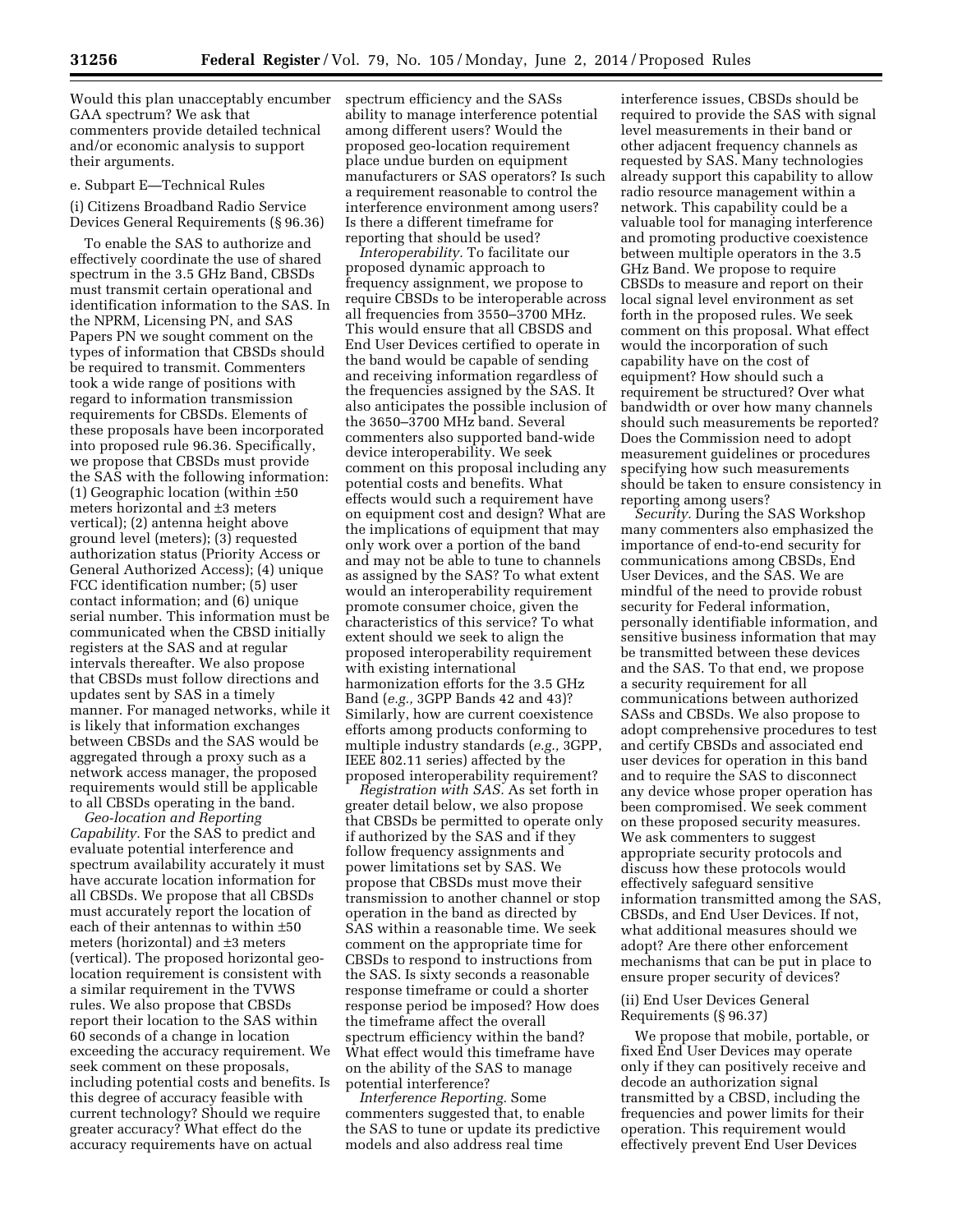from unauthorized operation in the 3.5 GHz Band and ensure that such devices operate only according to the instructions transmitted from the SAS to the CBSD. We seek comment on this proposed rule.

#### General Radio Requirements (§ 96.38)

*Digital Modulation.* We propose that systems operating in the Citizens Broadband Radio Service use digital modulation techniques. We seek comment on this proposed rule.

*Conducted and Emitted Power Limits.*  To prevent harmful interference among users of the 3.5 GHz Band, we propose to establish appropriate and flexible power limits for CBSDs and End User Devices when operating in this band. In the Licensing PN, we sought comment on limiting CBSD emitted power to 24 dBm. We also sought comment on a 6 dBi antenna gain for installations requiring an external antenna. With negligible cable and insertion loss, this makes the maximum effective isotropically radiated power (EIRP) 1W or 30 dBm. We noted that these are consistent with the values commonly assumed in various studies for small cell base stations. We also indicated that the maximum operational EIRP of individual base stations might be reduced by the SAS to prevent interference and promote efficient network operation. In addition, we assume that End User Devices would have configurable maximum power levels below typical 24 dBm values and support for some form of power control.

Commenters diverged greatly with regard to the maximum allowable power for devices operating in the band, with many supporting variable power limits for different use cases. For instance, CommScope supported a 24 dBm maximum transmit power for base stations with low gain antennas. T-Mobile supported a maximum transmit power of 24 dBm for GAA users and 37 dBm for Priority Access devices. Verizon advocated a maximum transmit power of 30 dBm for outdoor Priority Access base stations, while noting that 24 dBm might be appropriate for GAA indoor uses. Similarly, Motorola Solutions, BliNQ, and Qualcomm supported maximum transmit power of 30 dBm for at least some use cases. WISPA encouraged the Commission to allow higher power operations in rural areas of the country.

Commenters also supported a wide range of allowable antenna gains for base stations—from 6 dBi through 29 dBi—and maximum allowable power levels for different transmitters within that range. For the combination of transmit power and antenna gain,

commenters proposed a range of EIRP from low 30 dBm to high 47 dBm for different use cases. Motorola Solutions, Qualcomm, and CommScope (for lower than 12 dBi antenna gain) suggested a maximum EIRP of 30 dBm. Some, including Google (36 dBm), CommScope (37 dBm for equal or higher than 12 dBi antenna gain), and Verizon (47 dBm) argued for higher maximum EIRP figures.

We also received transmit power recommendations from parties who would like to utilize the 3.5 GHz Band for point-to-point and backhaul service. BLiNQ argued that a maximum EIRP allowance of 43 dBm would help enable non-line-of-sight (NLOS) backhaul applications as well as other important services, such as rural point-to-point communications. CommScope also recommended 54 dBm EIRP for pointto-point backhaul and Verizon suggested that 53 dBm EIRP would be appropriate for outdoor point-to-point service.

It is important to establish flexible rules that would allow for a wide variety of innovative services to be deployed in the 3.5 GHz Band and we are encouraged that many commenters share this view. Ensuring that the band is available for multiple use cases should encourage rapid network deployment, promote the development of a robust device ecosystem, and help to ensure the long-term viability of the band. Therefore, we propose to adopt different transmit power levels to accommodate a range of Citizens Broadband Radio Service use cases. Except for fixed point-to-point radio systems addressed below, we propose to adopt a 24 dBm (per 10 megahertz) peak transmit power for CBSDs that are not operating in rural areas. For devices with a 6 dBi antenna gain, we propose a maximum aggregate EIRP of 30 dBm for CBSDs located in non-rural areas. The power spectral density for such transmit power would be 14 dBm/MHz. We also propose to adopt 30 dBm (per 10 megahertz) peak transmit power for CBSDs that operate in rural areas. With 17 dBi antenna gain, we propose a maximum aggregate EIRP of 47 dBm for CBSDs located in rural environments. The power spectral density for such transmit power would be 20 dBm/MHz. These proposed transmit power limits are generally consistent with recommendations in the record. These proposed maximum transmit power levels would help promote productive use of the band.

For fixed point-to-point radio systems, we propose a 30 dBm (per 10 megahertz) peak transmit power limit for CBSDs. With a 23 dBi antenna gain,

we propose a maximum aggregate EIRP of 53 dBm for CBSDs. We propose that the maximum allowable peak transmit power in this paragraph be reduced by 1 dB for every 1 dB that the directional gain of the antenna exceeds 23 dBi. The power spectral density for such transmit power would be 20 dBm/MHz.

We also propose that maximum EIRP for End User Devices not exceed 23 dBm in 10 megahertz bandwidth. We also propose that CBSDs and End User Devices limit their operating power to the minimum necessary for successful operation.

We note that NTIA did not consider these proposed use cases or technical criteria in calculating the Fast Track Exclusion Zones. What effects would these additional use cases have on the size of the Exclusion Zones?

We seek comment on these proposed rules. Are the proposals in this section appropriate for the variety of use cases possible in the 3.5 GHz Band? Would these proposals further the public interest by promoting efficient and innovative use of spectrum resources? Should the proposed definition of ''rural environments'' be altered due to the use of small cells and in light of the fact that these systems are proposed to be deployed in areas smaller than counties? In light of the flexible approach to EIRP limits proposed herein, should we consider allowing higher power operations in the 3.5 GHz Band? We encourage commenters to support their positions with detailed technical and cost benefit analyses taking into account the various interference scenarios that may exist in this band among different CBSDs and among CBSDs and Incumbent Users.

*Received Signal Strength Limits.* To perform proper frequency assignments and interference management, it is important for the SAS to have a baseline threshold for the maximum signal level from CBSDs at the border of their service area. Therefore, Citizens Broadband Radio Service users should ensure that the aggregate signal level from their CBSDs as well as transmissions from their associated End User Devices at the edge of their authorized service areas remain at levels that would not harm other CBSDs in the same or higher tiers. For small cell networks, the industry standards and studies have shown 20 dB and 55 dB of interference rise over noise to be acceptable for picocells and femtocells respectively. Based on these industry standards, and taking into account reasonable distance between authorized use operations, we propose a signal level threshold of—80 dBm measured by a 0 dBi isotropic antenna in a 10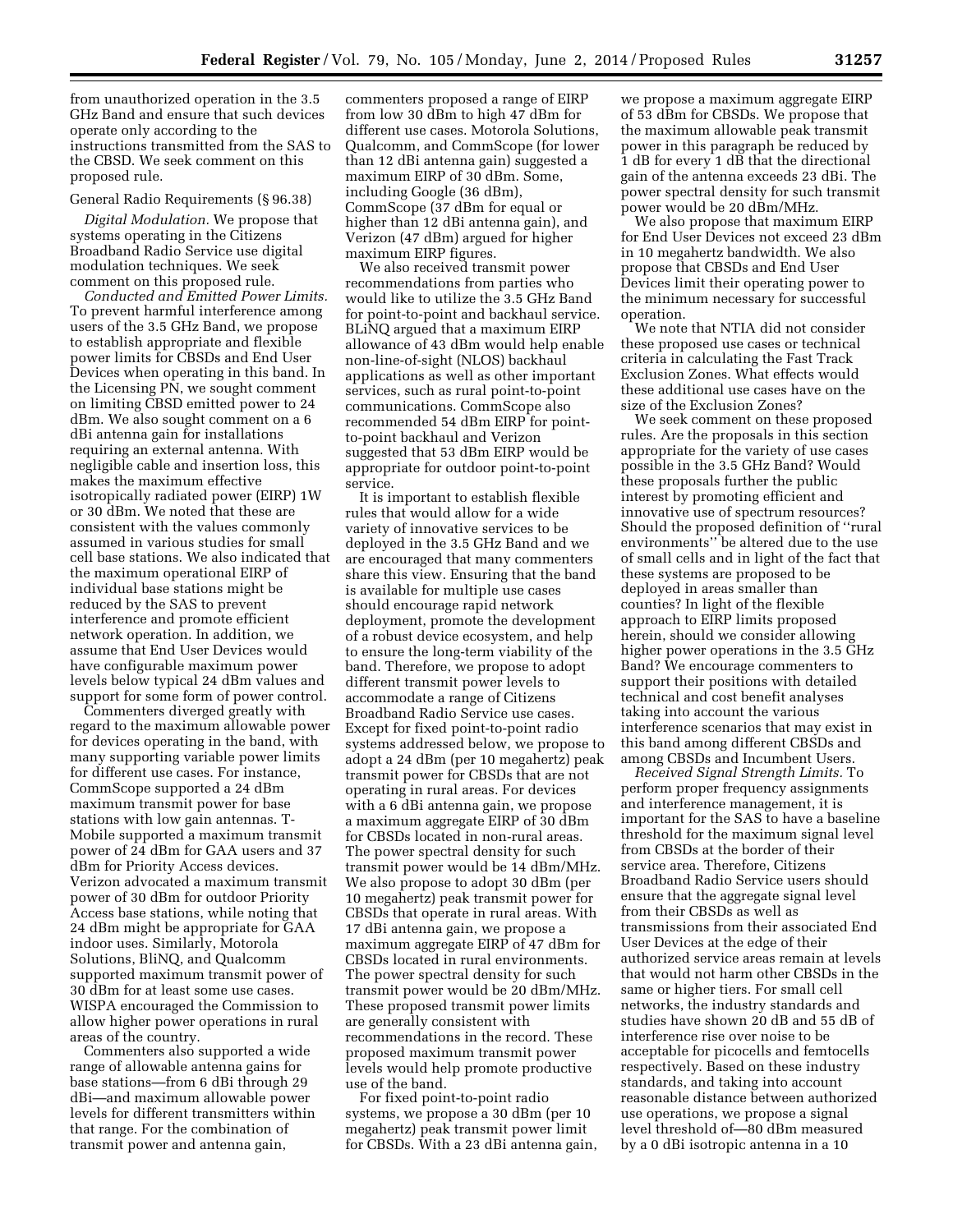megahertz bandwidth anywhere along PAL service area boundaries between different Citizens Broadband Radio Service users. We also propose to allow neighboring users to coordinate a higher signal level threshold. We seek comment on this proposed rule. How should this signal level be determined? Over what bandwidth should the signal threshold be measured? The proposal implies that this signal level would need to be met at all points along the PAL service boundary at ground level and all heights above ground level. Is such a requirement feasible? Should there be a single point at which this signal level should be enforced? What is the effect of this proposal on operation of CBSDs and on the interference potential within the band? How feasible would it be for the SAS to calculate and enforce such a limit?

Emission Limits. In the NPRM we sought comment on whether to adopt out-of-band emission (OOBE) limits or other requirements to protect services in adjacent bands from harmful interference. We also asked for comment on the appropriate OOBE limits for small cells in the 3.5 GHz Band and the interference protection threshold limits of relevant services. Several commenters highlighted the importance of protecting incumbent and adjacent band services but differed as to the specific protection criteria. Some commenters presented co-existence analysis and protection distances based on long-standing 43 + 10 log (P) dB OOBE limits. Issues specifically related to OOBE that could affect the operations of earth stations in the C-Band are addressed in detail in section III(B)(3)(b). We also seek comment on whether to specify particular OOBE limits.

The Commission's rules generally limit the amount of radio frequency (RF) power that may be emitted outside of, or in a range of frequencies outside of, the assigned frequencies/channel(s) of an RF transmission. Moreover, the Commission has previously concluded that in certain circumstances, attenuating transmitter OOBEs to at least  $43 + 10 \log(P)$  dB is appropriate to minimize harmful electromagnetic interference between operators. This limit has served well as a basis for development of industry standards which may impose tighter limits in certain cases. For Priority Access and GAA operations in the 3.5 GHz Band, we propose to apply the limit of 43 + 10  $\log(P)$ , which is equivalent to  $-13$ dBm/MHz, to all emissions outside of channel assignments and frequency authorizations by SAS in the 3.5 GHz Band. We seek comment on this limit and whether it should be more stringent

(*i.e.,* at a lower power spectral density) given the state-of-the art of modern radio technologies, and the potential gains in spectral efficiency and minimizing interference coupling distance between neighboring radios operating in the 3.5 GHz Band.

Notwithstanding the foregoing paragraph, we recognize the need for Citizens Broadband Radio Service operations to protect incumbent and dissimilar radio services with sensitive weak signal receivers such as in-band and out-of-band FSS earth stations and DoD radar systems. These incumbent radio service operations may be within and adjacent to the 3.5 GHz Band. Protection thresholds for weak signal receivers and minimizing the interference coupling distance to these receivers from new 3.5 GHz Band transmitters may require greater out-ofband attenuation (lower than  $-13$  dBm/ MHz) than can be achieved within the RF filter pass-band of 3.5 GHz Band radios. Striking the proper balance between the emission limits of CBSDs and End User Devices, along with the protection thresholds of incumbent receivers, may require more stringent OOBE limits in certain circumstances. We also recognize that there has been considerable technological advancement in transmitter and receiver device technologies deployed in the mobile broadband industry over recent years, such that more stringent OOBE limits may be practical without undue burden to manufacturers and operators.

For example, the current LTE standards for the use in PCS requires mobiles in 1850–1915 MHz to meet a limit of  $-50$  dBm/MHz in 1930–1995 MHz. The current capabilities for mobile broadband manufacturers will support this level of tolerance for interference. Given that other mobile broadband service operations may already be imposing OOBE at the  $-40$ dBm/MHz level, we propose this limit specifically for CBSD emissions above 3680 MHz and below 3520 MHz. We recognize that a more stringent limit would enable closer proximity of neighboring service operations. We seek comment as to whether this limit should be more stringent at  $-50$  dBm/MHz.

In general, while OOBE limits to 40 dBm/MHz are reasonable and not burdensome, a spectral transition gap immediately above and below the edges of the 3.5 GHz Band may be necessary given the limitations of RF/radio filter technology, in stepping down from an in-band limit of  $-13$  dBm/MHz to an out-of-band emission limit of  $-40$  dBm/ MHz. Some current research indicates that a transition gap of approximately 1 percent of the band edge frequency may

be within the state-of-the-art of existing radio/filter technologies. Therefore, we propose a transition gap of 30 MHz above 3650 MHz and 30 MHz below 3550 MHz, for setting the OOBE attenuation levels to  $-40$  dBm/MHz. We seek comment on the size of this transition gap, whether it is in the range of existing RF filter technology, and whether the gap could be smaller through the use of more narrow RF filters in CBSD and user devices (*e.g.,*  two RF filters over 3550–3650 MHz, one covering the lower 50 MHz and the other covering the upper 50 MHz).

Reception Limits. Priority Access Licensees may be authorized for operation in the same geographic area, with other Priority Access Licensees authorized to operate in adjacent or near-adjacent channels. The potential for interference between two or more Priority Access Licensees depends on both the transmitter and receiver performance of the respective radio systems, because unwanted RF energy received by a CBSD can be caused by both the emissions from an adjacent licensee spilling into the desired frequencies of operation, as well as the imperfections of radio receivers. Establishing an RF field strength/power spectral density that PAL receivers would need to accept from nearby licensed transmitters, would effectively define the spectrum rights between PALs, and enable the SAS to assign these rights with clear obligations between respective licensees. We seek comment on this approach.

While the Commission's rules in this regard are technology neutral, we note the signal strength levels of undesired interfering signals in widely adopted industry standards for receiver performance (*e.g.,* 3GPP LTE). We recognize the in-band and out-of-band blocking characteristics and adjacent channel selectivity of modern radio receivers that must perform over a high dynamic range of RF power levels. We note that the interfering signal mean power, for acceptable Home Base Station (HeNB; Femtocell) adjacent channel selectivity and blocking, ranges in the relevant 3GPP standards between  $-28$  dBm and  $-15$  dBm (in all LTE channel bandwidths) with moderately high wanted signal power. The 3GPP interfering signal power for acceptable LTE User Equipment adjacent channel selectivity and blocking performance, in many cases is  $-30$  dBm or above. Therefore, we propose a power spectral density limit of  $-30$  dBm/10 megahertz as the interference limit that CBSDs operating on a Priority Access basis must accept, not to be exceeded with greater than 99 percent probability,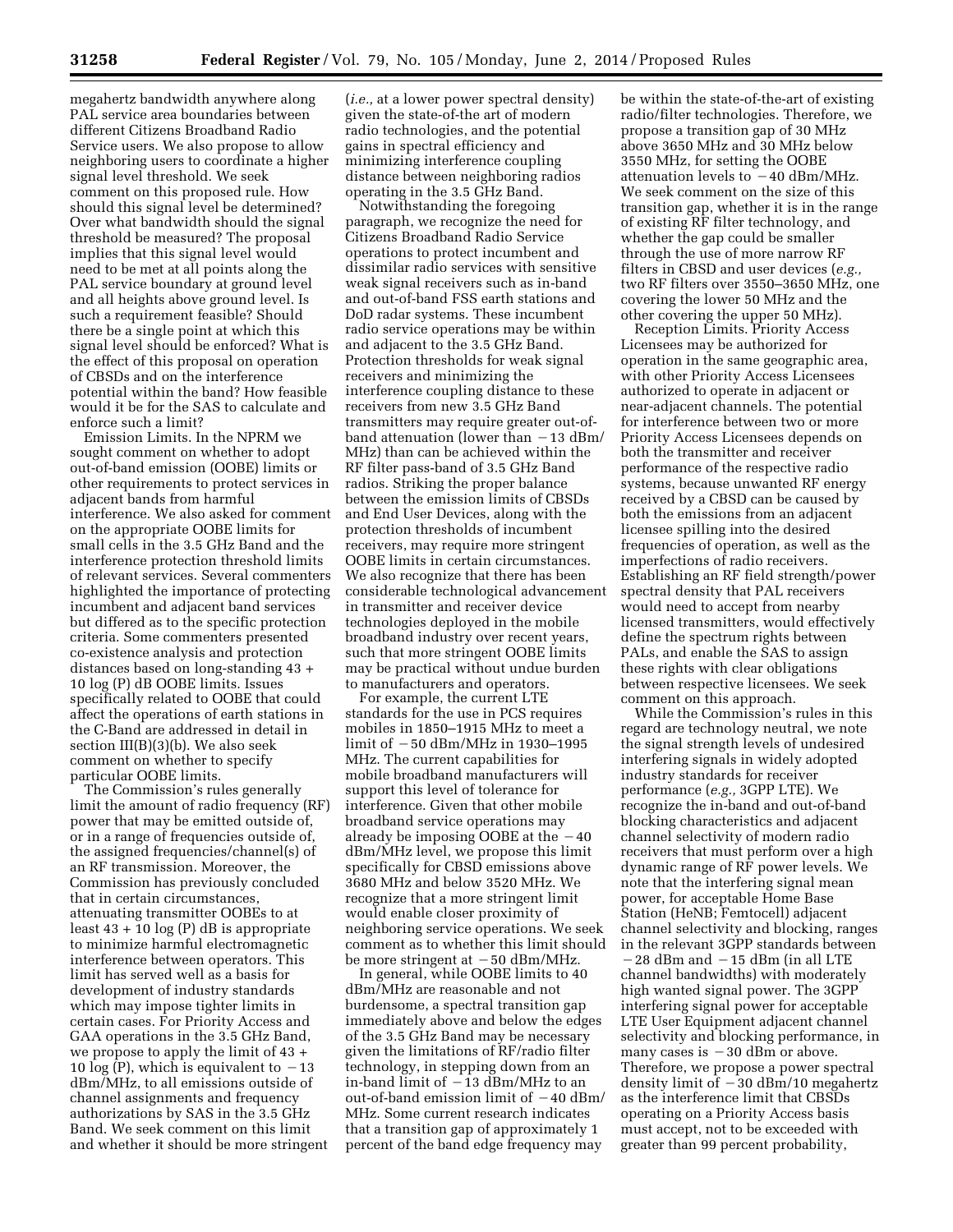unless the affected user agrees to a higher or lower limit and communicates such agreement to the SAS. Establishing a probability threshold is important because worst-case conditions for highly transient and unlikely RF interference events would otherwise establish an excessive constraint on neighboring radio service operations. Would such a scheme be feasible for the SAS to administer? That is, how difficult would it be for the SAS to track, manage and enforce agreements between different users? What mechanism would be used to communicate such agreements to the SAS? How would an SAS be assured that all affected users are in agreement?

As described previously, GAA users must not cause harmful interference to and must accept harmful interference from Incumbent Users and Priority Access Licensees. Therefore, we propose that a GAA CBSD be required to change its operational frequencies, lower its transmit power, or cease transmitting in accordance with instructions from the SAS if its operations are causing harmful interference to higher tier users. We seek comment on this proposal and any operational details necessary to ensure that the requirement is complied with. What is an acceptable response time for GAA CBSDs to comply with instructions from the SAS? How frequently should CBSDs be required to query the SAS regarding the status of their operations or should CBSDs only query the SAS when they change location in excess of the accuracy requirements and otherwise adjust operations only when receiving instructions from the SAS? What are the implications for spectrum efficiency and network traffic for various communication requirements between CBSDs and the SAS?

We seek comment on these proposed rules. We also seek comment on methods and procedures that may be employed by Priority Access Licensees or the SAS to enforce these thresholds. We encourage commenters to provide detailed technical and cost benefit analyses analyses to support their proposals.

In addition, as we noted in the Licensing PN, the TAC has been studying spectrum interference policy and receiver standards in general, and it recommends that the Commission consider forming one or more multistakeholder groups to study such standards and interference limits policy at suitable service boundaries, such as those related to the 3.5 GHz Band. The Wireless Innovation Forum, in its comments to the Licensing PN, recommended that the FCC encourage

the formation of industry led multistakeholder groups, proposed key characteristics of such a process, and committed to establishing such a multistakeholder process to develop recommendations for the 3.5 GHz Band and other band opportunities. Consistent with the recommendations of the TAC, we encourage and suggest industry action to charter a technical group of stakeholders to develop industry coordination agreements and protocols, including technical options and methods for managing spectrum access that would improve access to and make efficient use of the 3.5 GHz Band. What should the scope and charter be of such a multi-stakeholder group? What should be the governance structure of such a group?

#### f. Subpart F—Spectrum Access System

The overall effectiveness of our proposals depends largely on the development and implementation of a robust SAS. We therefore propose to codify several high-level SAS requirements in the Part 96 rules. Following the TVWS database model, we expect that industry participants will take it upon themselves to develop technical implementations of these requirements and, where applicable, to develop industry-wide standards.

Our proposed rules also assume that multiple SAS Administrators and, consequently, multiple SASs would be authorized to operate in the 3.5 GHz Band, much as multiple databases have been authorized in the TVWS context, to ensure that consumers are provided with a robust set of choices in the marketplace. We seek comment on what techniques could be used to effectively coordinate multiple SASs in the band. What other implementation challenges arise from the possibility of multiple SAS providers? Are they solvable? We seek comment on the proposal to authorize multiple SAS providers. In responding to the questions and proposed rules in this section, we ask commenters to consider the implications of multiple authorized SASs and to address these issues in their filings.

We also intend to institute a comprehensive approval process for SASs and SAS Administrators that closely follows the multi-step process used to test, certify, and approve TVWS databases and administrators. In the TVWS context, prospective database administrators were invited to submit proposals outlining how their systems would meet the Commission's requirements for database operators and provide information sufficient to show that they have the technical expertise to

administer a database and a viable business plan for operating a database for a five-year term. OET then reviewed these proposals and approved the proposals of those operators that met the requirements. Approved operators were then required to attend mandatory workshops to ensure compliance with the rules, meet milestone dates set by OET for reporting and compliance, and submit to rigorous real-world testing of all database elements prior to making their services available to the public. By following the precedent set in the TVWS proceeding, we can ensure that the technical solutions and developed by prospective SAS Administrators are consistent with the letter and spirit of our high-level rules, especially with regard to the protection of Incumbent Access tier users.

(i) Spectrum Access System Purposes and Functionality (§ 96.43)

We sought comment on the essential high level requirements of the SAS in both the Licensing PN and the NPRM. In addition, in recognition of the complexity of the proposed SAS framework, OET and the Bureau held a workshop to discuss the operational and functional parameters of the SAS. The workshop and associated technical papers were organized according to the following focus areas: (1) General Responsibilities and Composition of the SAS; (2) SAS Functional Requirements; (3) SAS Monitoring and Management of Spectrum Use; and (4) Issues Related to the Initial Launch and Evolution of the SAS and Band Plan.

While commenters and workshop presenters submitted a diverse set of positions regarding the necessary features of the SAS, most agreed that an effective SAS would need to be more dynamic and responsive than the current TVWS database. Moreover, many commenters agreed that the FCC should set only baseline parameters and guidelines for the SAS and should allow industry stakeholders to develop detailed policies and standards to facilitate operation consistent with the Commission's rules. Some commenters that supported a two-tiered licensing model also advocated a simplified, ''binary'' SAS that would only inform Priority Access Licensees whether or not they could operate in a given area or frequency range without causing harmful interference to incumbents. Other commenters opposed giving the SAS the ability to dynamically assign channels or modify the maximum allowable transmit power for CBSDs.

After thorough review of the record and using the TVWS rules as a guide,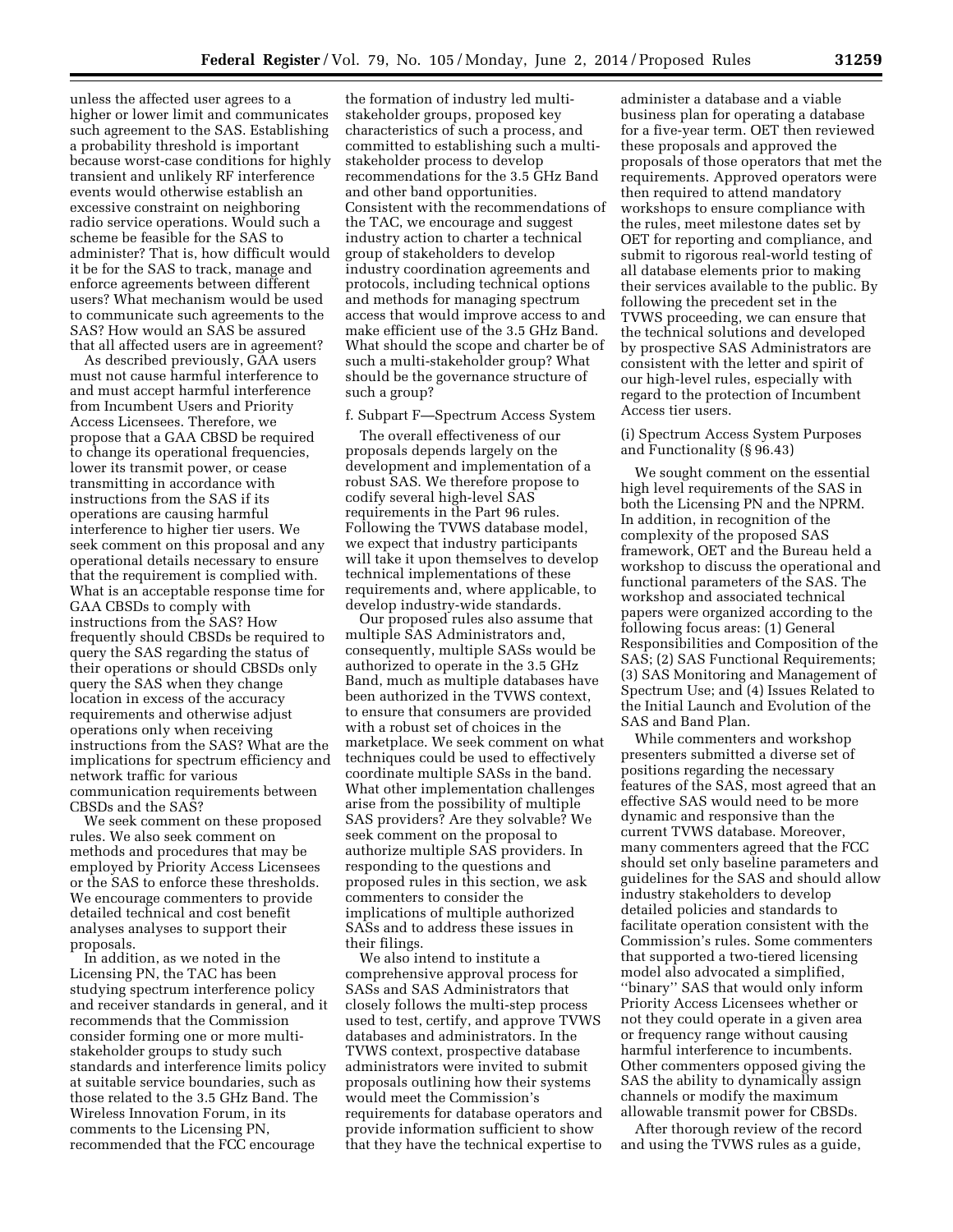we propose that authorized SASs would perform the following core functions:

• Determine the available frequencies at a given geographic location and assign them to CBSDs;

• Determine the maximum permissible radiated transmission power level for CBSDs at a given location and communicate that information to the CBSDs;

• Register and authenticate the identification information and location of CBSDs;

• Enforce Exclusion Zones to ensure compatibility between Citizens Broadband Radio Service users and incumbent federal operations;

• Protect Priority Access Licensees from harmful interference from General Authorized Access Users;

• Reserve the use of GAA channels for use in a CAF;

• Ensure secure transmission of information between the SAS and CBSDs.

Under our proposal, each SAS would provide nationwide service. Each SAS would also collect and retain all information provided by CBSDs and Incumbent Users according to the proposed rules and enforce robust security protocols to protect such information. If multiple SASs are authorized, each SAS would be responsible for sharing this information with other authorized SASs to ensure effective coordination of operations within the band. The proposed rules outline the essential requirements for a successful SAS and would promote innovation and productive use of the 3.5 GHz Band. Further, these rules represent the lightest regulatory approach possible to accomplish the core objectives of the SAS.

We seek comment on these proposed rules. Specifically, do the proposed rules accurately describe the necessary functions of an SAS? What additional elements, if any, should be included in the SAS? What responsibilities should SASs (and SAS Administrators) have to maximize use by and minimize interference among GAA users, notwithstanding any absence of interference protection rights that may be extended to such users under our rules? How should the Commission most appropriately discharge its Title III responsibilities in supervising these and other functions that may be delegated to the SASs and SAS Administrators? Are the proposed rules unduly burdensome for potential SAS Administrators? Could a compliant SAS be built and operated using existing or ''in development'' technology?

In addition, under this proposal multiple SASs could be authorized, much as multiple databases have been authorized in the TVWS context, to ensure that consumers are provided with a robust set of choices in the marketplace. We seek comment on what techniques could be used to effectively coordinate multiple SASs in the band? What other implementation challenges could arise from the possibility of multiple SAS providers? Are they solvable? We seek general comment on the proposal to authorize multiple SAS providers.

(ii) Information Gathering and Retention (§ 96.44)

To protect Incumbent Users and effectively coordinate Citizens Broadband Radio Service users, we propose that the SAS retain information on all operations within the 3.5 GHz Band. For CBSDs, such information would include all data that they are required to transmit to the SAS pursuant to the proposed § 96.36. For incumbent FSS operators, the SAS would maintain a record of the location of protected earth stations as well as the direction and look angle of all earth station receivers and any other information needed to perform its functions. For incumbent federal users, the SAS would include only the geographic coordinates of the Exclusion Zones. We seek comment on these proposed rules and alternative approaches.

With regard to federal operations, if Exclusion Zones are altered or other incumbent protection criteria implemented in future phases of this proceeding, the SAS may eventually need to gather and manage a significant amount of data on federal operations. Much of this information is likely to be sensitive or classified and would require additional safeguards that may not be necessary to protect non-federal information. Some commenters raised the possibility of establishing a separate database to store sensitive federal information and instruct registered SASs on the required protection contours for federal operations. We seek comment on whether a separate database should be established for federal information. Would such a database be more efficient and secure than entrusting federal information to each registered SAS? What additional security measures should be required for a database holding sensitive federal information? Who should maintain such a database? We will continue to work with NTIA and incumbent federal users to develop this aspect of the SAS requirements.

Some commenters have argued that the SAS should be required to

incorporate spectrum sensing information from CBSDs or other remote beaconing and sensing sites to accurately detect incumbent usage models and respond to the interference environment. We seek comment on whether such capabilities would be helpful for the operation of the SAS.

(iii) Registration and Authorization of Citizens Broadband Radio Service Devices (§ 96.45)

In addition to gathering required information from CBSDs, the SAS would confirm and verify the identity of any CBSD seeking to use the 3.5 GHz Band prior to authorizing its operation. The SAS would also prevent CBSDs from operating within any Exclusion Zones. We seek comment on these proposed rules.

#### (iv) Frequency Assignment (§ 96.46)

As discussed in section III(A)(1)(a)(7) above, under our proposal, assignment of PAL channels and GAA frequencies in the 3.5 GHz Band would be a dynamic process. The SAS would be responsible for determining the available and appropriate frequencies at a location using the location information supplied by CBSDs, compliance with Exclusion Zones, the authorization status and operating parameters of CBSDs in the surrounding area, and such other information necessary to ensure effective operations of CBSDs. The SAS would also take into consideration any channel requests submitted by CBSDs as well as geographic and spectral efficiency considerations. We also propose that the SAS be able to provide a list of available frequencies in a given area and confirm that any CBSDs causing harmful interference to an Incumbent User have been deactivated or reassigned upon request. We seek comment on these proposed rules.

# (v) Security (§ 96.47)

We propose to require that the SAS employ protocols and procedures to ensure that all communications and interactions between the SAS and CBSDs are accurate and secure and that unauthorized parties cannot access or alter the SAS or the list of frequencies sent to a CBSD. These protocols and procedures would be reviewed and approved by the Commission before the SAS Administrator could be certified. We seek comment on these proposed rules and on any additional safeguards needed to protect sensitive federal information.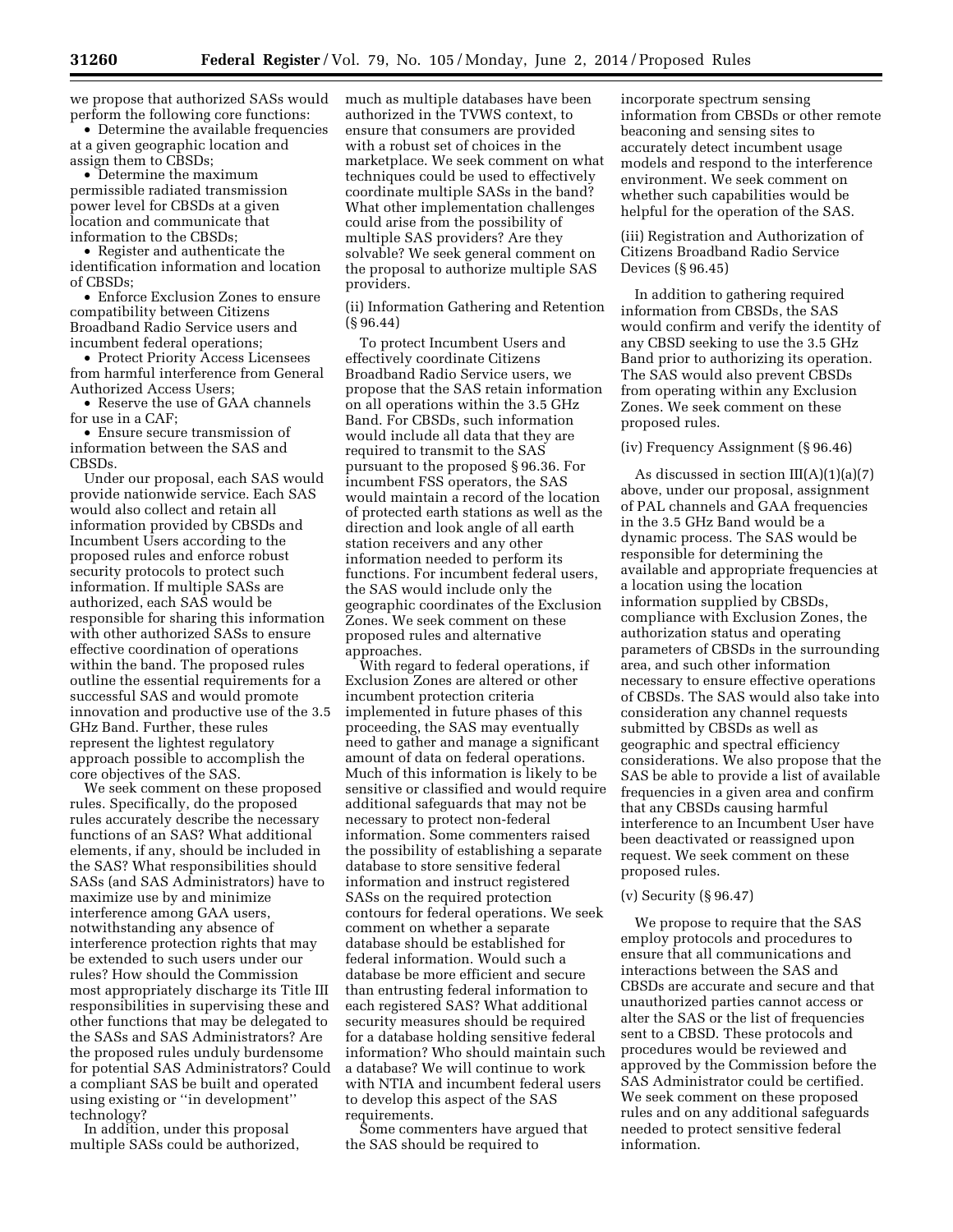# (vi) Spectrum Access System Administrators (§ 96.48)

Drawing on our experience with the TVWS, we propose that SASs be operated only by designated SAS Administrators that have been approved by the Commission. As noted above, this approval process will be essential to determining that the SAS can meet the regulatory requirements, without having to provide overly prescriptive and detailed rules about its implementation.

To this end, we propose that SAS Administrators be required to:

• Maintain a regularly updated database that contains the information described in the proposed rules;

• establish a process for acquiring and storing in the database necessary and appropriate information from the Commission's databases;

• establish and follow a process for ensuring compatibility between Citizens Broadband Radio Service users and Incumbent Users, including enforcement of Exclusion Zones;

• establish and follow processes for registering and coordinating Priority Access Licensees and GAA users;

• establish and follow protocols and procedures to ensure that Incumbent Users are protected from harmful interference from Citizens Broadband Radio Service operators;

• establish and follow protocols and procedures to ensure that Priority Access Licensees are protected from harmful interference from Priority Access and GAA users;

• establish and follow protocols and procedures to ensure that all communications and interactions between the SAS and CBSDs are accurate and secure;

• make its services available on a non-discriminatory basis;

• respond in a timely manner to verify, correct or remove, as appropriate, data in the event that the Commission or a party brings claim of inaccuracies in the SAS to its attention;

• securely transfer the information in the SAS to another designated entity in the event it does not continue as the SAS administrator at the end of its term;

• cooperate with other SAS Administrators to develop a standardized process for coordinating and exchanging required information;

• provide a means to make public information available to the public in an accessible manner;

• establish protocols to maintain appropriate security clearances and other security measures as may be determined by the Commission for access to and storage of required federal incumbent information if required in future phases of this proceeding.

Under our proposed rules, SAS Administrators would be authorized to provide service for a five-year term, which could be renewed at the Commission's discretion. We further propose that the Bureau review applications for certification and establish procedures for reviewing the qualifications of prospective SAS Administrators. What conflict of interest requirements, competitive or other selection process, technical qualifications, or other standards should govern this process? Do other models involving Commission selection of third-party assistance provide useful insights into these questions?

We seek comment on this proposal. Do the proposed rules establish appropriate qualifications for SAS Administrators? What procedures should the Bureau adopt to select SAS Administrators, ensure that they are qualified to perform their duties, and ensure that SASs are able to perform the functions required by the proposed rules. What steps should the Commission take to ensure that SAS Administrators are properly supervised and operating within the bounds of the law? Commenters should provide a detailed analysis, including economic costs and benefits, of any alternate or supplemental approach they propose.

(vii) Spectrum Access System Administrator Fees (§ 96.47)

We propose to allow SAS Administrators to collect reasonable fees from Priority Access Licensees and General Authorized Access users for use of the SAS and associated services. We based this proposal on a similar rule adopted for TVWS database administrators. We seek comment on this proposed rule. We also seek comment on whether SAS Administrators should be permitted to collect fees from all Citizens Broadband Radio Service users. Specifically, should SAS Administrators be permitted to collect fees from GAA users? Or should fees be collected only from Priority Access Licensees? Would limiting fees to Priority Access Licensees effectively promote diverse and innovative use of the GAA service tier? What role, if any, should the Commission play in resolving any disputes or other issues regarding the collection of any such fees by the SAS Administrators?

2. Modifications to Existing Rule Parts

In addition to the proposed new Part 96, we also seek comment on any necessary amendments to existing rule parts, as discussed below.

a. Table of Frequency Allocations (§ 2.106)

In the NPRM, the Commission requested comment on the allocation structure that should be used to accommodate the Citizens Broadband Radio Service. The NPRM proposed to retain the primary allocation for existing federal radar systems in the 3.5 GHz Band, while also proposing to allocate that band for non-federal fixed and mobile use. The NPRM observed that this proposed structure is consistent with international allocations for use of the 3.5 GHz Band, and also appears consistent with requirements for the allocation of flexible use spectrum under Section 303(y) of the Communications Act. However, the NPRM sought comment on what allocation scheme would best accomplish the goals set forth in that NPRM, and also inquired how that scheme should account for potential Federal fixed and mobile use of the band.

The NPRM also proposed to restrict primary non-federal FSS earth station use in the 3600–3650 MHz band to the FSS earth stations licensed or applied for as of the effective date of the Report and Order in this proceeding. Additionally, the NPRM noted the existence in the 3.5 GHz Band of federal allocations for Aeronautical Radio Navigation Service and mobile groundbased radars, and stated that the Commission would work with NTIA regarding the continued need for those allocations. Moreover, the NPRM noted the existence of a non-Federal secondary allocation for radiolocation services, and requested comment on what existing 3.5 GHz band allocations should be maintained. Finally, the NPRM sought comment on the potential for interference to and from existing and future international operations in the 3.5 GHz Band.

There was limited comment on the allocation proposals per se, although the great majority of commenting parties support shared federal/non-federal use of the 3.5 GHz Band for new broadband technologies. This suggests implicit support for adopting an allocation structure that will allow for this type of use. Of the commenters that explicitly discuss the allocation proposals, the Utilities Telecom Council, Edison Electric Institute, and National Rural Electric Cooperative Association contend that a non-federal fixed and mobile allocation of the 3.5 GHz Band would spur innovation and investment in new wireless technologies with little or no impact on incumbent uses, including federal radar systems, and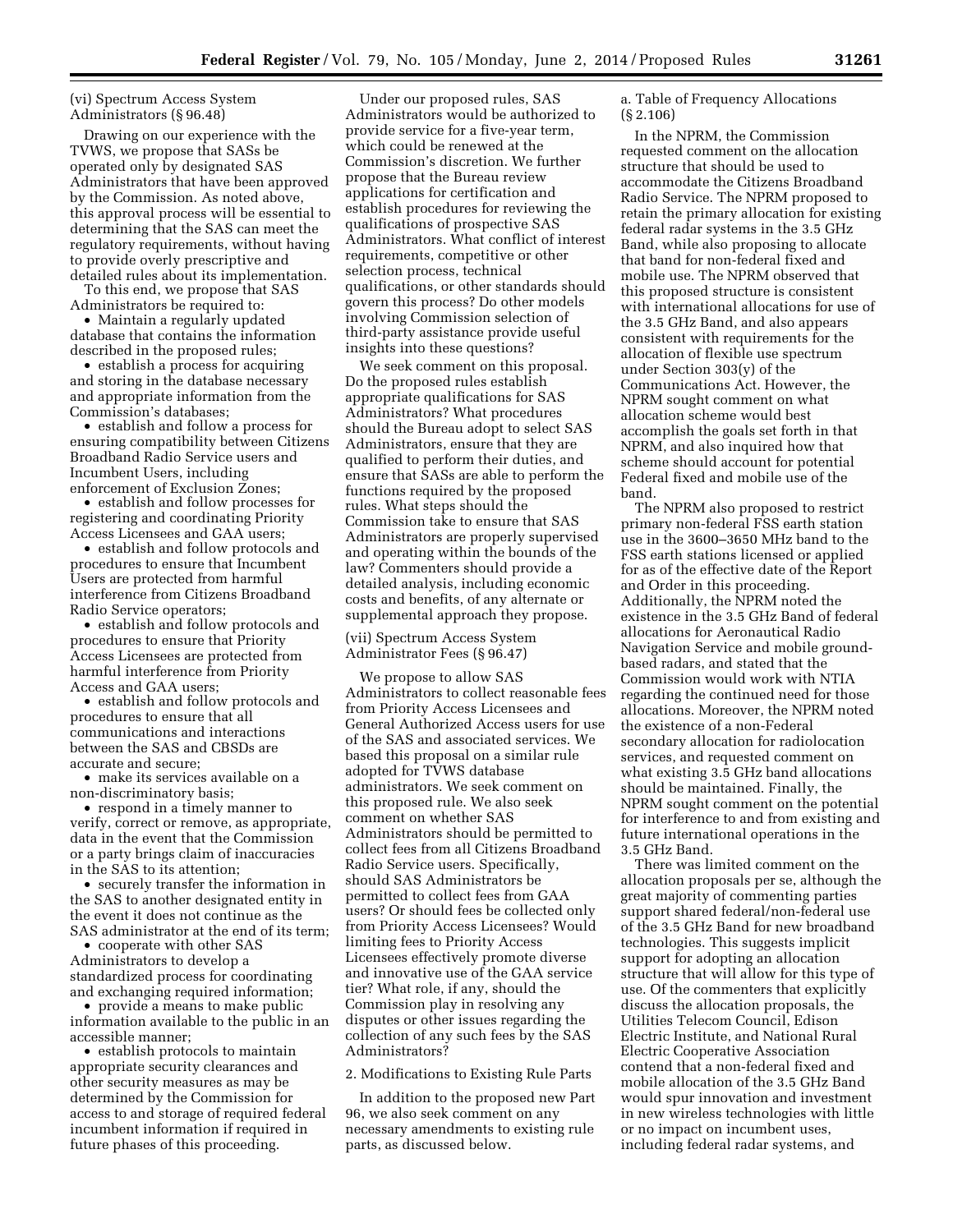support the proposal to restrict FSS earth station use of the 3600–3650 MHz band to the FSS earth stations licensed or applied-for as of the effective date of the Report and Order in this proceeding. SIA, however, expresses concern about the impact on FSS earth stations and contends that, if there are any small cell operations in allowed in the 3.5 GHz Band, they should be permitted only on a secondary basis.

We propose to add new primary fixed and land mobile allocations to the 3.5 GHz Band to permit commercial use of the band consistent with our accompanying licensing and service rule proposals. The adoption of a United States allocation structure that permits that band to be used for fixed and land mobile services on a primary basis is also consistent with the approach the Commission has previously taken when it has determined that uses of other bands for new broadband purposes was in the public interest. Moreover, the proposed allocation is consistent with the Region 2 International allocation for the band. We do not think it serves the public interest to pursue a secondary fixed and mobile allocation, as suggested by SIA, and we will continue to propose that FSS earth stations be restricted to those that were licensed or applied for as of the effective date of the Report and Order in this proceeding. As we observed in the NPRM, our proposed treatment of FSS earth stations is the same as what has previously been implemented in the 3650–3700 MHz band. Additionally, we note that FSS earth stations are authorized to use other nearby spectrum at 3.7–4.2 GHz on a primary basis. For these reasons, providing the Citizens Broadband Radio Service a primary allocation offers important new opportunities to make robust use of our spectrum resources, and we propose appropriate technical rules to protect existing incumbent FSS operations.

We further observe that, with respect to the GAA tier, some commenting parties express a preference for an unlicensed (Part 15) framework, rather than the NPRM's proposed licensed-byrule framework. We nevertheless propose to adopt a primary fixed and land mobile allocation across the entire band. Doing so could afford us the flexibility to adopt a licensing framework for all Citizens Broadband Radio Service tiers that will ensure that these operations are prioritized over existing secondary users in the band. This could also help ensure that quality spectrum is available for GAA users. We seek comment on this proposal and other licensing frameworks.

In addition to proposing to add fixed and land mobile allocations to the 3.5 GHz Band in the non-Federal Table, we propose to remove the secondary radiolocation service allocation from that band in the non-Federal Table and to add three US footnotes (US106, US107, and US433, respectively) to: (1) Permit 3.5 GHz Band non-federal stations in the radiolocation service that were licensed or applied for prior to the effective date of any Report and Order we adopt in this proceeding to continue to operate on a secondary basis until the end of the equipment's useful lifetime; (2) limit primary FSS use of the 3600– 3650 MHz band to earth stations authorized prior to, or granted as a result of an application filed prior to, the effective date of any Report and Order we adopt in this proceeding, and constructed within 12 months of initial authorization; and specify that FSS use of that band for all other earth stations will be on a secondary basis to nonfederal stations in the fixed and land mobile services; (3) both specify provisions for 3.5 GHz Band federal use of the aeronautical radionavigation (ground-based) and radiolocation services, and provide for continued federal use in light of new non-federal fixed and mobile operations in the band; and (4) prohibit federal use of airborne radar systems in the 3.5 GHz Band. We seek comment on these proposals, including whether the potential effects on federal incumbents would serve the public interest.

We also note that the NPRM sought comment on allowing federal fixed and mobile use in the band. Should we consider permitting federal fixed and mobile operations in the 3.5 GHz Band? If so, how should such uses be effectively implemented and managed? What, if any, implications would federal fixed and mobile use have for nonfederal use of the band?

b. Procedures for Priority Access Licenses Subject to Assignment by Competitive Bidding (§ 1.2101 et seq.)

If we adopt our proposed geographic area licensing approach for PALs that would permit the filing and acceptance of mutually exclusive applications, we will be required to resolve such applications through competitive bidding consistent with the mandate of Section 309(j) of the Communications Act. Accordingly, we seek comment on a number of proposals relating to competitive bidding for PALs in the 3.5 GHz Band.

(i) Application of Part 1 Competitive Bidding Rules (§ 1.2101 et seq.)

We consider here changes to the Commission's general competitive bidding rules set forth in Part 1, Subpart Q, of the Commission's rules that may be necessary or desirable to conduct an auction of initial PALs in the 3.5 GHz Band. We propose to employ the general competitive bidding rules set forth in Part 1, Subpart Q to resolve any mutually exclusive applications received for initial PALs. The Commission's competitive bidding rules provide a framework from which the Commission develops final procedures—through a series of public notices with opportunities for comment—for the particular competitive bidding processes that it conducts. The public notice process allows both the Commission and interested parties to focus and provide input on certain details of the auction design and the auction procedures after the rules have been established and the remaining procedural issues are better defined. Our experience with spectrum license auctions demonstrates the value of this approach and therefore, we anticipate following a similar approach here. Under this proposal, any modifications that the Commission may adopt for its Part 1 general competitive bidding rules in the future would apply to an auction of PALs in the 3.5 GHz Band. In addition, consistent with our long-standing approach, auctionspecific matters such as the competitive bidding design and mechanisms, as well as minimum opening bids and/or reserve prices, would be determined through these public notices. We seek comment on this approach, including the costs and benefits of this approach. We also seek comment on whether any of our Part 1 rules would be inappropriate or should be modified for an auction for licenses in the 3.5GHz Band.

# (ii) Applications Subject to Competitive Bidding

To date, the Commission has considered two or more parties seeking to bid for a particular license to present mutually exclusive applications for the license, irrespective of whether each party subsequently bids for the license. Where only one party seeks a particular license offered in competitive bidding, that license will be removed from the competitive bidding process and the Commission will consider that party's non-mutually exclusive application for the license through a process separate from the competitive bidding. This has worked well with respect to defined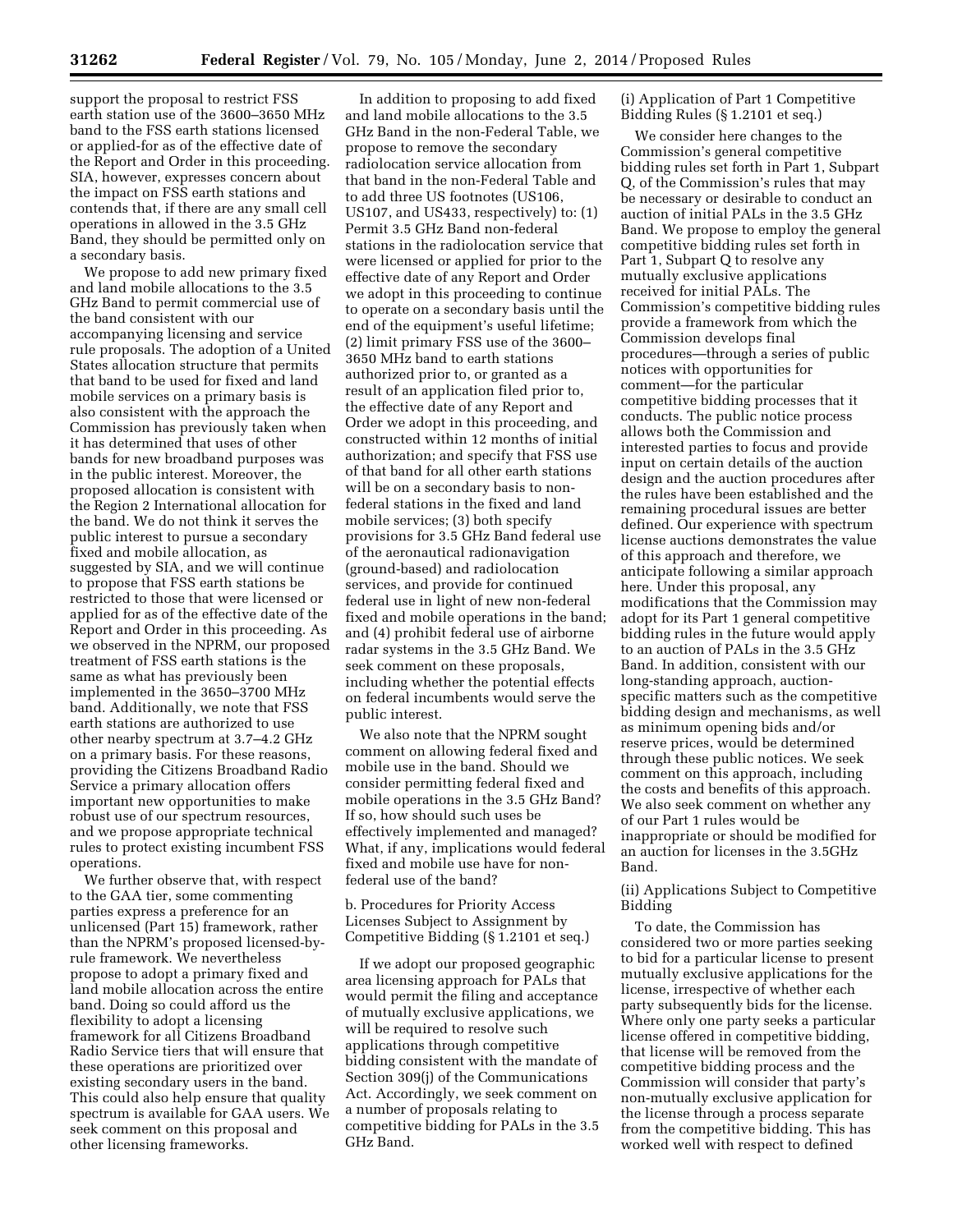licenses that have parameters such as frequency and geography defined apart from and in advance of competitive bidding.

Here we have proposed that the Commission, on an annual basis, would open windows for applications for available PALs. To accommodate the ability of licensees to aggregate consecutive one-year terms, the Commission may offer multiple consecutive years of PAL rights simultaneously. At the close of such a window, the Commission would hold an auction to assign PALs where there are mutually exclusive applications pending. Consistent with the Commission's approach in other spectrum auctions, mutual exclusivity would be triggered when more applications are submitted than can be accommodated geographically, temporally, and spectrally. Under our proposed licensing framework in which we assign PALs in an auction that offers generic (non-frequency-specific) blocks, we propose to determine that mutual exclusivity exists when the total number of applicants for a PAL in a specific geographic area for a given year exceeds the total number of PALs available in that geographic area for that year. We seek comment on this proposal.

## (iii) Bidding Process Options

*Competitive Bidding Design Options.*  The Commission's current rules list types of auction designs from which the Commission may choose when conducting competitive bidding for spectrum licenses. These options include sequential and simultaneous auctions, single and multiple round auctions, and auctions with combinatorial bidding. Since the Commission's Part 1 competitive bidding rules were originally adopted, auction design has evolved and continues to evolve in new directions, sometimes combining several of these listed auction design elements and sometimes utilizing different elements.

In the Broadcast Incentive Auction Notice of Proposed Rulemaking, the Commission proposed to revise the current list of auction design options set forth in § 1.2103 of the rules. In particular, the Commission proposed a rule that provides for the establishment of specific auction procedures governing bid collection, assignment of winning bids, and the determination of payment amounts in spectrum license auctions. Such auctions may use one or more rounds of bidding and/or contingent stages of bidding; and may incorporate bids or offers that simply specify a price for an item, that indicate demand for an item at a specified price, or that are

more complex. We anticipate that procedures established to implement these broad auction design elements would take into account sound economic principles and practice and the needs of the Commission and the bidders. We seek comment on whether, in light of the licensing proposals set forth in this FNPRM, we should adopt any other or additional revisions to § 1.2103 in addition to those proposed in the Broadcast Incentive Auction proceeding. Given the large number of license areas and relatively short license terms envisioned for PALs, are there any auction mechanisms that would enhance the Commission's ability to effectively manage the use of the Priority Access tier?

In, § 1.2104 of the Commission's current rules sets forth various mechanisms that can be used in connection with any system of competitive bidding for Commission licenses. For example, the rules enable the Commission to determine how to sequence or group the licenses offered; whether to utilize reserve prices, minimum opening bids and minimum or maximum bid increments; whether to establish stopping or activity rules; and how to determine payments required in the event of bid withdrawal, default, or disqualification. We note, however, that § 1.2104 does not attempt to list exhaustively all potential aspects of the Commission's procedures for competitive bidding.

The Commission recently proposed to amend the current stopping rule contained in § 1.2104 to permit the Commission to establish stopping rules before or during multiple round auctions in order to terminate the auctions not only within a reasonable time, but also in accordance with the goals, statutory requirements, and rules for the auction, including the reserve price or prices. The revised stopping rule would thereby allow us to adopt criteria to determine, prior to terminating the auction, whether such requirements have been met. We seek comment on whether we should adopt any other revisions to § 1.2104, in addition to those proposed in the Broadcast Incentive Auction proceeding?

*Payment Rules.* Our existing competitive bidding rules also establish additional procedures regarding the competitive bidding process. More specifically, our existing rules address applications to participate in competitive bidding, communications among applicants to participate, reporting requirements, upfront payments from competitive bidding participants, down and final payments

by winning bidders, and applications for licenses by winning bidders, as well as the processing of such applications and default by and disqualification of winning bidders. We seek comment on whether these existing rules require any revisions in connection with the conduct of an auction of PALs.

Specifically, we seek comment on whether we should revise any of our payment rules to take into consideration the proposed short license term for PALs, and the potential for applicants to become winning bidders for licenses that do not become effective until a year or more after the initial PAL? For instance, should we revise our upfront payment requirement to better safeguard the Commission against defaults by a winning bidder on consecutive years of a PAL? Should we require a winning bidder for consecutive years of a PAL to make a larger down payment to better safeguard the Commission from defaults in subsequent years? Currently, unless otherwise noted by public notice, the Commission's rules require that within 10 business days after being notified that it is a high bidder on a particular license the winning bidder must submit its down payment necessary to bring its total deposits up to twenty (20) percent of its winning bid(s) or it will be deemed to have defaulted. Should we increase the down payment percentage here to be forty (40) percent of the winning bid(s)? Similarly, unless otherwise specified by public notice, auction winners are required to pay the balance of their winning bids in a lump sum within ten (10) business days following the release of a public notice establishing the payment deadline. Here, we could collect the down payment required for each PAL at the close of the auction, including PALs for consecutive years, but final payment(s) would not be due until we are ready to grant a particular PAL at the beginning of the subsequent license term. Alternatively, in order to provide further incentives for the productive use of spectrum, could the further payment be required upon initiation of service in specific PAL? Will retaining down payments on deposit for consecutive PALs, particularly if the down payment obligation for such PALs is increased, help the Commission safeguard against the potential of default in subsequent years? Are there any statutory or other legal considerations that the Commission should consider in designing payment rules to accommodate these proposals?

We also seek comment on whether we should revise our default rule to ensure that if a winning bidder wins PALs in a licensing area for consecutive years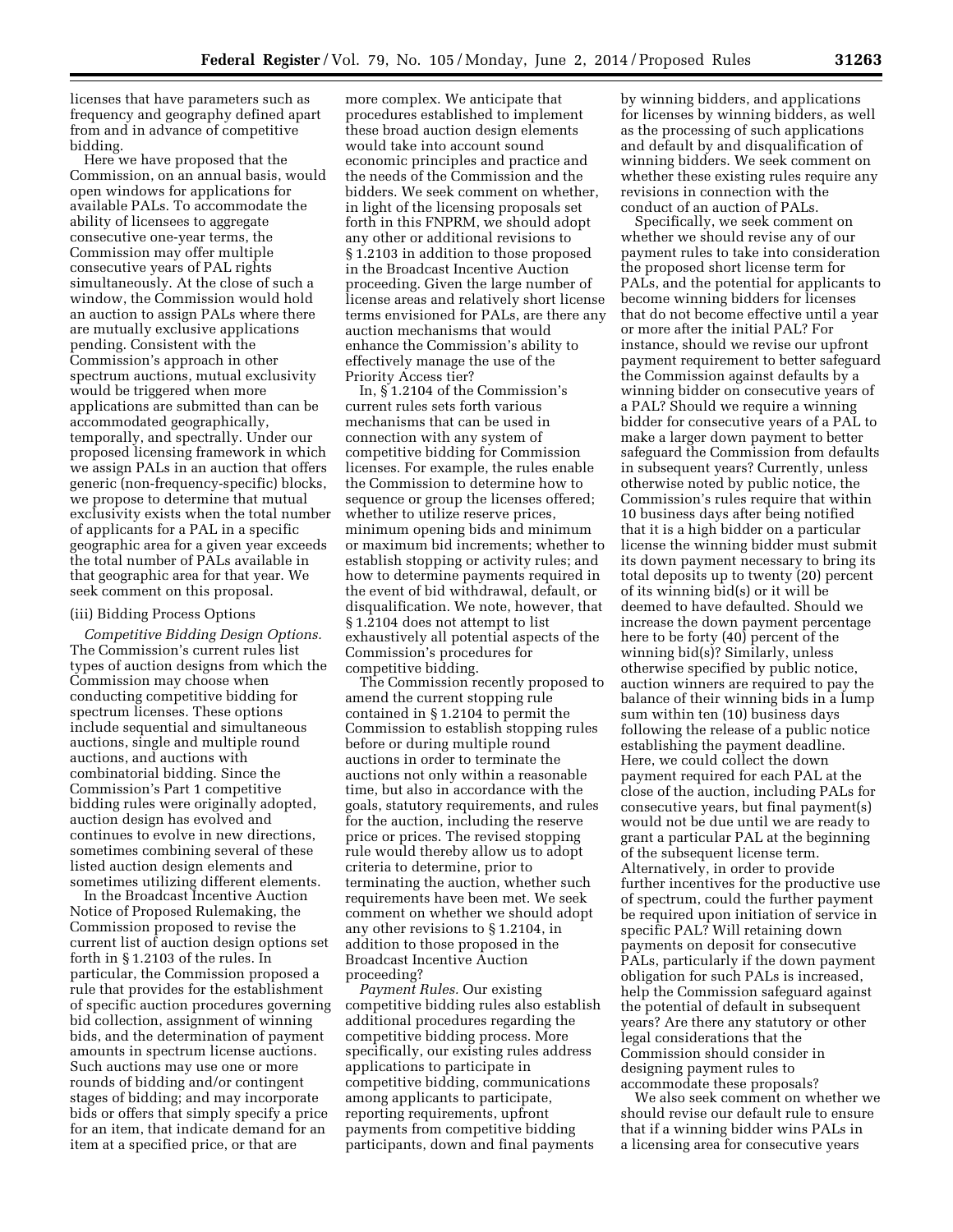and defaults on a payment obligation for a PAL in that area, it loses its ability to be granted a license for any winning bids for PALs in that area in any subsequent year, and is considered to be in default on those winning bids? Would such a default provision ensure that a winning bidder could not game the results of an auction by bidding upon consecutive year PALs only to seek to selectively pay for some but not others of those bids at a later date? In situations where the Commission has determined that a bidder's default might have a greater potential to detrimentally impact the integrity of an auction, it has adopted a higher default percentage to serve as deterrent against such an outcome. If we hold an auction that offers individual PALs for several consecutive years, should we hold a winning bidder for such licenses who defaults on its winning bids responsible for a larger default payment? What percentage of the defaulted bid should be assessed as the additional payment portion of the default payment obligation? Should the amount of the additional payment be greater than the percentage prescribed in our rules for defaults on combinatorial bids?

Would such a default rule adequately safeguard the Commission should a winning bidder file bankruptcy between the close of an auction and the date of a future payment obligation? Commenters should address in particular the application of the Bankruptcy Code's requirement that an agency ''may not deny, revoke, suspend, or refuse to renew a license . . . or other similar grant to,'' or ''discriminate with respect to such a grant against,'' a debtor or a bankrupt ''solely because'' it ''has not paid a debt that is dischargeable'' in bankruptcy. In other contexts, the Commission has addressed its potential financial risks arising out of the bankruptcy of a winning bidder by requiring appropriate letters of credit for each winning bid. However, these bids were for Mobility Fund Phase I financial support rather than for spectrum licenses, and thus did not pose the risk of being unable to re-auction and put to more efficient use the spectrum licensed to an entity that later files for bankruptcy. Would the Commission be restricted by the bankruptcy laws in its efforts to recover and re-auction spectrum won by a defaulting bidder that had filed for bankruptcy? Would the costs of obtaining a letter of credit be reasonable in light of the expected value of the spectrum? Would a payment bond be equally effective in giving financial security to the Commission and protecting the

Commission from a winning bidder's bankruptcy? Could bids be aggregated for purposes of issuing a letter of credit, without jeopardizing the Commission's ability to recover the auction amounts and any reasonable penalty associated from default? Would the benefits of our proposed annual payment mechanism outweigh the risks in bankruptcy and the associated costs?

Further, we seek comment regarding whether we should amend any of our other Part 1 rules to accommodate our proposals for assigning PALs and facilitate more frequent auctions and the dynamic auction mechanisms that may be required? For example, are there any changes that we should make to the auction application process or the information that we collect from applicants to participate in an auction of PALs? Do we need to amend any of our rules regarding prohibited communications for an auction that offers generic spectrum blocks? In considering our proposed licensing model, are there any particular aspects of the administration of auctions of PALs with which SAS Administrators or another third party could be effective in assisting the Commission, consistent with its statutory responsibilities?

*Bidding Credits.* In authorizing the Commission to use competitive bidding, Congress mandated that the Commission ''ensure that small businesses, rural telephone companies, and businesses owned by members of minority groups and women are given the opportunity to participate in the provision of spectrum-based services.'' One of the principal means by which the Commission furthers these statutory goals is the award of bidding credits to small businesses. To award these bidding credits, the Commission defines eligibility requirements for small businesses on a service-specific basis, taking into account the capital requirements and other characteristics of each particular service in establishing the appropriate threshold. Bidding credits have proven an effective means to allow small businesses to compete with larger, more well-established companies. However, we also note that in deciding whether to offer bidding credits, the Commission takes into account both the nature of the service and the nature of the parties most likely to be interested in using the spectrum.

Many of our proposals for PALs envision more flexible and dynamic auction and licensing mechanisms for effective and administratively streamlined management of the Priority Access tier. We anticipate that the robust licensing and spectrum access models we propose could serve to

ensure that small businesses are given the opportunity to participate in the provision of the Citizens Broadband Radio Service. We therefore seek comment on whether awarding bidding credits in the Citizens Broadband Radio Service would be necessary to ensure the participation of small businesses in competitive bidding. Would our proposals to offer numerous licenses within relatively small geographic licensing areas, and our proposals to cap the number of licenses any particular entity may hold in a license area adequately promote the dissemination of licenses among a wide variety of applicants, including small businesses and rural telephone companies? Likewise, will the one-year license term and the size of the license area we propose make it more likely that small businesses will be able to effectively compete for a PAL and the opportunity to participate in the provision of Priority Access service? Do the unique characteristics of this service reduce the likelihood that small businesses will face barriers in gaining accessing to capital? We request that commenters address the expected capital requirements for service in this band and other characteristics of the service. We invite commenters to use comparisons with other services for which the FCC has already established auction procedures as a basis for their comments regarding whether we should adopt small business size standards and bidding credits for PALs and if so, the appropriate small business size standards. Moreover, to the extent that commenters propose provisions to ensure participation by minority-owned or women-owned businesses, they should address how such provisions should be crafted to meet the relevant standards of judicial review.

We note that under our existing Part 1 rules, a winning bidder for a PAL will be eligible to receive a bidding credit for serving a qualifying tribal land within that market, provided that it complies with the applicable competitive bidding rules. We seek comment on whether any revisions to our rules governing eligibility for or implementation of Tribal land bidding credits are necessary for PALs. In addition, the Commission currently has under consideration various provisions and policies intended to promote greater use of spectrum over tribal lands. We seek comment regarding whether any rules and policies adopted in that proceeding should apply to any licenses that may be issued through competitive bidding in a PAL auction. We also note that the award of bidding credits can be an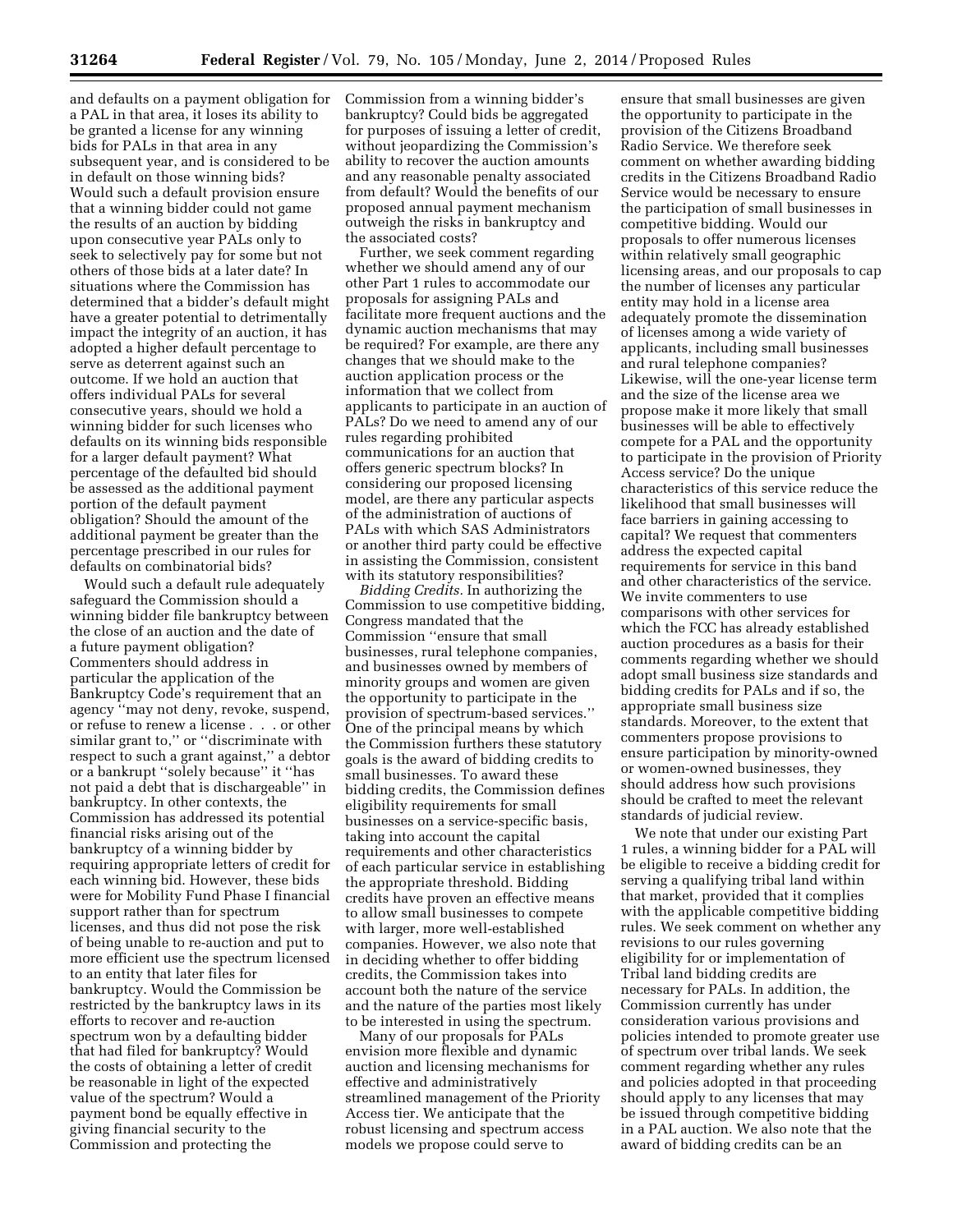administratively intensive process, requiring verification of eligibility and other aspects of the application. We seek comment on whether the relative costs of this process are greater in the context of highly granular PALs as compared to more traditional FCC licenses for large geographic areas and license terms. We also seek comment on the degree to which the administrative process for bidding credits might be reasonably automated to reduce transaction costs.

Commission Notices. Upon the conclusion of spectrum license auctions, the Commission typically issues a public notice declaring the bidding closed and identifying the winning bidders. We propose to do so for the PAL auction. We invite comment on this proposal and ask commenters to address whether there are any other issues we should consider with respect to notifying auction participants and the public of the auction results.

#### c. Secondary Markets

We seek comment on the extent to which our existing secondary market rules (both for license transfers and for leases) might be appropriately modified with respect to the secondary market for PALs in the 3.5 GHz Band. Commenters had varied opinions about the frequency with which we should conduct auctions for PALs. Some commenters argued for more frequent auctions so as to accommodate changes in market demand for PALs. Others noted that the development of a robust secondary market in the 3.5 GHz Band would be beneficial for potential Priority Access Licensees. We emphasize that, while auctions are a mode of initial assignment, the secondary market could provide a viable means of matching supply and demand in units more granular than our proposed PAL structure. Indeed, we are interested in the possibility that one or more spectrum exchanges, operating pursuant to our secondary market rules, could facilitate a vibrant and deep market for PAL rights. Such an exchange could improve the ability of individual licensees to obtain micro-targeted (in geography, time, and bandwidth) access to priority spectrum rights narrowly tailored to their needs on a highly customizable, fluid basis. We note that any spectrum exchange would be subject to the requirements of Section 310(d) of the Communications Act and other relevant statutory provisions. To the extent that commenters agree with this concept, we request specific and focused comment on any necessary changes to our Part 1 rules to facilitate the secondary market for PALs in the

3.5 GHz Band. We are particularly interested in modifications that could reduce transaction costs and allow increased automation of transfer and lease applications. What would such a spectrum exchange entail? What legal, technical, or logistical issues could be raised by this proposal?

## *B. Other Issues*

In addition to the proposed rules described above, several other issues implicated by this proceeding would benefit from additional, focused comment. We seek further, focused comment on the following issues, and request that commenters provide suggested rules or other specific approaches to implement any proposals they put forward:

• Interference protection for federal incumbents;

• Interference protection for CBSDs from federal radar transmissions;

• Interference protection for in-band FSS operations;

• Interference protection for FSS earth stations in the C-Band; and

• The potential integration of the 3650–3700 MHz band into the Citizens Broadband Radio Service.

1. Protections for Federal Incumbent Access Tier Users

In the NPRM, the Commission requested comment on measures that would optimize the use of spectrum while protecting both incumbent operations and prospective users of the band. Incumbent operations of this band include high-powered DoD radar systems using ground-based, shipboard, and airborne platforms, as well as non-Federal FSS earth stations used for receive-only, space-to-earth operations and feeder links.

In its Fast Track Report, NTIA concluded that geographic separation and frequency offsets could be used to minimize interference between commercial networks and ground-based, airborne, and shipborne radar systems currently operating in the 3.5 GHz Band. However, NTIA's analysis indicated that it would be necessary to put in place extensive exclusion zones to prevent incumbent operations and broadband wireless systems from causing interference to each other. NTIA concluded that effective exclusion zone distances around ground-based and airborne radar systems would extend approximately one to 60 kilometers, coupled with frequency offsets of 40 or 50 megahertz, while exclusion zones around certain high-power shipborne Naval radars would require over-land separation distances of several hundred kilometers. NTIA acknowledged,

however, that its analysis assumed deployment of high power, macrocell networks, and stated that its conclusions would require revision to the extent the Commission proposes to implement systems with different technical characteristics.

In the NPRM, the Commission noted that the large exclusion zones and limited signal propagation in the 3.5 GHz Band weighed against the use of macrocell deployment in the band. Instead, the Commission stated that the use of the 3.5 GHz Band could be significantly increased through spectrum sharing and application of small cell technology. The Commission therefore proposed the creation of the Citizens Broadband Radio Service premised on (1) technical rules that focused on the use of low-powered small cells, and (2) the use of a dynamic SAS to manage users of the band. In light of the small cell deployment model, the Commission noted that some of the assumptions made in the Fast Track Report's analysis regarding the requisite exclusion zone distances would not apply and would need to be revisited. The Commission indicated that it may be possible to reduce any exclusion zones through technical and operational parameters for small cells in combination with an effective SAS and other interference mitigation techniques. The Notice therefore requested technical analysis as to how application of small cell and access management technologies may impact interference to and from incumbent 3.5 GHz Band users as well as the size of exclusion zones necessary to ensure compatibility with incumbent and prospective users of the band.

Many of the comments filed in response to the Notice supported the tentative conclusion that the size of Exclusion Zones as estimated by NTIA should be re-evaluated given the proposal to apply the small cell model. We note that the Exclusion Zones were a condition for the Executive Branch agreeing to provide access to this spectrum for non-federal use. As a starting point for continued analysis and discussion, we propose to implement the geographic Exclusion Zones proposed in the Fast Track Report. Nevertheless, preliminary studies have been performed on the potential effects of small cells on radar operations, with additional studies planned, that could lead to a reduction in Exclusion Zones in the near future. We also note that the rules proposed in this FNPRM contemplate additional uses other than small cells, with varying maximum transmit power levels and antenna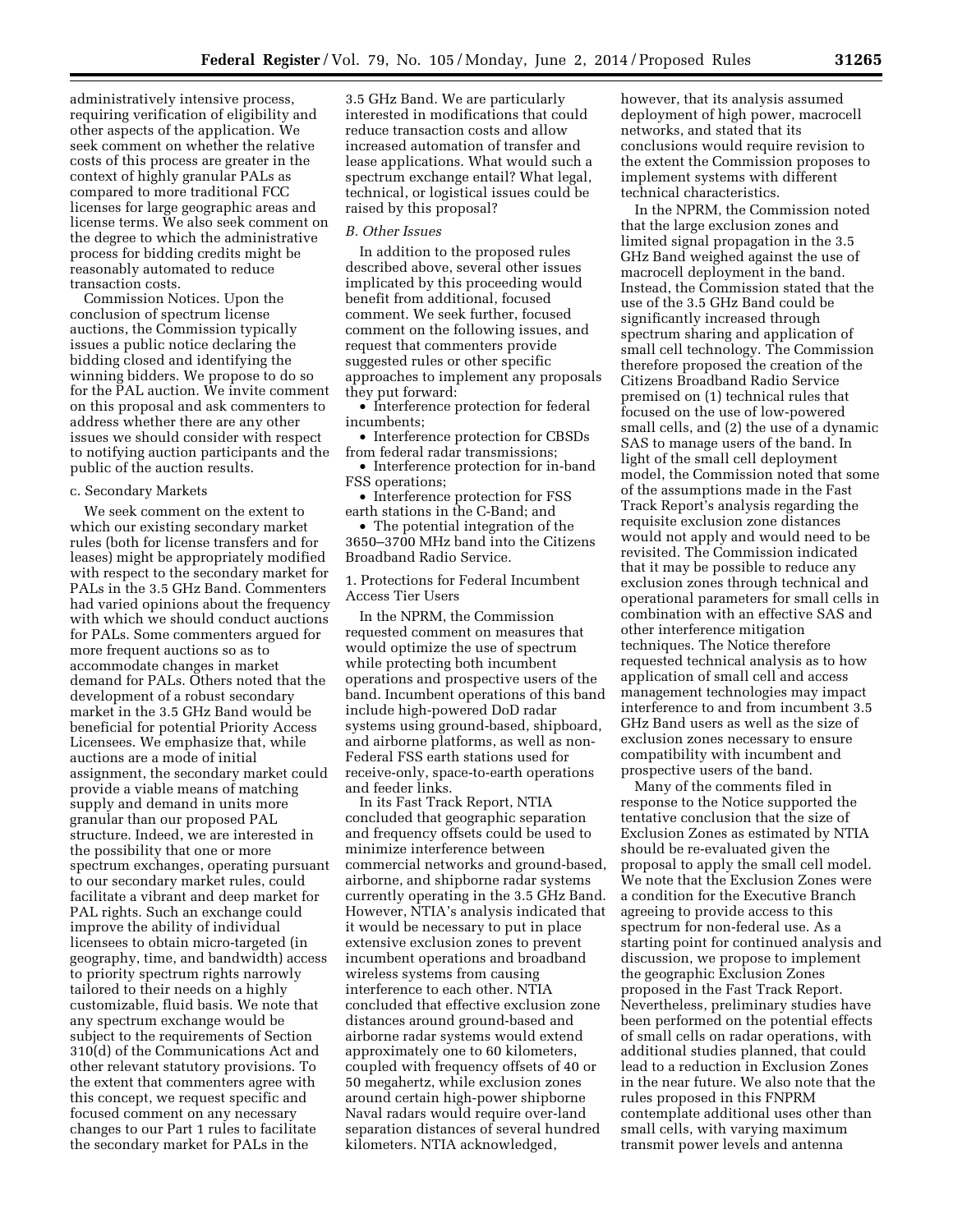gains, which must factor into the consideration of Exclusion Zones.

We are continuing our dialogue with NTIA and the federal agencies on this matter and, if possible, plan to reduce the Exclusion Zone distances from the instant proposal based on the Fast Track Report, which distances, we emphasize, we propose as a starting point for further analysis. We intend to work collaboratively and expeditiously with NTIA and other relevant federal agencies on this project. We emphasize that important technical studies involving federal agencies, industry, and academia are underway and will likely provide data that will be informative in determining whether and to what extent the size of the Exclusion Zones can be reduced. If there are further developments that would enable a reduction in the size of the Exclusion Zones, we encourage participants to file them in the record to ensure that there is sufficient opportunity for public comment prior to issuance of a Report & Order in this proceeding. We will also consider any data and studies submitted in this proceeding in our ongoing discussions with NTIA and other federal agencies on this topic.

Additionally, in the NPRM, the Commission stated that GAA use could be allowed in areas where small cell operations would not cause harmful interference to Incumbent Access tier users but where signals from incumbent users could possibly interfere with GAA uses. However, the NPRM noted that Priority Access users, which have quality-of-service expectations, would only be permitted where CBSD operations would not interfere with incumbent operations, and where harmful interference would not be reasonably expected from Incumbent Access tier operations. It may eventually be practicable to authorize coordinated operations for GAA—and possibly Priority Access—tier users inside the proposed Exclusion Zones. We anticipate such use would involve a level of dynamic access to the spectrum and would be authorized through the SAS. However, adding this kind of dynamic element to the SAS raises many technical and operational questions that are not ripe for resolution at this time. Accordingly, we will explore the topic of dynamic coordinated access within the Exclusion Zones (*i.e.,* converting Exclusion Zones to protection zones) in future phases of this proceeding. We seek comment on allowing Citizens Broadband Radio Service operations within currently designated Exclusion Zones and encourage commenters to submit

technical analyses to support their positions.

2. Protections for Citizens Broadband Radio Service Devices From Federal Radar Systems

While the proposed Exclusion Zones will prevent interference from radar systems into CBSDs, the possibility of future CBSD operations in close proximity to high power federal radar systems may require that Priority Access Licensees and GAA users take reasonable measures to protect their CBSDs from these high powered operations. Radar systems operating at the power levels described in the NTIA Fast Track Report could lead to peak field strengths in excess of 180 dBuV/ m (∼33 dBm) at line of sight distances of approximately 1 km. We also recognize that modern receiver technologies incorporate Surface Acoustic Wave/Bulk Acoustic Wave filters that may have peak input power limits in the range of 10 dBm to 33 dBm. To ensure that end users are not adversely affected by the hard failure of receiver components due to interference from such radars, we propose that CBSDs must be capable accept interference in authorized areas of operation up to a peak field strength level of 180 dBuV/m. We seek comment on these proposals and ask that commenters support their proposals with detailed technical analyses. How would such a requirement impact the design and cost of equipment for this band? Alternatively, are there measures that licensees can take to minimize the potential of receiving interference from federal incumbent operations?

In addition to the high-power interference effects discussed in the previous paragraph, pulsed radar signals can also cause degradation of CBSD receiver performance. NTIA recently performed measurements to examine the impact of pulsed radar signals on digital receiver performance. Three receiver parameters were examined: (1) Data throughput rates; (2) block error rates; and (3) internal noise level. These performance parameters were measured as a function of radar pulse parameters and the incident power level of radar pulses. We seek comments on how the NTIA report can be used to develop thresholds for CBSD receivers to be used in assessing potential interference from federal incumbent operations.

3. Protections for Fixed Satellite Service Earth stations

a. Earth Stations in the 3.5 GHz Band

As noted in the NPRM, the Commission has licensed primary FSS

earth stations to receive on frequencies in the 3600–3650 MHz band in 37 locations. Currently, FSS earth station facilities in 32 cities are authorized to receive in the 3625–3650 MHz subband, and Vizada, Inc. operates two gateway earth stations (located northeast of Los Angeles and New York City) that provide feeder links for Inmarsat's Lband mobile-satellite service system. While the Commission directed the International Bureau to cease accepting applications for new earth stations in the 3.5 GHz Band in an order accompanying the NPRM, these existing stations would be included in the Incumbent Use tier and afforded protection from lower-tier operations in the proposed Citizen's Broadband Radio Service.

The NPRM also sought extensive comment on appropriate interference protection and mitigation strategies for incumbent FSS earth stations. Specifically, the NPRM sought comment on whether geographic protection zones would be necessary to protect existing FSS earth stations from harmful interference. Commenters offered a variety of perspectives on these questions in the record.

Notably, SIA filed several comments and letters arguing that the Commission should allow small cell operations in the 3.5 GHz Band only if it can show that in-band and C-Band satellite services will be protected from interference and asking the Commission to lift the freeze on earth station applications in the band. SIA also submitted a technical analysis that indicated that in-band FSS earth stations would require protection distances of up to 107.4 km to mitigate long-term interference and 487 km to mitigate short-term interference.

On September 3, 2013, Google made an ex parte submission addressing potential interference from proposed Citizens Broadband operations into existing in-band and out-of-band satellite earth stations. With regard to grandfathered FSS earth stations in the 3.5 GHz Band, Google asserts that these earth stations can be protected by the SAS through a combination of coordination, spectral separation, and protection zones. Google also asserts that SIA's submission overstates the potential for interference from CBSDs into in-band FSS earth stations. According to Google, these overstatements are largely due to inappropriate assumptions about terrain, small cell emissions output, and typical small cell power levels as well as a reliance on an ITU interference protection standard that was not intended to apply in this context.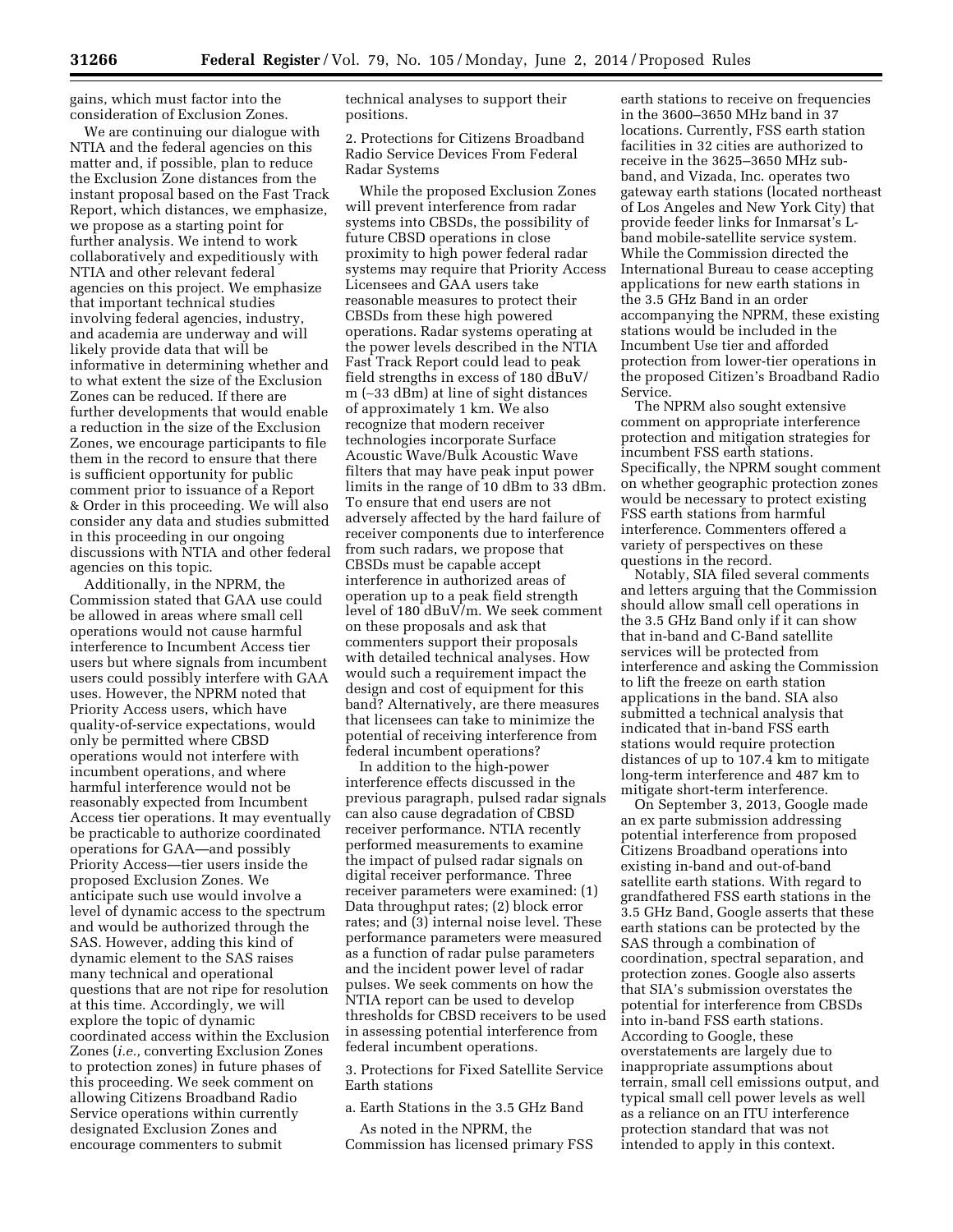Harris Corporation filed comments encouraging the Commission to extend the Incumbent Access tier to include satellite earth stations and incumbent teleport stations in the adjacent 3650– 3700 MHz band and limit mobile and itinerant commercial use of the 3.5 GHz Band. Baron Services, Inc. (Baron) also filed comments encouraging the Commission to adopt rules that would protect S-band weather radar systems with equipment authorizations in the 3.5 GHz Band. To accomplish this, Baron suggests that the Commission enforce substantial exclusion zones around S-band radar installations and impose strict OOBE limits on Citizens Broadband Radio Service base stations and handsets. As stated above, the proposed Citizens Broadband Radio Service would be co-primary with existing incumbent operations and would supersede existing secondary uses of the band in the table of allocations. At this time, as stated above, we do not believe that it would be in the public interest to grant Incumbent Access tier status to current or planned non-federal secondary radiolocation operations in the band.

We propose to require CBSDs to avoid causing harmful interference to currently operational grandfathered FSS earth stations. It may be possible to minimize or eliminate geographic protection areas around FSS earth stations by incorporating detailed information on the ''look angles'' of FSS earth stations, the emissions characteristics of CBSDs and End User Devices, detailed regional topographical information, and other relevant variables into the SAS. An analytic model of expected aggregate power-flux density could be used by the SAS to authorize operations to ensure that aggregate power-flux density interference limits are not exceeded, over a specified probabilistic function. Can a Complementary Cumulative Distribution Function (CCDF) of the aggregate power flux density be used for this purpose? We seek comment on the necessity of geographic protection areas and, if necessary, the size of such areas. We also seek comment on additional or alternative mitigation strategies that could be employed to prevent harmful interference to FSS earth stations from CBSDs. What criteria should the SAS incorporate to ensure that FSS earth stations are protected while maximizing the areas available for Citizens Broadband Radio Service operations? How would the SAS manage this data?

We also seek comment on protection approaches other than protection areas. For example, we are interested in whether field strength, power-flux

density, or some other technical metric, measured in relation to the earth station's technical configuration (antenna characteristics, etc.) might provide FSS earth stations with adequate protections while maximizing the available geographic area and bandwidth for Citizens Broadband Radio Service Users. To the extent such an approach is dependent upon operation of the SAS, we seek comment on what functionalities would need to be required by rule and what functionalities could be specified through other means (*e.g.,* industry standards, multi-stakeholder groups, etc.). Again, we request that parties provide specific and actionable suggestions in providing comments on this issue, including the potential costs and benefits of these approaches.

## b. Earth Stations in the C-Band

In addition to protections for FSS earth stations in the 3.5 GHz Band, we sought comment on the degree to which the performance of FSS receivers in the C-Band could be affected by Citizens Broadband Radio Service users. We also sought comment on methods for mitigating potential harmful interference from Citizens Broadband Radio Service operations into these receivers. Parties submitted multiple comments, presentations, and technical analyses related to this issue. These submissions relied on very different assumptions about CBSDs, the capabilities of the SAS, receiver performance, and other technical criteria and, as a result, commenters reached very different conclusions regarding the need for protection for C-Band earth stations.

Notably, a coalition of media companies and trade organizations, including Fox Entertainment Group, Inc., Time Warner Inc., Viacom Inc., the Walt Disney Company, CBS Corporation, and the National Association of Broadcasters (NAB) (jointly, Content Interests) filed jointly to encourage the Commission to study the potential for interference into C-Band satellite operations before considering commercial operations in the 3.5 GHz Band. Their filings included technical reports from Comsearch and Alion Science and Technology (Alion) that concluded that C-Band earth stations would require significant geographic protection from CBSDs. Alion asserts that separation distances ranging from 600 meters to 9 Km would be required to protect C-Band earth station locations with appropriate filters installed while unfiltered sites would require 19 to 33 Km separation distances. The separation distances

would increase to 14 to 28 Km for filtered sites if the full 3550–3700 MHz band is utilized.

The Comsearch Report largely comports with Alion's findings. Comsearch noted that the  $43 + 10 \log(P)$ dB OOBE limit proposed in the NPRM is equivalent to OOBE of  $-13$  dBm/  $MHz$  ( $-43$  dBW/MHz), the same as the International Telecommunication Union (ITU) and LTE-Advanced (LTE–A) baseline "Category A" limits. Comsearch suggests that adopting the ITU's more stringent ''Category B'' limit for OOBE would significantly reduce required protection zones around C-Band earth stations. According to Comsearch, interference could occur at a range of up to 47.6 km from C-Band receivers with typical separation distances of 5.1 km if Category A devices are authorized by the Commission. The typical separation distance would be reduced to 0.7 km if devices are limited to Category B emission limits.

SIA's comments also addressed protection criteria for C-Band earth stations. SIA's technical analysis indicated that C-Band earth stations would require protection zones of up to 36.4 km to protect them from OOBE in the 3.5 GHz Band. SIA also asserts that simply determining the size of these protection zones is insufficient to ensure protection of existing FSS operations and that the Commission must ensure that these protection zones are effectively enforced.

Google also made multiple submissions, including a detailed technical analysis, addressing potential interference from proposed Citizens Broadband operations into C-Band earth stations. Google asserts that emissions from small cells in the 3.5 GHz Band would cause minimal interference issues to C-Band receivers and that any potential interference would come from operations in close spatial and spectral proximity to those earth stations. Moreover, Google claims that the look angle of C-Band earth stations can have a significant effect on potential interference from OOBE and that protection zones can be significantly reduced by including the positions of these receivers in the SAS. While SIA disagrees with many of Google's conclusions, they agree that relevant data related to CBSDs and earth stations could be programmed into the SAS to allow for real-time calculation of required protection distances.

According to Google's studies, accounting for the elevation angle of C-Band dishes coupled with appropriate placement of Citizens Broadband devices can further reduce the required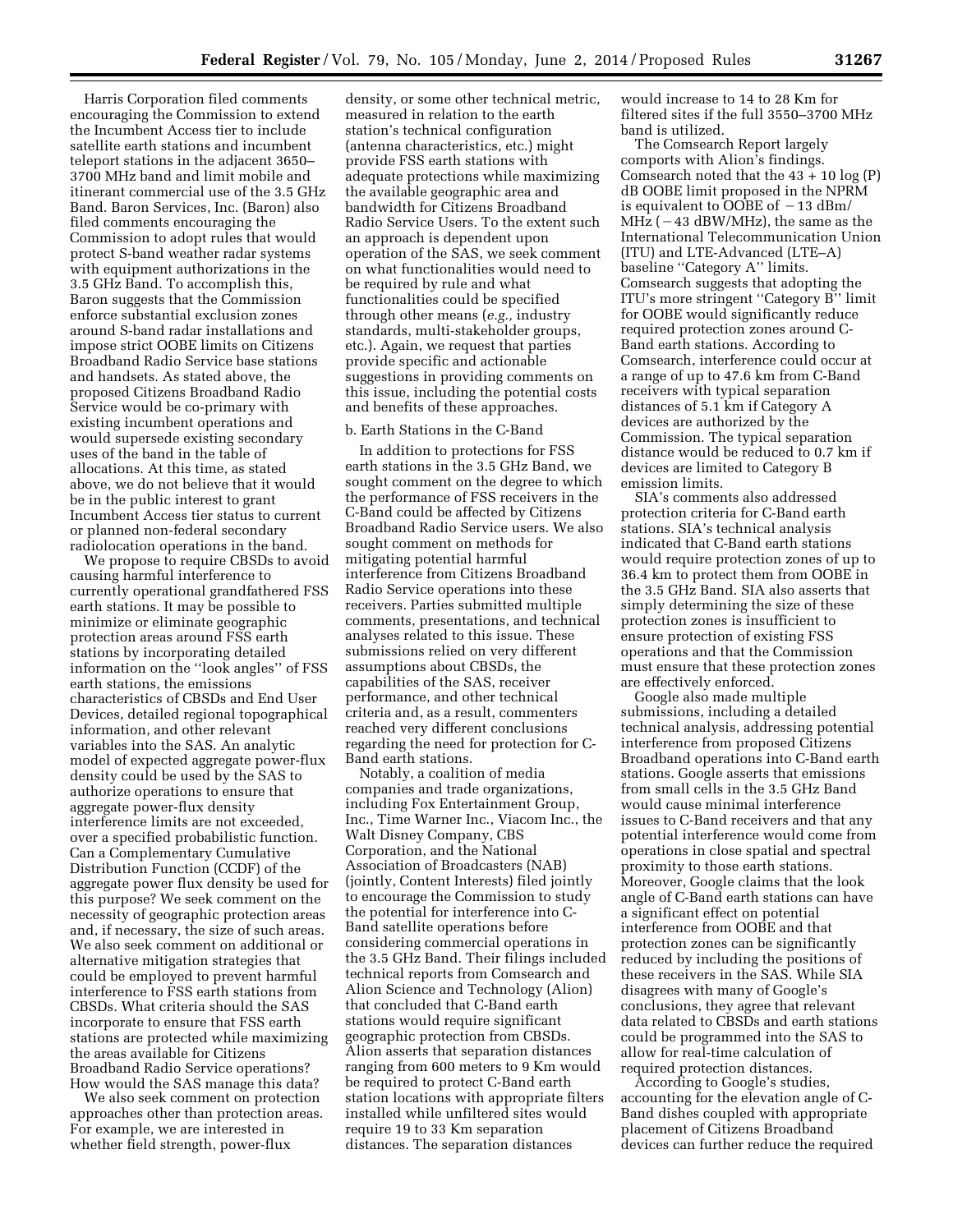separation distances and areas around C-Band earth stations. Using Google's assumptions, the maximum required protection distance for any C-Band earth station would be 1.67 km (with an excluded area of only .55 km) for an earth station with a 5 degree elevation. The average protection area for a typical earth station would be approximately 0.285 km. Google asserts that these shaped exclusion zones could be managed and enforced by the SAS and that the same techniques could be applied to grandfathered earth stations in the 3600–3650 MHz band.

Google also asserts that, due to differences in international C-Band allocations, many C-Band earth stations in the U.S. ''listen'' to transmissions well outside of their authorized spectrum allocations. Indeed, Google claims that many such earth stations ''listen'' for transmissions as low as 3400 MHz, a full 300 megahertz below their authorized allocation. The ITU studies cited by SIA consider these equipment specifications in reaching their conclusions about harmful interference from commercial operations in the 3.5 GHz Band. Google asserts that existing C-Band operators should not be afforded special protections for equipment that listens well beyond their licensed allocation. Moreover, according to Google, many C-Band earth stations can effectively mitigate interference from commercial operations in the 3.5 GHz Band by utilizing readily available, low-cost filters. Indeed, Google asserts that C-Band operators already utilize similar filters to protect themselves from Federal radar operations on the 3500– 3700 MHz band.

While the proposed Part 96 rules do not necessarily address all concerns about potential interference into C-Band earth stations raised in the record, they do include stricter-than-normal out of band emission limits for CBSDs/user devices, and a spectrum access framework utilizing a dynamic SAS. The SAS can calculate the expected aggregate power flux density at in-band station locations attributable to authorized CBSDs and End User Devices, and authorize operations to ensure that interference protection criteria are not exceeded. We propose an equivalent power flux density (EPFD), which would be the sum of the power flux densities produced at a geostationary satellite system receive Earth station, by CBSD and End User Devices in the area of that earth station. The EPFD would be calculated to take into account the off-axis discrimination of the Earth station receiving antenna assumed to be pointing in its nominal

direction. We seek comment as to whether CBSD and End User Device emission limits based on EPFD and SAS authorization controls would adequately address concerns over potential interference with C-Band earth stations, or whether additional protections are necessary.

The ''look angle'' of FSS earth stations would have a significant impact on the potential for interference from CBSDs, particularly those located at moderate angles (*e.g.,* >15°) from the axis of the FSS earth station main lobe. We seek comment on the effect of the ''look angles'' of FSS earth stations for potential interference from CBSDs, including any potential costs and benefits. Would the SAS be able to effectively monitor and manage information on FSS earth station ''look angles'' to calculate EPFD interference limits, and dynamically adjust any potential protection areas around these earth stations accordingly?

We also seek comment on additional mitigation strategies that could be employed to prevent harmful interference to earth stations and reduce or eliminate the need for geographic separation between CBSDs and C-Band earth stations. Specifically, to what degree could filters be utilized to reduce or eliminate harmful interference? Are current commercially available filters sufficient? What would be the likely cost of installing filters in C-Band and 3.5 GHz Band FSS earth stations?

## 4. Enforcement Issues

We acknowledge that the proposals in this FNPRM may raise unique enforcement issues for the Commission. Managing real time interactions between a large number of potential Priority Access Licensees and GAA Users while ensuring that Incumbent Users are protected from harmful interference could present novel enforcement challenges for the Commission to address. Our proposals, including SAS specifications, CBSD technical requirements, and security protocols would help address some of these issues and facilitate secure and consistent access to the 3.5 GHz Band for all authorized users. Regardless of the degree of automation incorporated into the SAS, the Commission retains ultimate responsibility for ensuring that its rules are enforced. We seek comment on additional enforcement techniques and protocols that could be implemented, inside or outside the SAS, to address the unique enforcement concerns raised by the proposals set forth in this FNPRM.

5. Extension of Part 96 Rules to 3650– 3700 MHz Band

In the NPRM, the Commission sought comment on a supplemental proposal to include the adjacent 3650–3700 MHz band in the proposed regulatory regime. As noted in the NPRM, incorporating this additional 50 megahertz would create a 150 megahertz contiguous block of spectrum that could be used by existing licensees in the 3650–3700 MHz band—as well as new licensees to expand the services that they are already providing. Subsequently in the Licensing PN the Commission sought comment on extending the Revised Framework to the 3650–3700 MHz band, and asked what provisions would need to be made for existing operators and how much transition time would be required.

Commenters generally support the proposal to create a 150 megahertz contiguous block of spectrum, while a few commenters oppose changing the existing framework for the 3650–3700 MHz band. In addition, WISPA believes that existing 3650–3700 MHz users should get priority access protection and have five years to transition to the new framework.

There could be long term gains and significant public interest benefits to extending the rules proposed here to the 3650–3700 MHz band, both in terms of terms of spectrum efficiency and availability, and economies of scale for equipment across the full 150 megahertz. However, we recognize the significant investment that incumbent 3650–3700 MHz licensees have made. Should we incorporate 3650–3700 MHz into the regulatory scheme proposed in this FNPRM, we would seek to do so in a way that would maximize the benefits to all potential licensees, while minimizing the costs to incumbent licensees.

If we extend these proposed rules, we propose to grandfather existing 3650– 3700 MHz operations for a period of five years after the effective date of the proposed rules. More specifically, we would treat each incumbent 3650–3700 MHz nationwide licensee (Grandfathered Wireless Broadband Provider) as an Incumbent User within the service contours of its registered base stations or fixed access points during the transition period. During the transition period, existing licensees would be permitted to operate stations in accordance with the technical rules in part 90, subpart Z, if any have been authorized, and would have priority over GAA and Priority Access users in the 3650–3700 MHz band. During this period, Grandfathered Wireless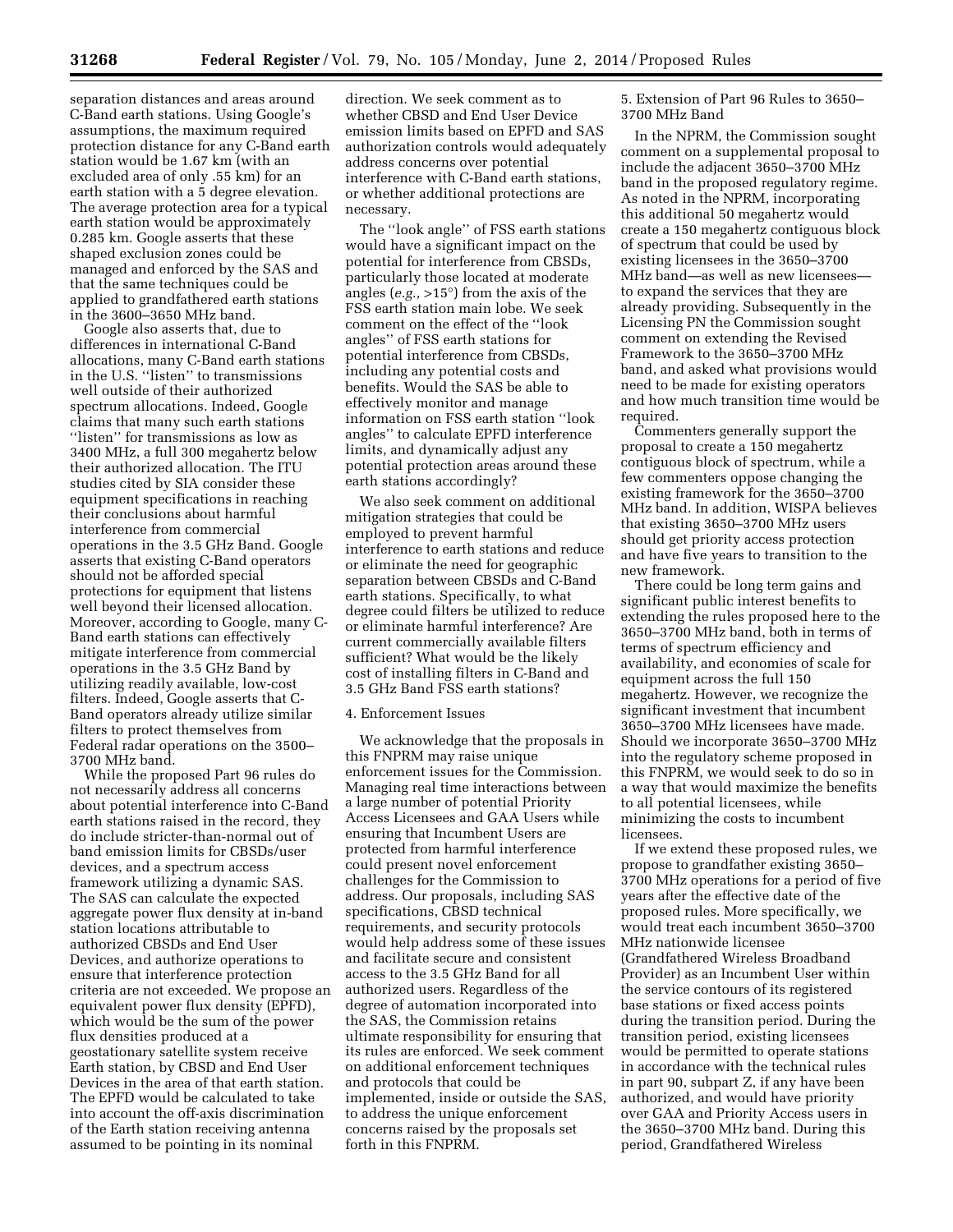Broadband Providers would be required to avoid causing harmful interference to federal users and grandfathered FSS earth stations, in accordance with existing part 90 rules. After the transition period, Grandfathered Wireless Broadband Providers would be required to protect incumbent operations in the 3650–3700 MHz band consistent with any applicable protection criteria the Commission develops in conjunction with NTIA, DoD, and other stakeholders. Because the Grandfathered Wireless Broadband Provider would continue to operate under part 90 rules and would not operate equipment that is authorized by the SAS, GAA use would not be permitted to interfere with the service contour of Grandfathered Wireless Broadband Providers during the transition period.

At the end of the transition period Grandfathered Wireless Broadband Providers would have the option, available to all eligible 3.5 GHz Band users, to apply for PALs or to operate on a GAA basis consistent with part 96 rules. During the transition period, Grandfathered Wireless Broadband Provider with overlapping service contours would be required to coordinate with one another as currently required by part 90, subpart Z.

We seek comment on this proposed approach to incorporating the 3650– 3700 MHz band into the regulatory scheme described in this FNPRM. In particular, we seek comment on whether the five year transition period proposed is appropriate. What are current equipment upgrade cycles for fixed and mobile equipment in the 3650–3700 MHz band? Given upgrade cycles, what is the incremental cost of upgrading a 3650–3700 MHz system to one that can operate consistent with the proposed Part 96 rules over a five year period? How do these costs weigh against the possibility of upgrading to equipment that could access a full 150 megahertz on a PAL or GAA basis? We seek comment on our proposal to protect the service contour of existing licensees. More specifically what criteria should be used to define the existing service contour? What criteria should be used to define interference to the existing contour from GAA users? We also seek comment on whether there are other grandfathering and transition mechanisms that we should consider.

We also seek comment on how the band should be assigned to GAA and Priority Access tier users after the transition period. Under the proposed rules, a minimum of 50 percent of available bandwidth would be made available for GAA use at any given time in any given geographic area. Would this formulation still be in the public interest if the supplemental proposal is adopted? Notably, Microsoft suggested that a minimum of 50 megahertz of spectrum should be reserved for GAA uses at all times. If we adopt the supplemental proposal, should we guarantee a fixed spectrum floor for GAA (*i.e.,* 50 megahertz) and make the remainder of the spectrum available as PALs? We encourage commenters to consider the costs and benefits of any proposals they put forth.

# **IV. Procedural Matters**

#### *A. Ex Parte Rules*

This proceeding shall continue to be treated as a ''permit-but-disclose'' proceeding in accordance with the Commission's *ex parte* rules. Persons making *ex parte* presentations must file a copy of any written presentation or a memorandum summarizing any oral presentation within two business days after the presentation (unless a different deadline applicable to the Sunshine period applies). Persons making oral *ex parte* presentations are reminded that memoranda summarizing the presentation must (1) list all persons attending or otherwise participating in the meeting at which the *ex parte*  presentation was made, and (2) summarize all data presented and arguments made during the presentation. If the presentation consisted in whole or in part of the presentation of data or arguments already reflected in the presenter's written comments, memoranda or other filings in the proceeding, the presenter may provide citations to such data or arguments in his or her prior comments, memoranda, or other filings (specifying the relevant page and/or paragraph numbers where such data or arguments can be found) in lieu of summarizing them in the memorandum. Documents shown or given to Commission staff during *ex parte* meetings are deemed to be written *ex parte* presentations and must be filed consistent with § 1.1206(b). In proceedings governed by section 1.49(f) or for which the Commission has made available a method of electronic filing, written *ex parte* presentations and memoranda summarizing oral *ex parte*  presentations, and all attachments thereto, must be filed through the electronic comment filing system available for that proceeding, and must be filed in their native format (*e.g.,* .doc, .xml, .ppt, searchable .pdf). Participants in this proceeding should familiarize themselves with the Commission's *ex parte* rules.

We note that our *ex parte* rules provide for a conditional exception for all *ex parte* presentations made by NTIA or Department of Defense representatives. This FNPRM raises significant technical issues implicating federal and non-federal spectrum allocations and users. Staff from NTIA, DoD, and the FCC have engaged in technical discussions in the development of this FNPRM, and we anticipate these discussions will continue after this FNPRM is released. These discussions will benefit from an open exchange of information between agencies, and may involve sensitive information regarding the strategic federal use of the 3.5 GHz Band. Recognizing the value of federal agency collaboration on the technical issues raised in this FNPRM, NTIA's shared jurisdiction over the 3.5 GHz Band, the importance of protecting federal users in the 3.5 GHz Band from interference, and the goal of enabling spectrum sharing to help address the ongoing spectrum capacity crunch, we find that this exemption serves the public interest.

## *B. Filing Requirements*

Pursuant to §§ 1.415 and 1.419 of the Commission's rules, interested parties may file comments and reply comments on or before the dates indicated on the first page of this document. Comments may be filed using: (1) The Commission's Electronic Comment Filing System (ECFS), (2) the Federal Government's eRulemaking Portal, or (3) by filing paper copies.

• *Electronic Filers:* Comments may be filed electronically using the Internet by accessing the ECFS: *http://www.fcc.gov/ cgb/ecfs/* or the Federal eRulemaking Portal: *http://www.regulations.gov.* 

• *Paper Filers:* Parties who choose to file by paper must file an original and one copy of each filing. If more than one docket or rulemaking number appears in the caption of this proceeding, filers must submit two additional copies for each additional docket or rulemaking number.

Filings can be sent by hand or messenger delivery, by commercial overnight courier, or by first-class or overnight U.S. Postal Service mail. All filings must be addressed to the Commission's Secretary, Office of the Secretary, Federal Communications Commission.

 $\circ$  All hand-delivered or messengerdelivered paper filings for the Commission's Secretary must be delivered to FCC Headquarters at 445 12th St. SW., Room TW–A325, Washington, DC 20554. All hand deliveries must be held together with rubber bands or fasteners. Any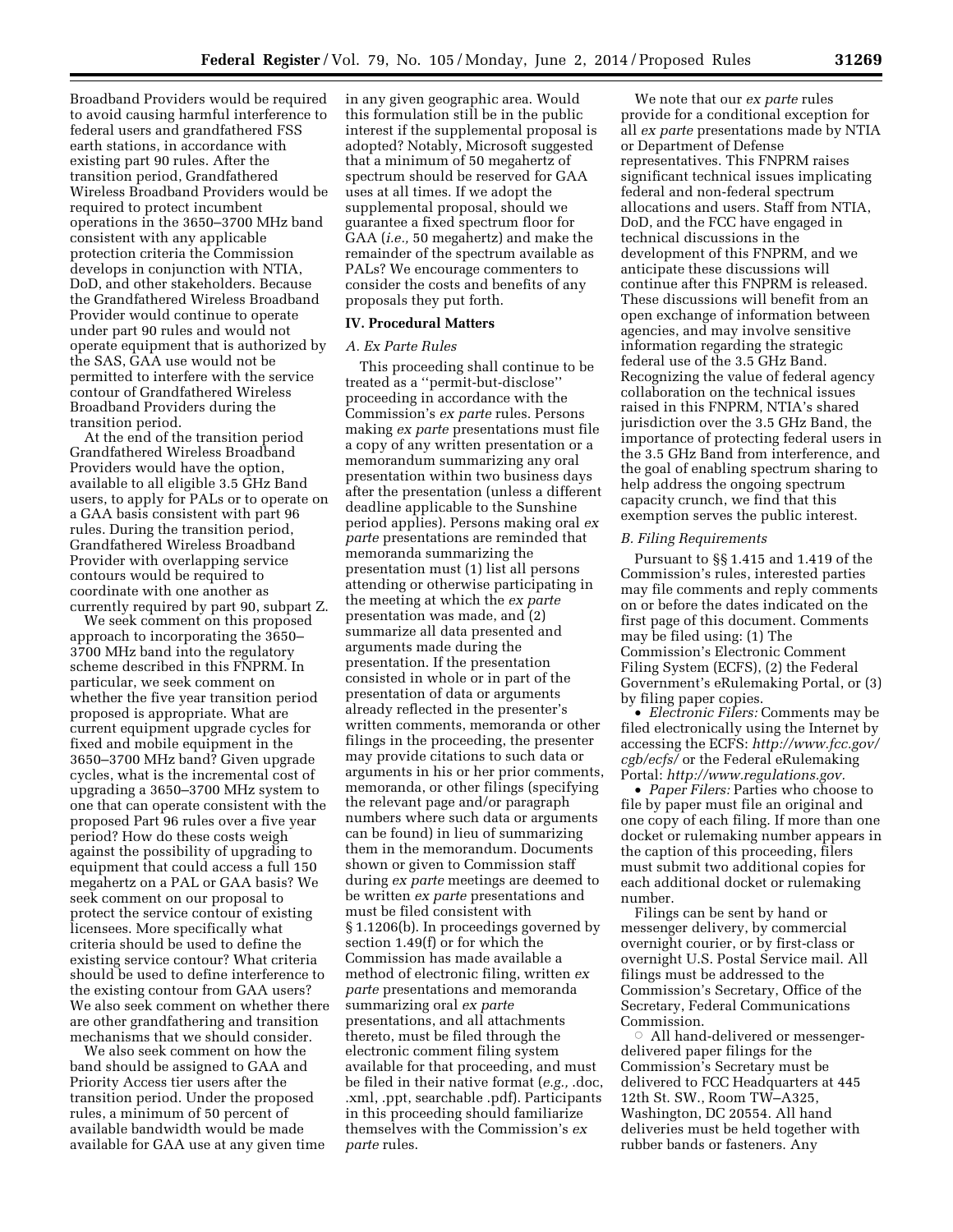envelopes must be disposed of before entering the building. The filing hours are 8:00 a.m. to 7:00 p.m.

 $\circ$  Commercial overnight mail (other than U.S. Postal Service Express Mail and Priority Mail) must be sent to 9300 East Hampton Drive, Capitol Heights, MD 20743.

O U.S. Postal Service first-class, Express, and Priority mail must be addressed to 445 12th Street SW., Washington, DC 20554.

Comments, reply comments, and *ex parte* submissions will be available for public inspection during regular business hours in the FCC Reference Center, Federal Communications Commission, 445 12th Street SW., CY– A257, Washington, DC 20554. These documents will also be available via ECFS. Documents will be available electronically in ASCII, Microsoft Word, and/or Adobe Acrobat.

To request information in accessible formats (Braille, large print, electronic files, audio format), send an email to *fcc504@fcc.gov* or call the FCC's Consumer and Governmental Affairs Bureau at (202) 418–0530 (voice), (202) 418–0432 (TTY). This document can also be downloaded in Word and Portable Document Format (PDF) at: *http://www.fcc.gov.* 

## *C. Initial Regulatory Flexibility Analysis*

As required by the Regulatory Flexibility Act of 1980 (RFA), the Commission prepared an Initial Regulatory Flexibility Analysis (IRFA) relating to the NPRM. No parties filed comments responding to that IRFA. We seek comment on how the proposed rules set forth herein could affect the IRFA. These comments must be filed in accordance with the same filing deadlines as comments filed in response to this FNPRM as set forth on the first page of this document and have a separate and distinct heading designating them as responses to the IRFA.

Our previous IRFA set forth the need for and objectives of our proposed rules; the legal basis for the proposed action; a description and estimate of the number of small entities to which the proposed rules would apply; a description of projected reporting, recordkeeping, and other compliance requirements for small entities; steps taken to minimize the significant economic impact on small entities and significant alternatives considered; and a statement that there are no federal rules that may duplicate, overlap, or conflict with the proposed rules. Those descriptions remain unchanged by our FNPRM, except that we now propose

unrestricted eligibility for Priority Access use of the 3.5 GHz Band.

Our FNPRM does, however, provide greater detail on some of the specific reporting, recordkeeping, and other compliance requirements on which we are now seeking comment. For example, it proposes qualifications requirements, and requirements to designate whether users have selected common carrier status. It proposes specific requirements for interactions with the SAS. It would require devices to be interoperable across all frequencies from 3550 MHz to 3700 MHz. It proposes Exclusion Zones to ensure compatibility between incumbent federal operations and Citizens Broadband Radio Service users, application window procedures for PALs, and limits on the geographic areas, time periods, and numbers of PALs that may be acquired, as well as auction procedures that would govern mutually exclusive applications therefor. It proposes a 24 dBm (per 10 megahertz) peak transmit power limit for CBSDs in non-rural areas, and 30 dBm (per 10 megahertz) for rural areas. For fixed point-to-point radio systems, it proposes a 30 dBm (per 10 megahertz) peak transmit power limit. It proposes a maximum EIRP for End User Devices of 23 dBm (per 10 megahertz), and a  $-80$ dBm signal level threshold as measured by a 0 dBi isotropic antenna in 10 megahertz anywhere along any PAL service area boundaries. It proposes OOBE of 43 + 10 log (P) dB, and 70 + 10 log (P) dB for emissions below 3520 MHz and above 3680 MHz. In the 3.5 GHz NPRM, the Commission also asked for comment on other alternatives, such as utilizing a two-tiered authorization framework, establishing a license-byrule approach to Priority Access, and utilizing an alternative ''licensed light'' framework akin to the authorization model currently used for the 3650–3700 MHz band. This FNPRM also seeks comment on alternatives, including static rather than dynamic frequency assignments and prescribed GAA bandwidths.

# *D. Initial Paperwork Reduction Act Analysis*

This FNPRM contains proposed new and modified information collection requirements. The Commission, as part of its continuing effort to reduce paperwork burdens, invites the general public and the Office of Management and Budget (OMB) to comment on the information collection requirements contained in this FNPRM, as required by the Paperwork Reduction Act of 1995, Public Law 104–13. In addition, pursuant to the Small Business Paperwork Relief Act of 2002, Public

Law 107–198, we seek specific comment on how we might ''further reduce the information collection burden for small business concerns with fewer than 25 employees.''

## **List of Subjects**

#### *47 CFR Part 1*

Administrative practice and procedure, Communications common carriers, Telecommunications.

## *47 CFR Part 2*

Communications equipment, Telecommunications.

## *47 CFR Part 90*

Business and industry

*47 CFR Part 95* 

Radio

# *47 CFR Part 96*

Citizens Broadband Radio Service, Telecommunications.

Federal Communications Commission.

**Marlene H. Dortch,** 

*Secretary.* 

For the reasons discussed in the preamble, the Federal Communications Commission proposes to amend 47 CFR parts 1, 2, 90, 95, and 96 as follows:

## **PART 1—PRACTICE AND PROCEDURE**

■ 1. The authority citation for part 1 continues to read as follows:

**Authority:** 15 U.S.C. 79 et seq.; 47 U.S.C. 151, 154(i), 154(j), 155, 157, 225, 227, 303(r), 309, 1403, 1404, and 1451.

■ 2. Section 1.901 is revised to read as follows:

# **§ 1.901 Basis and purpose.**

These rules are issued pursuant to the Communications Act of 1934, as amended, 47 U.S.C. 151 *et seq.* The purpose of these rules is to establish the requirements and conditions under which entities may be licensed in the Wireless Radio Services as described in this part and in parts 13, 20, 22, 24, 26, 27, 74, 80, 87, 90, 95, 96, 97 and 101 of this chapter.

■ 3. Section 1.902 is revised to read as follows:

# **§ 1.902 Scope.**

In case of any conflict between the rules set forth in this subpart and the rules set forth in parts 13, 20, 22, 24, 26, 27, 74, 80, 87, 90, 95, 96, 97, and 101 of title 47, chapter I of the Code of Federal Regulations, the rules in part 1 shall govern.

■ 4. Section 1.907 is amended by revising the definitions for ''Private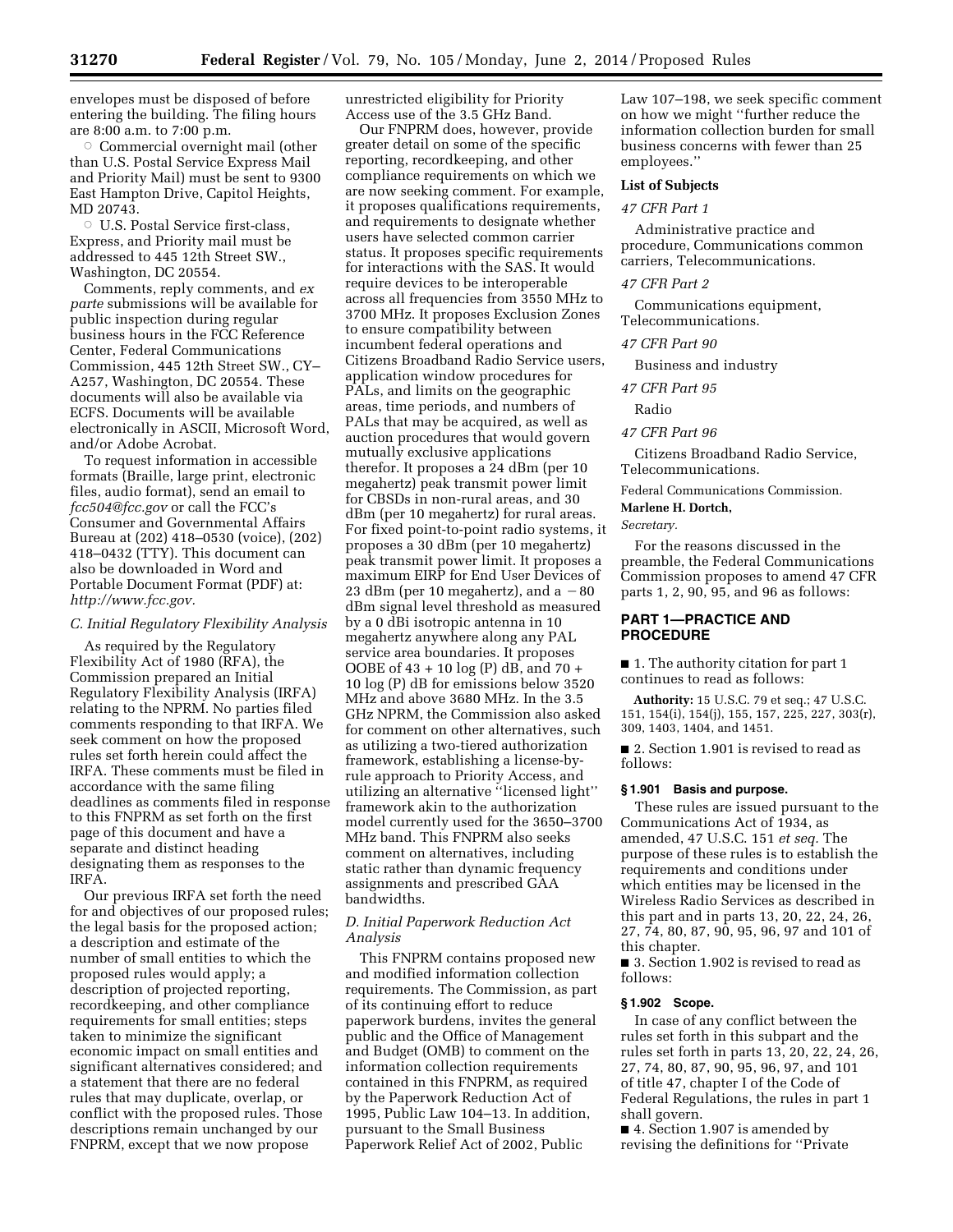Wireless Services,'' ''Wireless Radio Services,'' and ''Wireless Telecommunication Services'' to read as follows:

#### **§ 1.907 Definitions.**

\* \* \* \* \*

*Private Wireless Services.* Wireless Radio Services authorized by parts 80, 87, 90, 95, 96, 97, and 101 that are not Wireless Telecommunications Services, as defined in this part.

\* \* \* \* \* *Wireless Radio Services.* All radio services authorized in parts 13, 20, 22, 24, 26, 27, 74, 80, 87, 90, 95, 96, 97 and 101 of this chapter, whether commercial or private in nature.

*Wireless Telecommunications Services.* Wireless Radio Services, whether fixed or mobile, that meet the definition of ''telecommunications service'' as defined by 47 U.S.C. 153, as amended, and are therefore subject to regulation on a common carrier basis. Wireless Telecommunications Services include all radio services authorized by parts 20, 22, 24, 26, and 27 of this chapter. In addition, Wireless Telecommunications Services include Public Coast Stations authorized by part 80 of this chapter, Commercial Mobile Radio Services authorized by part 90 of this chapter, and common carrier fixed microwave services, Local Television

Transmission Service (LTTS), Local Multipoint Distribution Service (LMDS), and Digital Electronic Message Service (DEMS), authorized by part 101 of this chapter, and Citizens Broadband Radio Services authorized by part 96 of this chapter.

■ 5. Section 1.1307 is amended by revising paragraph (b)(2)(i) to read as follows:

#### **§ 1.1307 Actions that may have a significant environmental effect, for which Environmental Assessments (EAs) must be prepared.**

\* \* \* \* \*

(b) \* \* \* (2)(i) Mobile and portable transmitting devices that operate in the Commercial Mobile Radio Services pursuant to part 20 of this chapter; the Cellular Radiotelephone Service pursuant to part 22 of this chapter; the Personal Communications Services (PCS) pursuant to part 24 of this chapter; the Satellite Communications Services pursuant to part 25 of this chapter; the Miscellaneous Wireless Communications Services pursuant to part 27 of this chapter; the Maritime Services (ship earth stations only) pursuant to part 80 of this chapter; the Specialized Mobile Radio Service, the 4.9 GHz Band Service, or the 3650 MHz Wireless Broadband Service pursuant to

part 90 of this chapter; the Wireless Medical Telemetry Service (WMTS), or the Medical Device Radiocommunication Service (MedRadio) pursuant to part 95 of this chapter; or the Citizens Broadband Radio Service pursuant to part 96 of this chapter are subject to routine environmental evaluation for RF exposure prior to equipment authorization or use, as specified in §§ 2.1091 and 2.1093 of this chapter.

\* \* \* \* \*

# **PART 2—FREQUENCY ALLOCATIONS AND RADIO TREATY MATTERS; GENERAL RULES AND REGULATIONS**

■ 6. The authority citation for part 2 continues to read as follows:

**Authority:** 47 U.S.C. 154, 302a, 303, and 336, unless otherwise noted.

■ 7. Section 2.106, the Table of Frequency Allocations, is amended as follows:

■ a. Revise pages 39 and 40.

■ b. In the list of United States (US) Footnotes, add footnotes US105, US107, and US433.

The revisions and additions read as follows:

# **§ 2.106 Table of Frequency Allocations.**

\* \* \* \* \* **BILLING CODE 6712–01–P**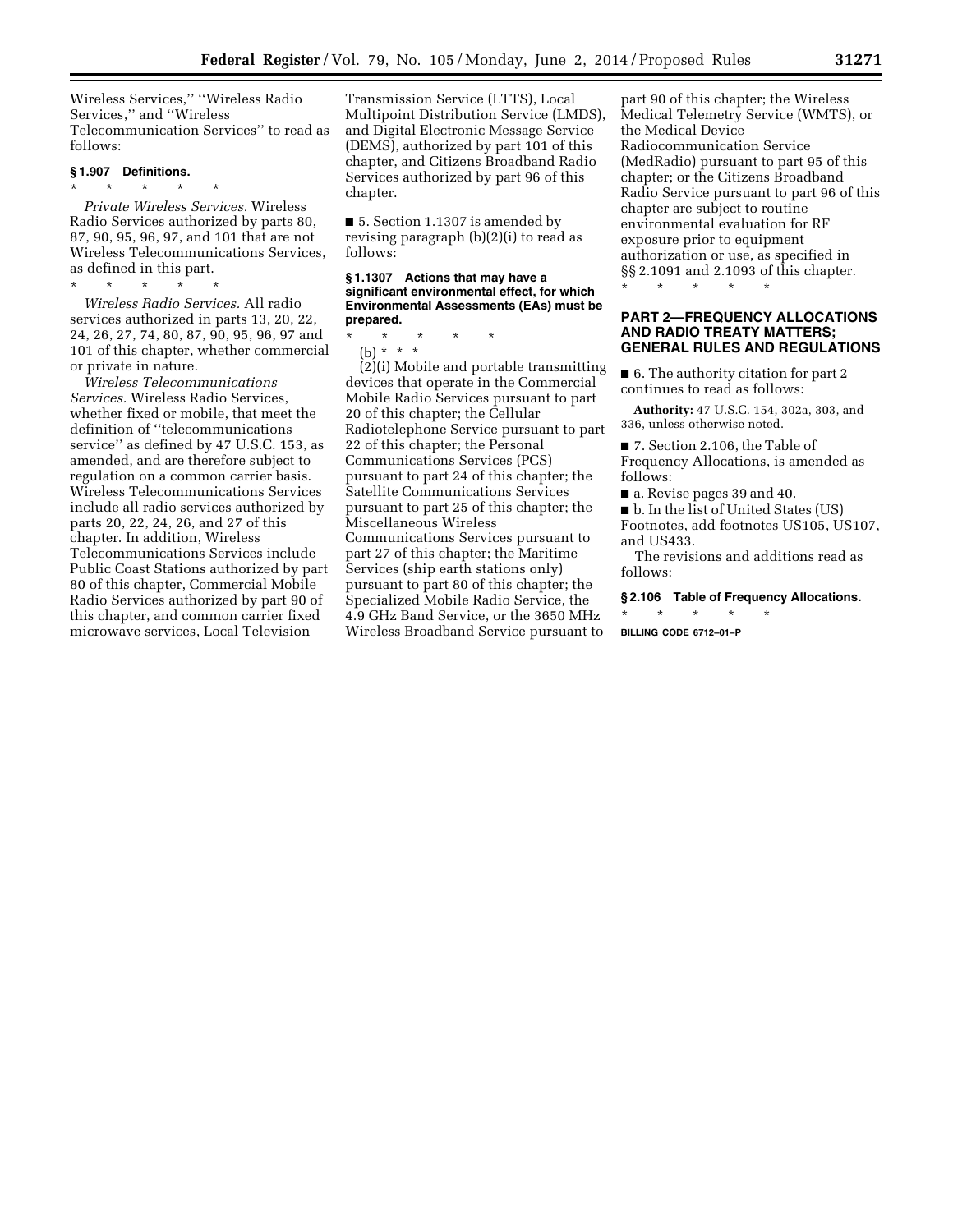Ξ

 $\equiv$ 

| Table of Frequency Allocations              |                                        |                                                         |                                       | 2655-4990 MHz (UHF/SHF)     | Page<br>39.      |
|---------------------------------------------|----------------------------------------|---------------------------------------------------------|---------------------------------------|-----------------------------|------------------|
|                                             | International Table                    |                                                         |                                       | United States Table         | FCC Rule Part(s) |
| Region 1 Table                              | Region 2 Table                         | Region 3 Table                                          | <b>Federal Table</b>                  | Non-Federal Table           |                  |
| 2655-2670                                   | 2655-2670                              | 2655-2670                                               | 2655-2690                             | 2655-2690                   |                  |
| <b>FIXED 5.410</b>                          | <b>FIXED 5.410</b>                     | <b>FIXED 5.410</b>                                      | Earth exploration-                    | FIXED US205                 | Wireless         |
| MOBILE except                               | <b>FIXED-SATELLITE</b>                 | FIXED-SATELLITE (Earth-                                 | satellite (passive)                   | MOBILE except               |                  |
| aeronautical                                | (Earth-to-space)                       | to-space)                                               | Radio astronomy                       | aeronautical mobile         | Communications   |
| mobile 5.384A                               | (space-to-Earth) 5.415                 | 5.415                                                   | <b>US385</b>                          | Earth exploration-satellite | (27)             |
| BROADCASTING-                               | MOBILE except                          | MOBILE except                                           | Space research                        | (passive)                   |                  |
| <b>SATELLITE</b>                            | aeronautical mobile                    | aeronautical mobile                                     | (passive)                             | Radio astronomy             |                  |
| 5.208B 5.413 5.416                          | 5.384A                                 | 5.384A                                                  |                                       | Space research (passive)    |                  |
| Earth exploration-satellite BROADCASTING-   |                                        | BROADCASTING-                                           |                                       |                             |                  |
| (passive)                                   | <b>SATELLITE</b>                       | <b>SATELLITE</b>                                        |                                       |                             |                  |
| Radio astronomy                             | 5.413 5.416                            | 5.413 5.416                                             |                                       |                             |                  |
| Space research (passive)                    |                                        | Earth exploration-satellite Earth exploration-satellite |                                       |                             |                  |
|                                             | (passive)                              | (passive)                                               |                                       |                             |                  |
|                                             | Radio astronomy                        | Radio astronomy                                         |                                       |                             |                  |
| 5.149 5.412                                 |                                        | Space research (passive) Space research (passive)       |                                       |                             |                  |
|                                             | 5.149 5.208B                           |                                                         |                                       |                             |                  |
|                                             |                                        | 5.149 5.208B 5.420                                      |                                       |                             |                  |
| 2670-2690                                   | 2670-2690                              | 2670-2690                                               |                                       |                             |                  |
| <b>FIXED 5.410</b>                          | <b>FIXED 5.410</b>                     | <b>FIXED 5.410</b>                                      |                                       |                             |                  |
| MOBILE except                               | <b>FIXED-SATELLITE</b>                 | FIXED-SATELLITE (Earth-                                 |                                       |                             |                  |
| aeronautical mobile<br>5.384A               | (Earth-to-space)<br>(space-to-Earth)   | to-space)<br>5.415                                      |                                       |                             |                  |
|                                             | 5.208B 5.415                           | MOBILE except                                           |                                       |                             |                  |
| Earth exploration-satellite                 | <b>MOBILE</b> except                   | aeronautical mobile                                     |                                       |                             |                  |
| (passive)                                   | aeronautical mobile                    | 5.384A                                                  |                                       |                             |                  |
| Radio astronomy<br>Space research (passive) | 5.384A                                 | MOBILE-SATELLITE                                        |                                       |                             |                  |
|                                             | Earth exploration-satellite (Earth-to- |                                                         |                                       |                             |                  |
|                                             | (passive)                              | space) 5.351A 5.419                                     |                                       |                             |                  |
|                                             | Radio astronomy                        | Earth exploration-satellite                             |                                       |                             |                  |
|                                             | Space research (passive) (passive)     |                                                         |                                       |                             |                  |
|                                             |                                        | Radio astronomy                                         |                                       |                             |                  |
| 5.149 5.412                                 |                                        | Space research (passive)                                |                                       |                             |                  |
|                                             | 5.149                                  | 5.149                                                   | <b>US205</b>                          | <b>US385</b>                |                  |
| 2690-2700                                   |                                        |                                                         | 2690-2700                             |                             |                  |
| EARTH EXPLORATION-SATELLITE (passive)       |                                        |                                                         | EARTH EXPLORATION-SATELLITE (passive) |                             |                  |
| RADIO ASTRONOMY                             |                                        |                                                         | RADIO ASTRONOMY US74                  |                             |                  |
| SPACE RESEARCH (passive)                    |                                        | SPACE RESEARCH (passive)                                |                                       |                             |                  |
| 5.340 5.422                                 |                                        |                                                         | <b>US246</b>                          |                             |                  |
| 2700-2900                                   |                                        |                                                         | 2700-2900                             | 2700-2900                   |                  |
| AERONAUTICAL RADIONAVIGATION 5.337          |                                        |                                                         | <b>METEOROLOGICAL</b>                 |                             | Aviation (87)    |
| Radiolocation                               |                                        |                                                         | AIDS                                  |                             |                  |
|                                             |                                        |                                                         | AERONAUTICAL                          |                             |                  |
|                                             |                                        |                                                         | RADIONAVI-                            |                             |                  |
| 5.423 5.424                                 |                                        |                                                         | GATION 5.337 US18 5.423 US18          |                             |                  |
|                                             |                                        |                                                         | Radiolocation G2                      |                             |                  |
|                                             |                                        |                                                         | 5.423 G15                             |                             |                  |
| 2900-3100                                   |                                        |                                                         | 2900-3100                             | 2900-3100                   |                  |
| RADIOLOCATION 5.424A                        |                                        |                                                         | <b>RADIOLOCATION</b>                  | <b>MARITIME</b>             | Maritime (80)    |
| RADIONAVIGATION 5.426                       |                                        |                                                         | 5.424A G56                            | <b>RADIONAVIGATION</b>      | Private Land     |
| 5.425 5.427                                 |                                        |                                                         | <b>MARITIME</b>                       | Radiolocation US44          | Mobile (90)      |
|                                             |                                        |                                                         | <b>RADIONAVIGATION</b>                | 5.427 US316                 |                  |
|                                             |                                        |                                                         | 5.427 US44 US316                      |                             |                  |
| 3100-3300                                   |                                        |                                                         | 3100-3300                             | 3100-3300                   |                  |
| <b>RADIOLOCATION</b>                        |                                        |                                                         | RADIOLOCATION G59                     | Earth exploration-satellite | Private Land     |
| Earth exploration-satellite (active)        |                                        |                                                         | Earth exploration-                    | (active)                    | Mobile (90)      |
| Space research (active)                     |                                        |                                                         | satellite (active)                    | Space research (active)     |                  |
|                                             |                                        |                                                         | Space research (active)               | Radiolocation               |                  |
| 5.149 5.428                                 |                                        |                                                         |                                       |                             |                  |
|                                             |                                        |                                                         | <b>US342</b>                          | <b>US342</b>                |                  |
| 3300-3400                                   | 3300-3400                              | 3300-3400                                               | 3300-3500                             | 3300-3500                   |                  |
| <b>RADIOLOCATION</b>                        | <b>RADIOLOCATION</b>                   | <b>RADIOLOCATION</b>                                    | <b>RADIOLOCATION</b>                  | Amateur                     | Private Land     |
|                                             | Amateur                                | Amateur                                                 | US108 G2                              | Radiolocation US108         | Mobile (90)      |
|                                             | Fixed                                  |                                                         |                                       |                             | Amateur Radio    |
|                                             | Mobile                                 |                                                         |                                       |                             | (97)             |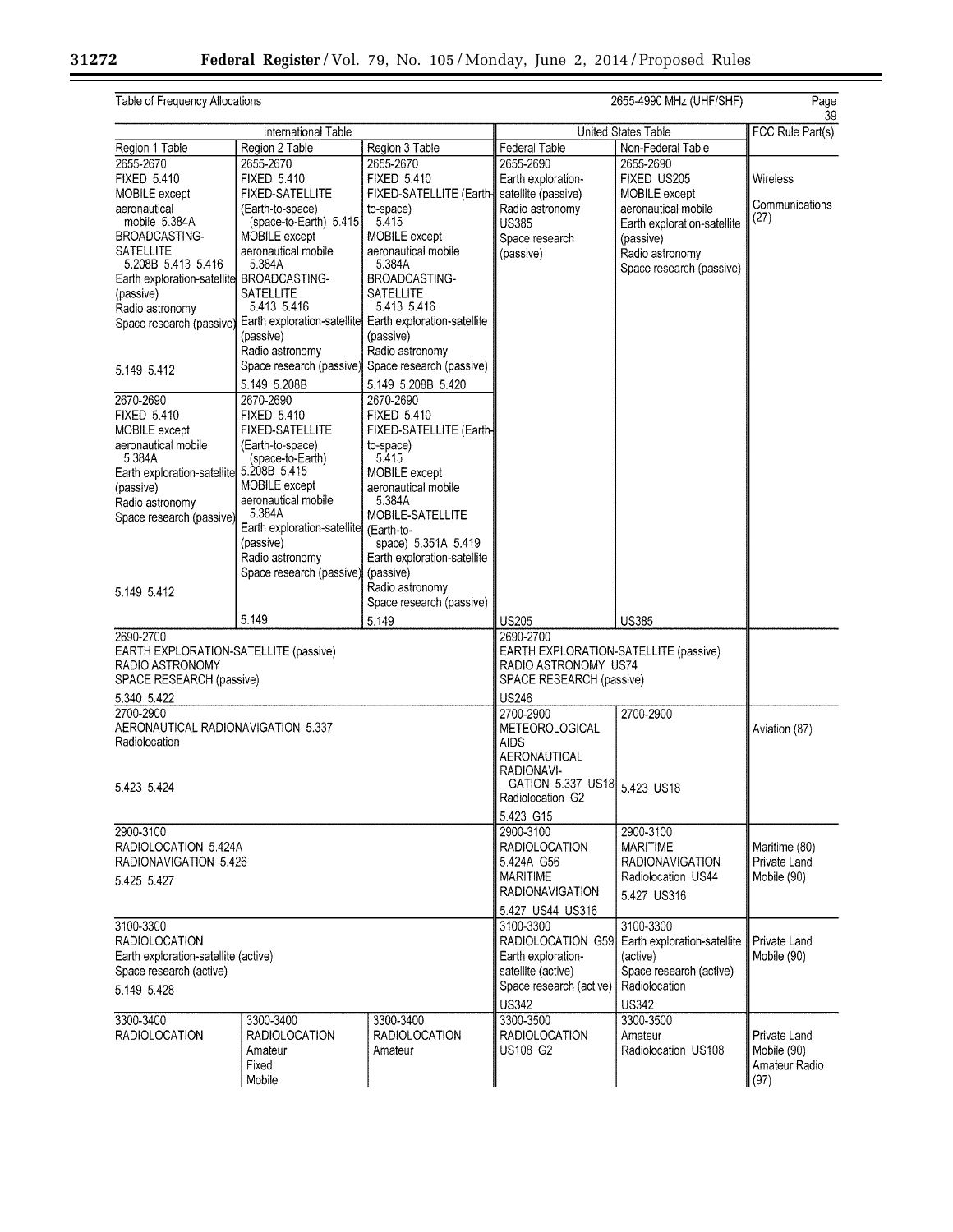| 5.149 5.429 5.430<br>3400-3600         | 5.149<br>3400-3500                         | 5.149 5.429<br>3400-3500             |                                |                                 |                                |
|----------------------------------------|--------------------------------------------|--------------------------------------|--------------------------------|---------------------------------|--------------------------------|
| <b>FIXED</b>                           | <b>FIXED</b>                               | <b>FIXED</b>                         |                                |                                 |                                |
| <b>FIXED-SATELLITE</b>                 | <b>FIXED-SATELLITE</b>                     | <b>FIXED-SATELLITE</b>               |                                |                                 |                                |
| (space-to-Earth)                       | (space-to-Earth)                           | (space-to-Earth)                     |                                |                                 |                                |
| Mobile 5.430A                          | Amateur<br>Mobile 5.431A                   | Amateur                              |                                |                                 |                                |
| Radiolocation                          | Radiolocation 5.433                        | Mobile 5.432B<br>Radiolocation 5.433 |                                |                                 |                                |
|                                        | 5.282                                      |                                      | <b>US342</b>                   | 5.282 US342                     |                                |
|                                        | 3500-3700                                  | 5.282 5.432 5.432A<br>3500-3600      | 3500-3550                      | 3500-3550                       |                                |
|                                        | <b>FIXED</b>                               | <b>FIXED</b>                         | RADIOLOCATION G59              | Radiolocation                   | Private Land                   |
|                                        | <b>FIXED-SATELLITE</b>                     | <b>FIXED-SATELLITE</b>               | AERONAUTICAL                   |                                 | Mobile (90)                    |
|                                        | (space-to-Earth)                           | (space-to-Earth)                     | RADIONAVI-                     |                                 |                                |
|                                        | MOBILE except                              | MOBILE except                        | GATION (ground-<br>based) G110 |                                 |                                |
|                                        | aeronautical mobile<br>Radiolocation 5.433 | aeronautical mobile<br>5.433A        | 3550-3650                      | 3550-3600                       |                                |
|                                        |                                            | Radiolocation 5.433                  | RADIOLOCATION G59              | <b>FIXED</b>                    |                                |
|                                        |                                            |                                      | AERONAUTICAL                   | <b>LAND MOBILE</b>              |                                |
| 5.431                                  |                                            |                                      | RADIONAVI-                     | US106 US433                     |                                |
| 3600-4200                              |                                            | 3600-3700                            | GATION (ground-                | 3600-3650                       |                                |
| <b>FIXED</b>                           |                                            | <b>FIXED</b>                         | based) G110                    | <b>FIXED</b>                    | Satellite                      |
| <b>FIXED-SATELLITE</b>                 |                                            | <b>FIXED-SATELLITE</b>               |                                | <b>FIXED-SATELLITE</b>          | Communications                 |
| (space-to-Earth)<br>Mobile             |                                            | (space-to-Earth)<br>MOBILE except    |                                | (space-to-Earth)<br>US107 US245 | (25)                           |
|                                        |                                            | aeronautical mobile                  |                                | <b>LAND MOBILE</b>              | Private Land                   |
|                                        |                                            | Radiolocation 5.433                  |                                | <b>US106 US433</b>              | Mobile (90)                    |
|                                        |                                            |                                      | US106 US107 US245              |                                 |                                |
|                                        |                                            |                                      | US433                          |                                 |                                |
|                                        |                                            |                                      | 3650-3700                      | 3650-3700<br><b>FIXED</b>       |                                |
|                                        |                                            |                                      |                                | <b>FIXED-SATELLITE</b>          |                                |
|                                        |                                            |                                      |                                | (space-to-Earth)                |                                |
|                                        |                                            | 5.435                                |                                | <b>NG169 NG185</b>              |                                |
|                                        |                                            |                                      | <b>US109 US349</b>             | MOBILE except                   |                                |
|                                        |                                            |                                      |                                | aeronautical mobile             |                                |
|                                        |                                            |                                      |                                | <b>US109 US349</b><br>3700-4200 |                                |
|                                        | 3700-4200<br><b>FIXED</b>                  |                                      | 3700-4200                      | <b>FIXED</b>                    | Satellite                      |
|                                        | FIXED-SATELLITE (space-to-Earth)           |                                      |                                | <b>FIXED-SATELLITE</b>          |                                |
|                                        | MOBILE except aeronautical mobile          |                                      |                                | (space-to-Earth)                | Communications                 |
|                                        |                                            |                                      |                                | <b>NG180</b>                    | (25)<br><b>Fixed Microwave</b> |
|                                        |                                            |                                      |                                |                                 | (101)                          |
| 4200-4400                              |                                            |                                      | 4200-4400                      |                                 |                                |
|                                        | AERONAUTICAL RADIONAVIGATION 5.438         |                                      | AERONAUTICAL RADIONAVIGATION   |                                 | Aviation (87)                  |
| 5.439 5.440                            |                                            |                                      | 5.440 US261                    |                                 |                                |
| 4400-4500                              |                                            |                                      | 4400-4500                      | 4400-4500                       |                                |
| <b>FIXED</b><br>MOBILE 5.440A          |                                            |                                      | <b>FIXED</b><br><b>MOBILE</b>  |                                 |                                |
| 4500-4800                              |                                            |                                      | 4500-4800                      | 4500-4800                       |                                |
| <b>FIXED</b>                           |                                            |                                      | <b>FIXED</b>                   | <b>FIXED-SATELLITE</b>          |                                |
| FIXED-SATELLITE (space-to-Earth) 5.441 |                                            |                                      | <b>MOBILE</b>                  | (space-to-Earth)                |                                |
| MOBILE 5.440A                          |                                            |                                      | <b>US245</b>                   | 5.441 US245                     |                                |
| 4800-4990                              |                                            |                                      | 4800-4940                      | 4800-4940                       |                                |
| <b>FIXED</b>                           |                                            |                                      | <b>FIXED</b>                   |                                 |                                |
| MOBILE 5.440A 5.442                    |                                            |                                      | <b>MOBILE</b>                  |                                 |                                |
| Radio astronomy                        |                                            |                                      | US203 US342                    | <b>US203 US342</b>              |                                |
|                                        |                                            |                                      | 4940-4990                      | 4940-4990<br><b>FIXED</b>       | <b>Public Safety</b>           |
|                                        |                                            |                                      |                                | MOBILE except                   | Land Mobile                    |
|                                        |                                            |                                      | 5.339 US342 US385              | aeronautical mobile             | (90Y)                          |
|                                        |                                            |                                      | G122                           | 5.339 US342 US385               |                                |
| 5.149 5.339 5.443                      |                                            |                                      |                                |                                 | Page 40                        |

**BILLING CODE 6712–01–C** 

\* \* \* \* \*

**United States (US) Footnotes** 

\* \* \* \* \*

US105 In the band 3550–3650 MHz, non-Federal stations in the radiolocation service that were licensed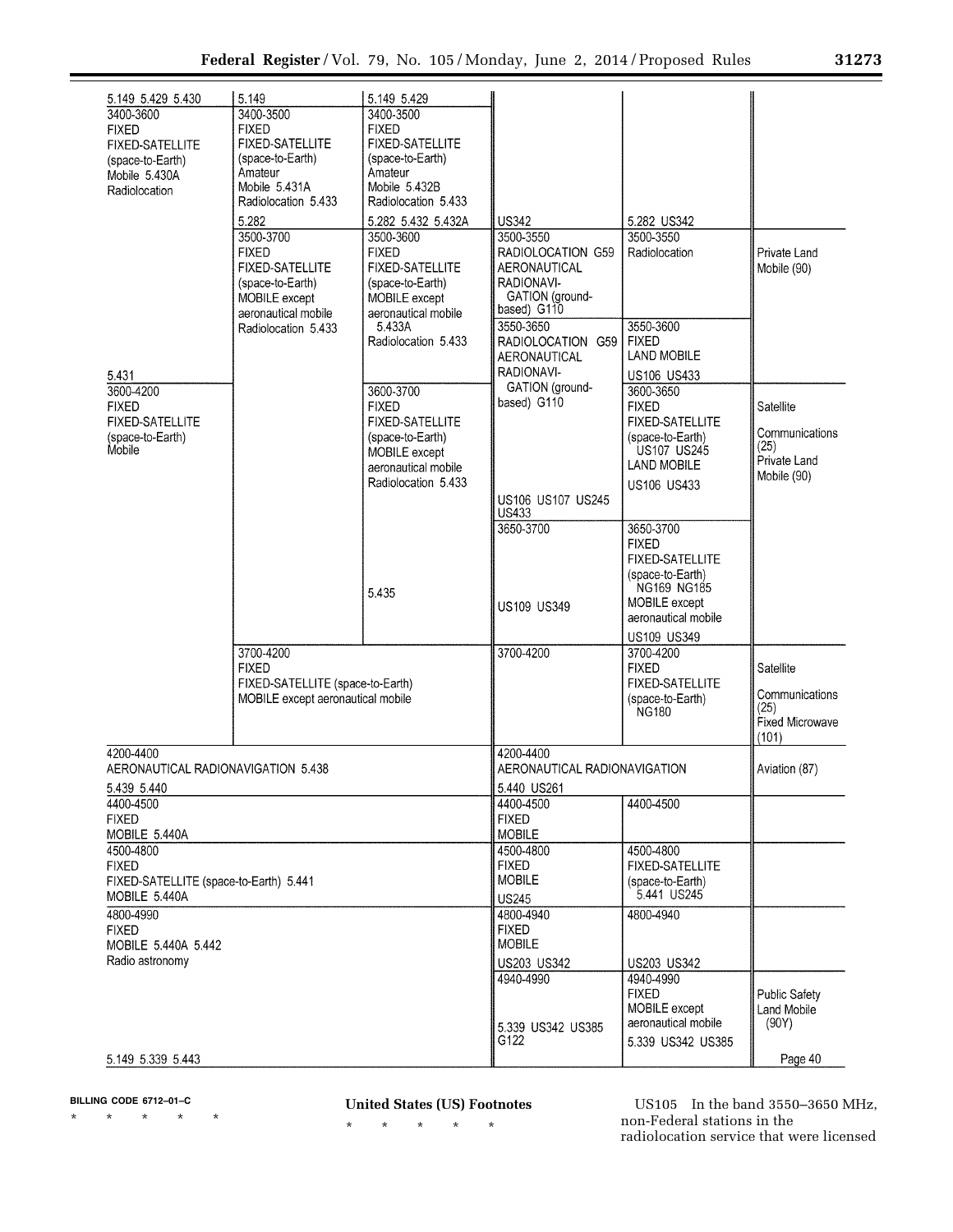or applied for prior to [effective date of Report and Order] may continue to operate on a secondary basis until the end of the equipment's useful lifetime.

US107 In the band 3600–3650 MHz, the following provisions shall apply to earth stations in the fixed-satellite service (space-to-Earth):

(a) Earth stations authorized prior to, or granted as a result of an application filed prior to, [effective date of Report and Order], and constructed within 12 months of initial authorization may operate indefinitely on a primary basis. Applications for new earth stations or modifications to earth station facilities shall not be accepted, except for changes in polarization, antenna orientation or ownership.

(b) The assignment of frequencies to new earth stations shall be authorized on secondary basis to non-Federal stations in the fixed and land mobile services.

\* \* \* \* \*

US433 In the band 3550–3650 MHz, the following provisions shall apply to Federal use of the aeronautical radionavigation (ground-based) and radiolocation services and to non-Federal use of the fixed and land mobile services:

(a) Airborne radar systems shall not be authorized.

(b) Non-Federal stations in the fixed and land mobile services shall not be authorized within [XXX km] of the territorial sea baseline.

(c) Ground-based radar systems operate at the following fixed sites: [RESERVED]. Non-federal operations shall not be permitted within [XX km] of these fixed sites.

\* \* \* \* \*

■ 8. Section 2.1091 is amended by revising paragraph (c)(1) introductory text to read as follows:

# **§ 2.1091 Radiofrequency radiation exposure evaluation: mobile devices.**

\* \* \* \* \* (c)(1) Mobile devices that operate in the Commercial Mobile Radio Services pursuant to part 20 of this chapter; the Cellular Radiotelephone Service pursuant to part 22 of this chapter; the Personal Communications Services pursuant to part 24 of this chapter; the Satellite Communications Services pursuant to part 25 of this chapter; the Miscellaneous Wireless Communications Services pursuant to part 27 of this chapter; the Maritime Services (ship earth station devices only) pursuant to part 80 of this chapter; the Specialized Mobile Radio Service, and the 3650 MHz Wireless Broadband Service pursuant to part 90 of this chapter; and the Citizens Broadband Radio Service pursuant to part 96 of this chapter are subject to routine environmental evaluation for RF exposure prior to equipment authorization or use if:

\* \* \* \* \* ■ 9. Section 2.1093 is amended by revising paragraph (c)(1) to read as follows:

# **§ 2.1093 Radiofrequency radiation exposure evaluation: portable devices.**

\* \* \* \* \* (c)(1) Portable devices that operate in the Cellular Radiotelephone Service pursuant to part 22 of this chapter; the Personal Communications Service (PCS) pursuant to part 24 of this chapter; the Satellite Communications Services pursuant to part 25 of this chapter; the Miscellaneous Wireless

RADIOLOCATION SERVICE FREQUENCY TABLE

Communications Services pursuant to part 27 of this chapter; the Maritime Services (ship earth station devices only) pursuant to part 80 of this chapter; the Specialized Mobile Radio Service, the 4.9 GHz Band Service, and the 3650 MHz Wireless Broadband Service pursuant to part 90 of this chapter; the Wireless Medical Telemetry Service (WMTS) and the Medical Device Radiocommunication Service (MedRadio), pursuant to subparts H and I of part 95 of this chapter, respectively, unlicensed personal communication service, unlicensed NII devices and millimeter wave devices authorized under §§ 15.253(f), 15.255(g), 15.257(g), 15.319(i), and 15.407(f) of this chapter; and the Citizens Broadband Radio Service pursuant to part 96 of this chapter are subject to routine environmental evaluation for RF exposure prior to equipment authorization or use.

\* \* \* \* \*

# **PART 90—PRIVATE LAND MOBILE RADIO SERVICES**

■ 10. The authority citation for part 90 continues to read as follows:

**Authority:** Sections 4(i), 11, 303(g), 303(r), and 332(c)(7) of the Communications Act of 1934, as amended, 47 U.S.C. 154(i), 161, 303(g), 303(r), 332(c)(7), and Title VI of the Middle Class Tax Relief and Job Creation Act of 2012, Pub. L. 112–96, 126 Stat. 156.

■ 11. Section 90.103 is amended by revising the ''3500 to 3650'' entry in the Megahertz portion of the Radiolocation Service Frequency Table in paragraph (b) to read as follows:

**§ 90.103 Radiolocation Service** 

\* \* \* \* \*

| Frequency or band |  |  |           | Class of station(s) |  |    |
|-------------------|--|--|-----------|---------------------|--|----|
|                   |  |  |           |                     |  |    |
|                   |  |  | Megahertz |                     |  |    |
| 3500 to 3550      |  |  | do        |                     |  | 12 |
|                   |  |  |           |                     |  |    |

\* \* \* \* \*

# **PART 95—PERSONAL RADIO SERVICES**

■ 9. The authority citation for part 95 continues to read as follows:

**Authority:** Secs. 4, 303, 48 Stat. 1066, 1082, as amended; 47 U.S.C. 154, 303.

■ 10. Section 95.401 is amended by adding paragraph (h) to read as follows:

# **§ 95.401 (CB Rule 1) What are Citizens Band Radio Services?**

\* \* \* \* \*

(h) *Citizens Broadband Radio Service.*  The rules for this service, including technical rules, are contained in part 96 of the Commission's rules. Only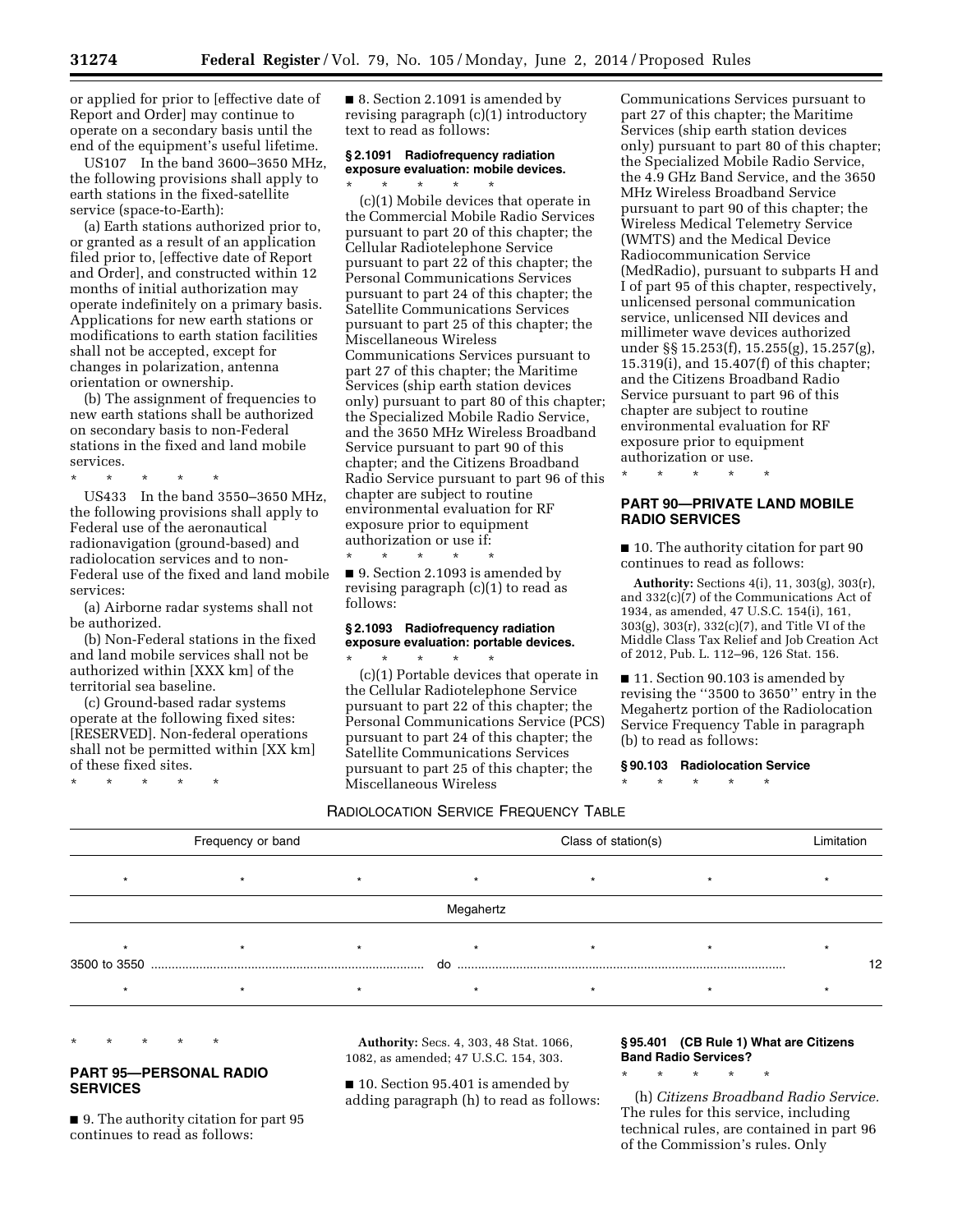Citizens Broadband Radio Service Devices authorized on a General Authorized Access basis, as those terms are defined in § 96.3, are considered part of the Citizens Band Radio Services.

■ 11. Section 95.601 is revised to read as follows:

# **§ 95.601 Basis and purpose.**

This section provides the technical standards to which each transmitter (apparatus that converts electrical energy received from a source into RF (radio frequency) energy capable of being radiated) used or intended to be used in a station authorized in any of the Personal Radio Services listed in paragraphs (a) through (i) of this section must comply. This section also provides requirements for obtaining certification for such transmitters. The Personal Radio Services to which these rules apply are:

(a) The GMRS (General Mobile Radio Service)—subpart A;

- (b) The Family Radio Service (FRS) subpart B;
- (c) The R/C (Radio Control Radio Service)—subpart C;
- (d) The CB (Citizens Band Radio Service)—subpart D;
- (e) The Low Power Radio Service (LPRS)—subpart G;
- (f) The Wireless Medical Telemetry Service (WMTS)—subpart H;

(g) The Medical Device Radiocommunication Service

(MedRadio)—subpart I;

(h) The Multi-Use Radio Service (MURS)—subpart J; and

(i) Dedicated Short-Range Communications Service On-Board Units (DSRCS–OBUs)—subpart L. ■ 12. Add part 96 to read as follows:

# **PART 96—CITIZENS BROADBAND RADIO SERVICE**

#### **Subpart A—General Rules**

- Sec.
- 96.1 Scope
- 96.3 Definitions
- 96.5 Eligibility
- 96.7 Authorization required
- 96.9 Regulatory status
- 96.11 Frequencies
- 96.13 Frequency assignments

#### **Subpart B—Incumbent Protection**

- 96.15 Protection of Federal Incumbents
- 96.17 Protection of existing Fixed Satellite Service (FSS) Earth Stations in the 3550– 3650 MHz Band
- 96.19 Operation near Canadian and Mexican Borders

# **Subpart C—Priority Access**

- 96.21 Authorization
- 96.23 Priority access licenses
- 96.25 Application window

96.27 Competitive bidding procedures 96.29 Aggregation of priority access licenses

## **Subpart D—General Authorized Access**

- 96.31 Authorization
- 96.33 General authorized access use
- 96.35 Contained Access Facilities (CAFs)

#### **Subpart E—Technical Rules**

- 96.36 Citizens Broadband Radio Service Device (CBSD) general requirements<br>96.37 End user general requirements
- End user general requirements
- 96.38 General radio requirements<br>96.39 Equipment authorization
- Equipment authorization
- 96.41 RF safety

## **Subpart F—Spectrum Access System**

- 96.43 Spectrum access system purposes and functionality
- 96.44 Information gathering and retention
- 96.45 Registration and authorization of Citizens Broadband Radio Service Devices
- 96.46 Frequency assignment<br>96.47 Security
- Security
- 96.48 Spectrum access system administrators
- 96.49 Spectrum access system administrator fees

**Authority:** Sections 4(i), 303, and 307 of the Communications Act of 1934, as amended, 47 U.S.C. 154(i), 303, and 307.

## **Subpart A—General Rules**

#### **§ 96.1 Scope.**

(a) This section sets forth the regulations governing use of devices in the Citizens Broadband Radio Service. Citizens Broadband Radio Service Devices (CBSDs) may be used in the frequency bands listed in § 96.11. The operation of all CBSDs shall be coordinated by one or more authorized Spectrum Access Systems (SASs).

(b) The Citizens Broadband Radio Service includes Priority Access and General Authorized Access tiers of service. Priority Access Licensees and General Authorized Access Users shall be authorized to operate only outside of the Exclusion Zones detailed in § 96.15 and must not cause harmful interference to Incumbent Users, including authorized federal users and the fixed satellite service (FSS) sites set forth in §§ 96.15 and 96.17. General Authorized Access Users must not cause harmful interference to Priority Access Licensees and must accept interference from Priority Access Licensees, consistent with § 96.33.

# **§ 96.3 Definitions.**

*Census tract:* Census tracts are relatively permanent statistical subdivisions of a county or equivalent entity that are updated by local participants prior to each decennial census as part of the Census Bureau's Participant Statistical Areas Program.

Census tracts are defined by the United States Census Bureau and current census tract maps can be found at *https://www.census.gov/geo/maps-data/ maps/2010tract.html.* 

*Citizens Broadband Radio Service Device (CBSD):* Fixed or Portable Base stations, or networks of such base stations, that operate on a Priority Access or General Authorized Access basis in the Citizens Broadband Radio Service consistent with this rule part. Does not include End User Devices.

*Contained Access Facility (CAF):* An indoor or otherwise physically contained location used by Contained Access Users for the express purpose of performing core mission operations.

*Contained access use:* Private internal radio services, not made commercially available to the public, employed by Contained Access Users.

*Contained access user:* Qualified government and non-government entities entitled to protection within CAFs in furtherance of a mission that supports the public interest.

*End user device:* A fixed, portable, or mobile device authorized and controlled by an authorized CBSD. These devices may not be used as intermediate service links or to provide service to other End User Devices.

*Exclusion zone:* A geographic area wherein no CBSD shall operate. Exclusion Zones shall be enforced and maintained by the SAS.

*Fast track report:* National Telecommunications and Information Administration, ''An Assessment of the Near-Term Viability of Accommodating Wireless Broadband Systems in the 1675–1710 MHz, 1755–1780 MHz, 3500–3650 MHz, 4200–4220 MHz, and 4380–4400 MHz Bands'' (October 2010).

*General authorized access user:* An authorized user of CBSDs operating on a General Authorized Access basis, as set forth in this part.

*Geo-location capability:* The capability of a CBSD to determine its geographic coordinates within the level of accuracy specified in § 96.36 (*i.e.,* 50 meters horizontally and 3 meters vertically). This capability is used by a SAS to determine frequency availability and maximum power limits for CBSDs.

*Incumbent user:* A federal entity or fixed satellite service operator authorized to operate on a primary basis on frequencies designated in § 96.11.

*Priority Access License (PAL):* A license to operate on a Priority Access basis, consistent with § 96.21, *et seq.* 

*Priority Access Licensee:* A holder of one or more PALs. Priority Access Licensees shall be entitled to protection from harmful interference from General Authorized Access Users and other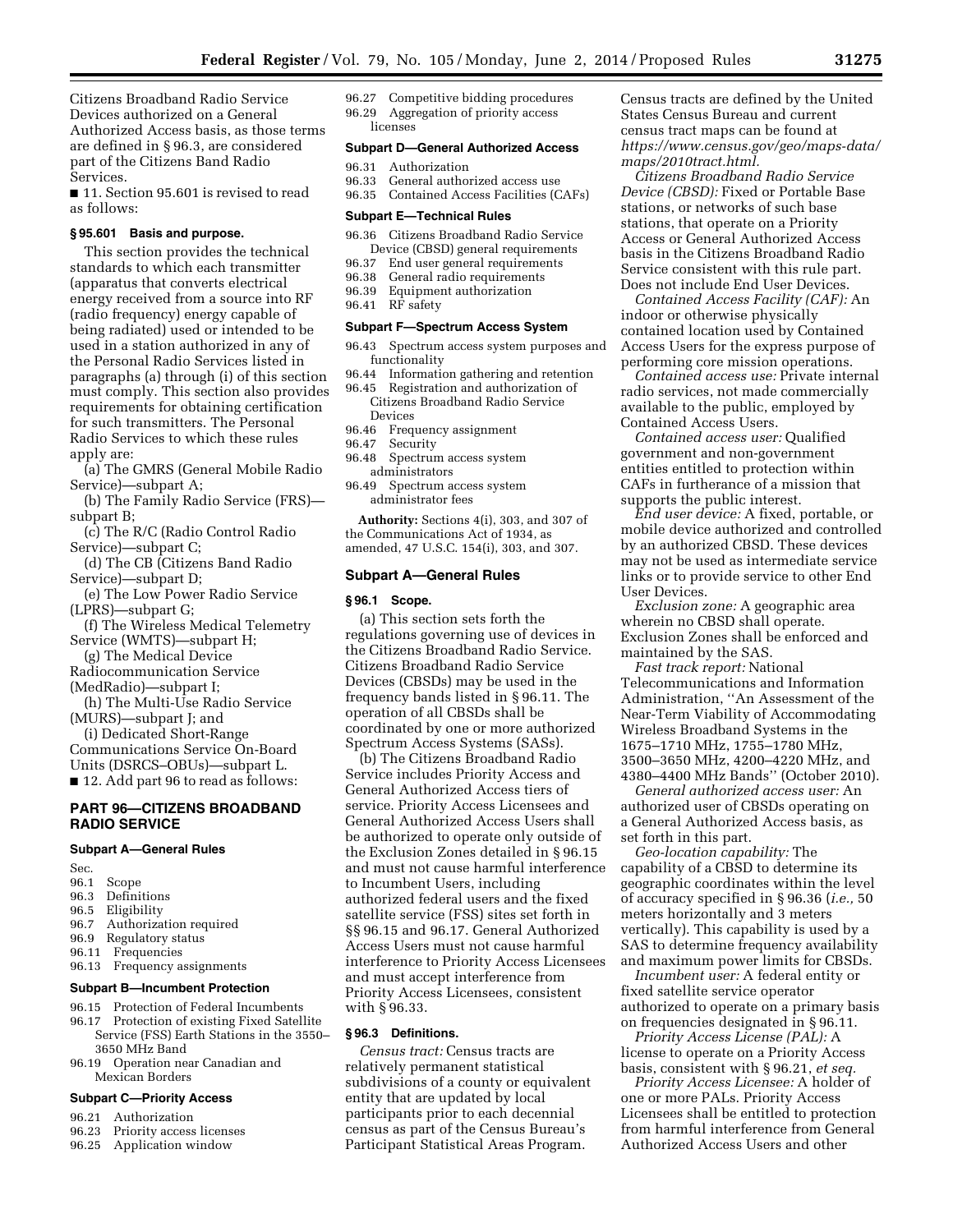Priority Access Licensees within the defined limits of their PAL, consistent with the rules set forth in this part.

*Rural area:* For purposes of this part, a Rural Area is defined as a county (or equivalent) with a population density of 100 persons per square mile or less, based upon the most recently available Census data.

*Spectrum Access System (SAS):* A system that maintains records of all authorized services and devices in the Citizens Broadband Radio Service frequency bands, is capable of determining the available channels at a specific geographic location, provides information on available channels to CBSDs that have been certified under the Commission's equipment authorization procedures, determines and enforces maximum power levels for CBSDs, and enforces protection criteria for Incumbent Users and Priority Access Licensees, and performs other functions as set forth in § 96.43, *et seq.* Spectrum Access System shall also refer to multiple Spectrum Access Systems operating in coordination and in accordance with this rule part.

*SAS Administrator:* An entity authorized by the Commission to operate an SAS in accordance with the rules and procedures set forth in § 96.48.

# **§ 96.5 Eligibility.**

Any entity, other than those precluded by section 310 of the Communications Act of 1934, as amended, 47 U.S.C. 310, is eligible to be a Priority Access Licensee or General Authorized Access User under this part, except as set forth in § 96.35.

# **§ 96.7 Authorization required.**

(a) CBSDs must be used and operated consistent with the rules in this part.

(b) Authorizations for PALs may be granted upon proper application, provided that the applicant is qualified in regard to citizenship, character, financial, technical and other criteria established by the Commission, and that the public interest, convenience and necessity will be served. See 47 U.S.C. 301, 308, 309, and 310. The holding of an authorization does not create any rights beyond the terms, conditions, and period specified in the authorization and shall be subject to the provisions of the Communications Act of 1934, as amended.

# **§ 96.9 Regulatory status.**

Priority Access Licensees and General Authorized Access Users are permitted to provide services on a non-common carrier and/or on a common carrier basis. An authorized Citizens Broadband Radio Service user may render any kind of communications service consistent with the regulatory status in its authorization and with the Commission's rules applicable to that service.

# **§ 96.11 Frequencies.**

The Citizens Broadband Radio Service shall be authorized in the 3550–3650 MHz frequency band.

# **§ 96.13 Frequency assignments.**

(a) A minimum of fifty percent of the bandwidth, rounded to the nearest 10 megahertz, available for Citizens Broadband Radio Service users in a given census tract must be reserved for General Authorized Access use. The

remaining bandwidth shall be made available to Priority Access Licensees, consistent with the procedures in subpart C of this rule part.

(b) Each PAL shall be authorized to use a 10 megahertz channel as set forth in § 96.23.

(c) Any frequencies designated for Priority Access that are not in use by a Priority Access Licensee may be utilized by General Authorized Access Users.

(d) The SAS shall assign particular authorized users to specific frequencies, which may be reassigned by the SAS.

# **Subpart B—Incumbent Protection**

# **§ 96.15 Protection of Federal Incumbents.**

(a) CBSDs must not cause harmful interference to and must accept harmful interference from federal users authorized to operate on frequencies set forth in § 96.11.

(1) To ensure compatibility between incumbent federal operations and Citizens Broadband Radio Service user, an Exclusion Zone consistent with the recommendations of the Fast Track Report shall be maintained around terrestrial federal radiolocation sites and the coastline. This Exclusion Zone shall be enforced by the SAS.

(2) The SAS must immediately suspend operation of any CBSDs found to be causing harmful interference to Incumbent Users until such harmful interference can be resolved.

(b) [Reserved]

# **§ 96.17 Protection of existing FSS Earth Stations in the 3550–3650 MHz band.**

(a) CBSDs shall not cause harmful interference to the FSS earth stations listed in the chart:

| Earth station No. | State     | City   | Call sign                 | Coordinates                                                                                     |
|-------------------|-----------|--------|---------------------------|-------------------------------------------------------------------------------------------------|
|                   | CA<br>CA  | Malibu | KA232<br>E980066<br>KA273 | 37°45'40.0" N, 121°47'53.0" W<br>34°04'52.6" N, 118°53'52.9" W<br>34°04'50.3" N, 118°53'46.4" W |
|                   |           |        | <b>KA91</b><br>KB32       | 34°04'49.7" N, 118°53'43.9" W<br>34°04'51.0" N, 118°53'44.0" W                                  |
|                   | CA<br>CA  |        | <b>KA86</b><br>E950307    | 37°45'01.7" N, 121°35'38.8" W<br>38°14'43.7" N, 122°16'50.9" W                                  |
| 5                 | CA        |        | E010206                   | 33°47'46.1" N, 117°05'15.1" W                                                                   |
|                   |           |        | E020169                   | 33°47'46.5" N, 117°05'15.0" W                                                                   |
|                   |           |        | E020314                   | 33°47'46.0" N, 117°05'14.0" W                                                                   |
|                   |           |        | E020315                   | 33°47'45.0" N, 117°05'15.0" W                                                                   |
|                   | CA        |        | KA371                     | 38°56'20.2" N, 122°08'48.0" W                                                                   |
|                   |           |        | KA372                     | 38°56'21.0" N, 122°08'49.2" W                                                                   |
|                   |           |        | KA373                     | 38°56'22.3" N, 122°08'49.6" W                                                                   |
|                   | CA        |        | E6241                     | 37°45'39.7" N, 121°47'56.8" W                                                                   |
| 8                 | CA        |        | <b>KA31</b>               | 34°24'05.0" N, 119°04'26.0" W                                                                   |
|                   |           |        | <b>KB34</b>               | 34°24'05.0" N, 119°04'29.4" W                                                                   |
|                   |           |        | KA249                     | 34°24'05.0" N, 119°04'29.4" W                                                                   |
|                   |           |        | E980136                   | 34°24'06.0" N, 119°04'21.8" W                                                                   |
|                   | CA        |        | KA318                     | 34°19'31.0" N, 118°59'41.0" W                                                                   |
| 10 <sup>1</sup>   | CA        |        | <b>KA274</b>              | 34°19'04.0" N, 118°29'00.0" W                                                                   |
|                   |           |        | E6148                     | 34°18'55.0" N, 118°29'12.0" W                                                                   |
|                   | <b>CT</b> |        | KA312                     | 41°27'06.3" N, 073°17'21.4" W                                                                   |
|                   |           |        | KA313                     | 41°27'06.3" N, 073°17'16.4" W                                                                   |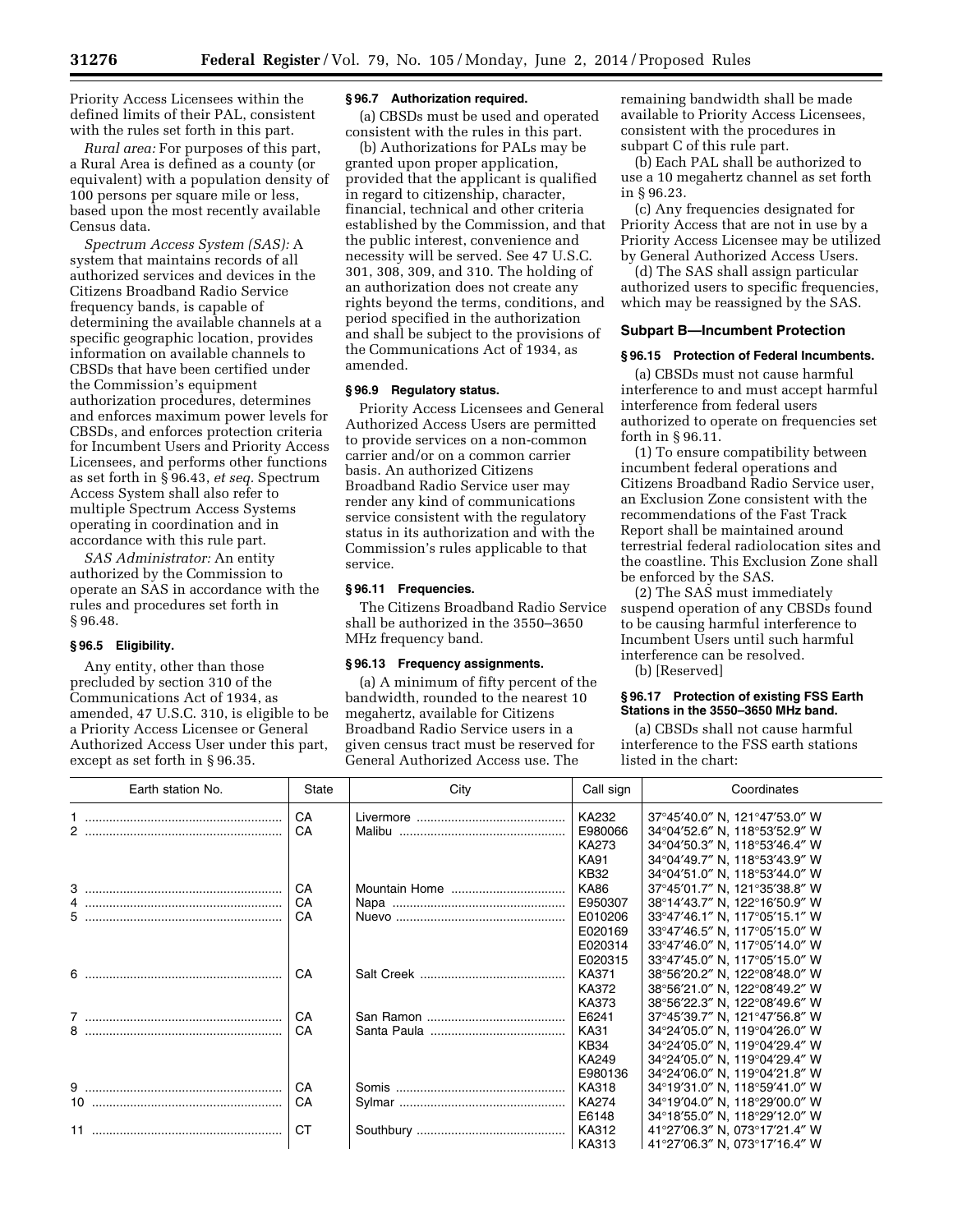| Earth station No. | State                    | City | Call sign                                                               | Coordinates                                                                                                                                                                                                                         |
|-------------------|--------------------------|------|-------------------------------------------------------------------------|-------------------------------------------------------------------------------------------------------------------------------------------------------------------------------------------------------------------------------------|
|                   |                          |      | <b>WA28</b><br><b>WB36</b><br><b>WB36</b>                               | 41°27'05.0" N. 073°17'21.0" W<br>41°27'05.3" N, 073°17'19.4" W<br>41°27'05.1" N, 073°17'19.0" W                                                                                                                                     |
|                   | <b>FL</b><br><b>FL</b>   |      | E960068<br>KA407<br>KA412                                               | 25°51'19.0" N. 080°19'52.0" W<br>25°48'35.0" N. 080°21'10.0" W<br>25°48'35.0" N, 080°21'11.0" W                                                                                                                                     |
|                   | <b>GUM</b><br><b>GUM</b> |      | <b>KA28</b><br>KA326                                                    | 13°25'00.0" N, 144°44'57.0" E<br>13°25'05.2" N, 144°45'05.7" E                                                                                                                                                                      |
|                   | HI                       |      | E080059<br><b>KA25</b>                                                  | 21°40'10.4" N, 158°01'59.4" W<br>21°40'14.6" N, 158°02'03.1" W                                                                                                                                                                      |
|                   | H <sub>II</sub>          |      | E010016<br>E980250<br>E100091                                           | 21°20'08.0" N. 158°05'25.0" W<br>21°20'12.6" N, 158°05'21.1" W<br>21°20'10.2" N, 158°05'18.0" W                                                                                                                                     |
|                   | HI                       |      | E030087<br>KA265<br>KA266<br>KA267                                      | 21°20'09.0" N. 158°05'25.0" W<br>21°40′27.0″ N, 158°02′16.0″ W<br>21°40'15.5" N, 158°02'06.1" W<br>21°40'14.1" N, 158°02'06.1" W                                                                                                    |
|                   | <b>MD</b>                |      | <b>KA270</b><br>KA260<br><b>KA275</b><br>KA259                          | 21°40'24.0" N, 158°02'16.0" W<br>39°13′05.0″ N. 077°16′12.0″ W<br>39°13'07.0" N. 077°16'12.0" W<br>39°13'05.6" N, 077°16'12.4" W                                                                                                    |
|                   | <b>MD</b>                |      | KA263<br>KA264<br>KA262<br>E030071                                      | 39°13'04.4" N. 077°16'13.9" W<br>39°13'05.2" N, 077°16'13.9" W<br>39°35'57.0" N, 077°45'23.0" W<br>39°35'57.9" N, 077°45'17.3" W                                                                                                    |
|                   |                          |      | E030082<br>E030100<br>E030101<br>E030103<br>E000296<br>KA261<br>E100118 | 39°35'57.9" N. 077°45'21.4" W<br>39°35'59.6" N, 077°45'21.4" W<br>39°35'59.6" N, 077°45'17.4" W<br>39°35'59.1" N, 077°45'18.4" W<br>39°35'54.0" N. 077°45'35.0" W<br>39°35′57.0″ N, 077°45′22.0″ W<br>39°35′55.0" N, 077°45′22.0" W |
|                   | <b>ME</b>                |      | E000700<br>KA386<br>KA349                                               | 44°38'01.2" N, 070°41'51.3" W<br>44°37′58.2″ N. 070°41′55.3″ W<br>44°37′58.2″ N. 070°41′54.0″ W                                                                                                                                     |
|                   | <b>NJ</b>                |      | E6777                                                                   | 41°07'04.0" N, 074°34'33.0" W                                                                                                                                                                                                       |
|                   | <b>NY</b>                |      | E950436                                                                 | 40°49'15.4" N, 073°15'48.4" W                                                                                                                                                                                                       |
|                   | <b>PA</b>                |      | E980493                                                                 | 40°53'39.3" N, 076°26'19.8" W                                                                                                                                                                                                       |
|                   | <b>PA</b>                |      | <b>KA444</b><br><b>WA33</b>                                             | 40°53'35.9" N, 076°26'22.6" W<br>40°53'37.5" N, 076°26'21.8" W                                                                                                                                                                      |
|                   | <b>PR</b>                |      | E872647                                                                 | 18°09'05.0" N. 065°47'20.0" W                                                                                                                                                                                                       |
|                   | <b>PR</b>                |      | E050314                                                                 | 18°24'23.9" N, 066°01'46.6" W                                                                                                                                                                                                       |
|                   | <b>TN</b>                |      | E960050<br>E960073<br>E970010                                           | 36°14′05.7″ N. 086°45′21.4″ W<br>36°14′05.7″ N, 086°45′19.4″ W<br>36°14′06.2″ N. 086°45′20.4″ W                                                                                                                                     |
|                   | VA                       |      | <b>KA81</b><br>E970267                                                  | 38°47'36.0" N, 077°09'59.0" W<br>38°47'38.0" N, 077°09'46.0" W                                                                                                                                                                      |
|                   | VA                       |      | E000696<br>E000152<br>E000726                                           | 38°47′02.4″ N, 077°34′21.9″ W<br>38°47'01.6" N, 077°34'24.3" W<br>various                                                                                                                                                           |
|                   | VA                       |      | E030336                                                                 | 38°59'07.0" N, 077°26'45.0" W                                                                                                                                                                                                       |
|                   | VA                       |      | E000589<br>E990175                                                      | 38°43'45.4" N, 078°39'25.1" W<br>38°43'45.4" N. 078°39'24.2" W                                                                                                                                                                      |
|                   | <b>WA</b>                |      | KA294<br>E960222<br>E120128                                             | 48°08'50.5" N, 119°41'33.2" W<br>48°08′51.0″ N, 119°41′29.0″ W<br>48°08′50.0″ N, 119°41′28.0″ W                                                                                                                                     |
|                   | <b>WA</b>                |      | KA221<br>KA323                                                          | 45°51′46.4″ N, 122°23′44.3″ W<br>45°51'45.5" N, 122°23'43.8" W                                                                                                                                                                      |
|                   | <b>WV</b>                |      | KA413                                                                   | 39°34'07.0" N, 079°34'45.0" W                                                                                                                                                                                                       |
|                   | <b>WV</b>                |      | KA378<br><b>WA21</b>                                                    | 39°16'50.0" N, 079°44'13.0" W<br>39°16'48.0" N, 079°44'14.0" W                                                                                                                                                                      |
|                   | WV                       |      | KA351                                                                   | 39°16'52.1" N, 079°44'10.7" W                                                                                                                                                                                                       |

(1) These operational restrictions shall be enforced by the Spectrum Access System authorized pursuant to § 96.48.

(2) These protection criteria shall only apply to FSS earth stations that are in actual use. FSS earth station licensees must inform SAS Administrators of their operational status annually, no

later than 30 days before the end of the preceding calendar year.

(3) CBSDs may operate within areas that may cause harmful interference to FSS earth stations listed in this section provided that the licensee of the FSS earth station and an SAS Administrator mutually agree on such operation and

the terms of any such agreement are provided to SAS and can be enforced by the SAS.

(b) [Reserved.]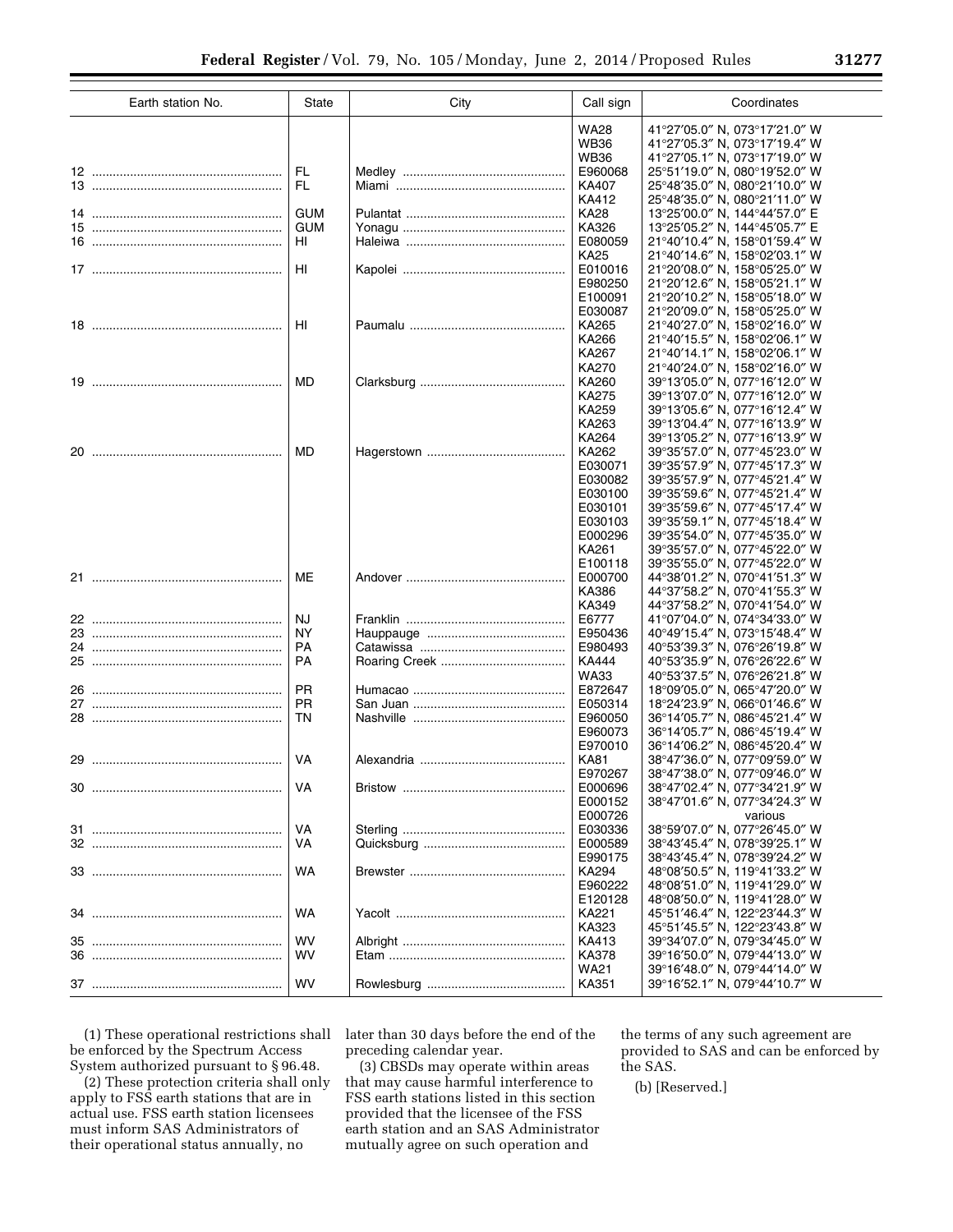## **§ 96.19 Operation near Canadian and Mexican borders.**

Citizens Broadband Radio Service operation in the 3550–3650 MHz band is subject to current and future international agreements with Mexico and Canada. The terms of these agreements shall be enforced by the SAS.

# **Subpart C—Priority Access**

#### **§ 96.21 Authorization.**

(a) In general, applications for PALs must:

(1) Demonstrate the applicant's qualifications to hold an authorization;

(2) State how a grant would serve the public interest, convenience, and necessity;

(3) Contain all information required by FCC rules and application forms;

(4) Propose operation of a facility or facilities in compliance with all rules governing the Citizens Broadband Radio Service; and

(5) Be amended as necessary to remain substantially accurate and complete in all significant respects, in accordance with the provisions of § 1.65 of this chapter.

(b) Authorization processes and requirements may be reasonably automated by SAS Administrators approved by the Commission in accordance with § 96.48. The Commission shall oversee these processes consistent with its responsibilities under the Communications Act of 1934, as amended.

(c) CBSDs used for Priority Access must register with the SAS and comply with its instructions consistent with § 96.36.

## **§ 96.23 Priority access licenses.**

(a) Frequencies shall be made available for Priority Access use, consistent with § 96.13.

(b) Priority Access Licensees shall be protected from harmful interference from CBSDs operated by other Priority Access Licensees and General Authorized Access Users, consistent with the technical rules and interference avoidance criteria set forth in §§ 96.36 and 96.38. Priority Access Licensees must protect Incumbent Users from harmful interference, consistent with §§ 96.15 and 96.17.

(c) PALs shall have the following parameters:

(1) *Geography:* Each PAL shall consist of a single census tract, as defined in the 2010 census.

(i) *Contiguous Geographic Areas:* The SAS shall make reasonable efforts to assign geographically contiguous PALs

held by the same licensee to the same frequencies.

(ii) [Reserved.]

(2) *Channels:* Each PAL shall consist of a 10 megahertz channel within the frequency range set forth in § 96.13. Channels shall be assigned by the SAS and the exact frequencies of specific assigned channels may be changed at the SAS Administrator's discretion, in coordination with other SAS Administrators. Priority Access Licensees may request a particular channel or frequency range but will not be guaranteed a particular assignment.

(i) *Contiguous Channel Frequencies:*  The SAS shall make reasonable efforts to assign multiple channels held by the same Priority Access Licensee to contiguous frequencies.

(ii) [Reserved.]

(3) *License Term:* Each PAL shall be issued for one year. Each PAL shall automatically terminate at the end of its one-year term and may not be renewed. However, Priority Access Licensees may reapply for subsequent authorizations in the same census tract, subject to the limitations set forth in § 96.25. Priority Access Licensees may hold consecutive PALs up to the maximum established in § 96.25.

(d) CBSDs operating under a PAL authorization must register with an SAS and comply with its instructions in accordance with §§ 96.36, 96.45, and 96.46.

(e) Unused PAL channels shall be made available for assignment by the SAS for General Authorized Access use provided:

(1) General Authorized Access operation on unused PAL channels must obey the same field strength limits established in § 96.38 with respect to any operational areas within the PAL assignment; and

(2) Generally Authorized Access Users shall have no expectation of interference protection from any other users and shall operate on a noninterfering basis with respect to Priority Access Licensees and Incumbent Users, consistent with §§ 96.15, 96.17, and 96.23.

# **§ 96.25 Application window.**

(a) Applications for PALs will be accepted annually. The annual application window and application process will be announced by the Wireless Telecommunications Bureau via public notice.

(b) The Wireless Telecommunications Bureau may make up to five consecutive years of any PAL available through the same application window. Applicants may apply for PALs up to five years in advance of the effective license date.

# **§ 96.27 Competitive bidding procedures.**

Mutually exclusive initial applications for PALs are subject to competitive bidding. The general competitive bidding procedures set forth in part 1, subpart Q of this chapter will apply unless otherwise provided in this subpart.

# **§ 96.29 Aggregation of priority access licenses.**

Priority Access Licensees may aggregate up to three channels in any single census tract.

# **Subpart D—General Authorized Access**

## **§ 96.31 Authorization.**

(a) Any party meeting the eligibility requirements set forth in § 96.5 is authorized to operate a CBSD on a General Authorized Access basis by this rule without an individual station license.

(b) CBSDs used for General Authorized Access must register with the SAS and comply with its instructions consistent with §§ 96.36, 96.45, and 96.46.

# **§ 96.33 General authorized access use.**

(a) Frequencies shall be made available for General Authorized Access use consistent with the § 96.13.

(b) General Authorized Access Users shall be permitted to utilize frequencies assigned to PALs when such frequencies are not in use, as determined by the SAS.

(c) Frequencies that are available for General Authorized Access Use shall be made available on a shared basis and shall not be assigned for the exclusive use of any party.

(d) General Authorized Access Users shall have no expectation of interference protection from other General Authorized Access Users and shall avoid causing harmful interference to Priority Access Licensees and Incumbent Users, consistent with §§ 96.15, 96.17, and 96.23.

# **§ 96.35 Contained Access Facilities (CAFs).**

(a) Commission approved Contained Access Users may request an assignment of up to 20 megahertz of frequencies reserved for GAA use from the SAS to be reserved for Contained Access Use inside a CAF.

(1) The requestor must certify to the SAS that it will use the reserved frequencies for Contained Access Use within each specifically requested location.

(2) [Reserved.]

(b) Such reserved frequencies shall not be available for use by other General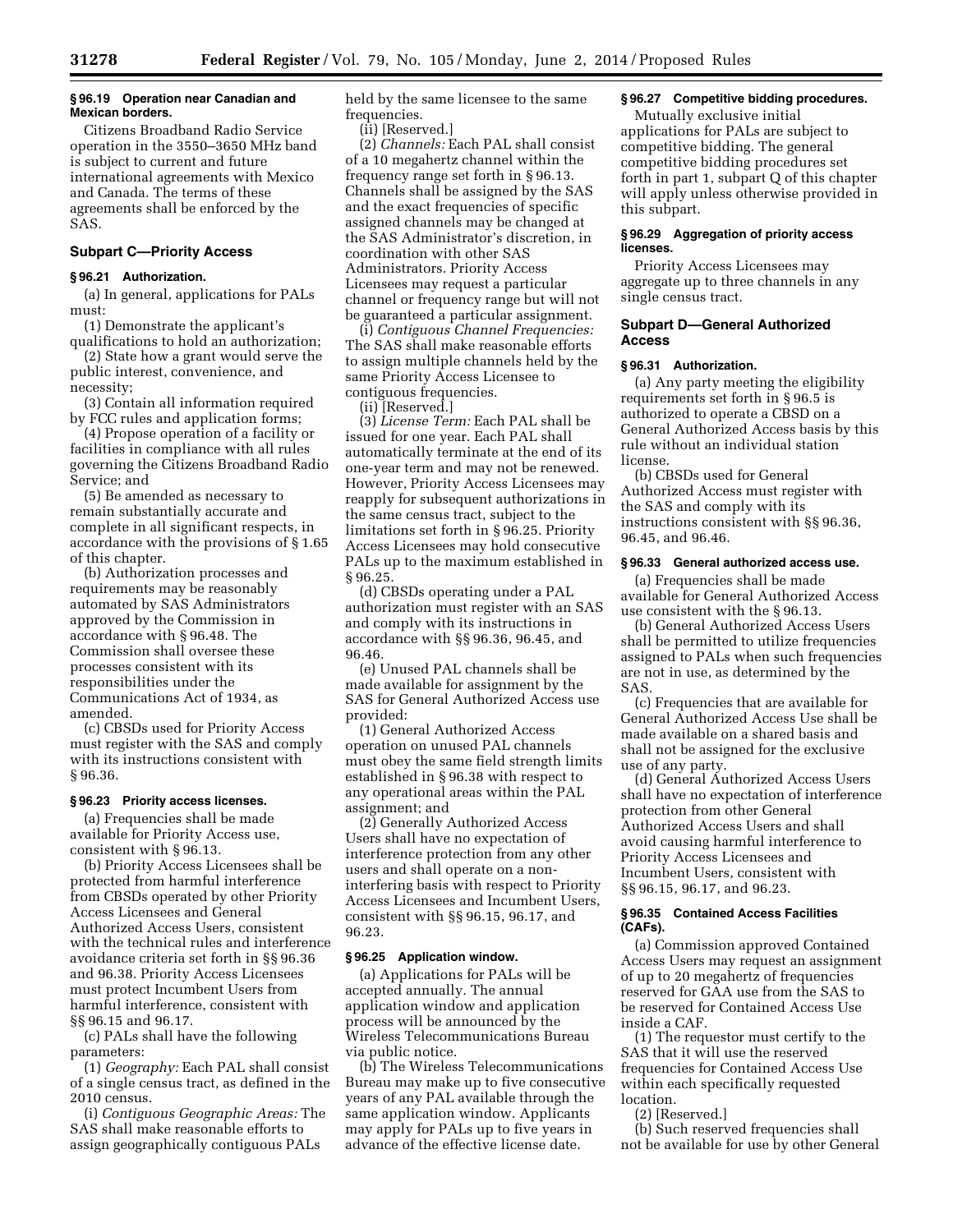Authorized Access Users within the physical confines of the CAF, provided:

(1) The requestor undertakes reasonable efforts to safeguard against harmful interference from General Authorized Access transmissions originating outside the CAF; and

(2) All other rules applicable to General Authorized Access Users apply to CAF use of the reserved frequencies, including, but not limited to the requirements that that there shall be no expectation of interference protection from other General Authorized Access Users and that CAF users shall not cause harmful interference to Priority Access Licensees and Incumbent Users, consistent with §§ 96.15, 96.17, and 96.23.

# **Subpart E—Technical Rules**

# **§ 96.36 Citizens Broadband Radio Service Device (CBSD) general requirements.**

(a) *Geo-location and reporting capability.* (1) The CBSD shall be able to determine its geographic coordinates (referenced to the North American Datum of 1983 (NAD83)) to an accuracy of ±50 meters horizontal and ±3 meters elevation. Such geographic coordinates shall be reported to SAS at the time of first activation from a power-off condition.

(2) A CBSD must re-establish its position and report that position within 60 seconds to the SAS each time it is activated from a power-off condition.

(3) A CBSD must check its location at least once every 60 seconds while in operation and report to SAS any location changes exceeding ±50 meters horizontal and ±3 meters elevation within 60 seconds of such location change.

(b) *Interoperability.* All CBSDs must be capable of operating on any frequency from 3550–3700 MHz as instructed by the SAS.

(c) *Registration with SAS.* A CBSD must register with and be authorized by an SAS prior to its initial service transmission. The CBSD shall provide the SAS with its geographic location, antenna height above ground level (meters), requested authorization status (Priority Access or General Authorized Access), unique FCC identification number, and unique serial number. If any of this information changes, the

CBSD shall update the SAS within 60 seconds. A CBSD shall only operate at or below the maximum power level and within locations/areas permitted by the SAS on the frequencies authorized by the SAS.

(1) A CBSD must query the SAS regarding frequency availability at 10 minute intervals and it must also receive any incoming commands from the SAS about any changes to power limits and frequency availabilities. CBSD operation must cease within 60 seconds if the SAS indicates that an assigned frequency is no longer available or as otherwise instructed by the SAS.

(2) [Reserved.]

(d) *Interference reporting.* CBSDs shall report to an SAS if they experience interference in exceeding a threshold as set by an SAS. Such interference reporting may be based on received interference signal strength in the same and adjacent channels, packet error rates or other common standard metrics as set by SAS.

(e) *Security.* CBSDs shall incorporate adequate security measures sufficient to ensure that they are capable of communicating with respect to lists of available frequencies only with SASs operated by approved SAS Administrators, and that communications between CBSDs and SASs, between individual CBSDs, and between CBSDs and mobile devices are secure to prevent corruption or unauthorized interception of data.

(1) For purposes of obtaining operational limits and availabilities and their updates, CBSDs shall only contact SASs operated by SAS Administrators approved by the Commission in accordance with § 96.48.

(2) All communications between CBSDs and SASs are to be transmitted using secure methods that protect the systems from corruption or unauthorized modification of the data.

(3) Communications between a CBSD and all End User Devices for purposes of obtaining operational power and frequency assignments shall employ secure methods that protect the system from corruption or unauthorized modification of the data.

(4) An SAS shall be protected from unauthorized data input or alteration of

stored data. To provide this protection, the SAS Administrator shall establish communications authentication procedures sufficient to ensure that the data that the CBSDs receive is from an authorized source.

(f) *Device security.* All CBSDs and End User Devices must contain security features sufficient to protect against modification of software by unauthorized parties. Applications for certification of CBSDs and End User Devices must include an operational description of the technologies and measures that are incorporated in the device to comply with the security requirements of this section. In addition, applications for certification of CBSDs and End User Devices must identify at least one of the SAS databases operated by a designated SAS database administrator that the device will access for channel/frequency availability and affirm that the device will conform to the communications security methods used by such databases.

(g) *Airborne operations.* Airborne operations by CBSDS and End User Devices are prohibited.

## **§ 96.37 End user devices general requirements.**

Mobile, portable or fixed End User Devices may operate only if they can positively receive and decode an authorization signal transmitted by a CBSD, including the frequency channels and power limits for their operation.

# **§ 96.38 General radio requirements.**

The requirements in this section apply to CBSDs and their associated End User Devices, unless otherwise specified.

(a) *Digital modulation.* Systems operating in the Citizens Broadband Radio Service must use digital modulation techniques.

(b) *Conducted and emitted power limits.* Unless otherwise specified in this subsection, the maximum conducted output power, maximum transmit antenna gain, maximum Equivalent Isotropically Radiated Power (EIRP), and maximum Power Spectral Density (PSD) of any CBSD and End User Device must comply with the limits shown in the table below:

|             |                    | Maximum<br>conducted<br>output power<br>(dBm/10<br>megahertz)** | Maximum EIRP<br>(dBm/10)<br>megahertz) | Maximum<br>conducted<br>PSD (dBm/MHz) |
|-------------|--------------------|-----------------------------------------------------------------|----------------------------------------|---------------------------------------|
|             | All                | n/a                                                             | 23                                     | n/a                                   |
| CBSD        | Baseline*          | 24                                                              | 30                                     | 14                                    |
| <b>CBSD</b> | <b>Rural Areas</b> | 30                                                              | 47                                     | 20                                    |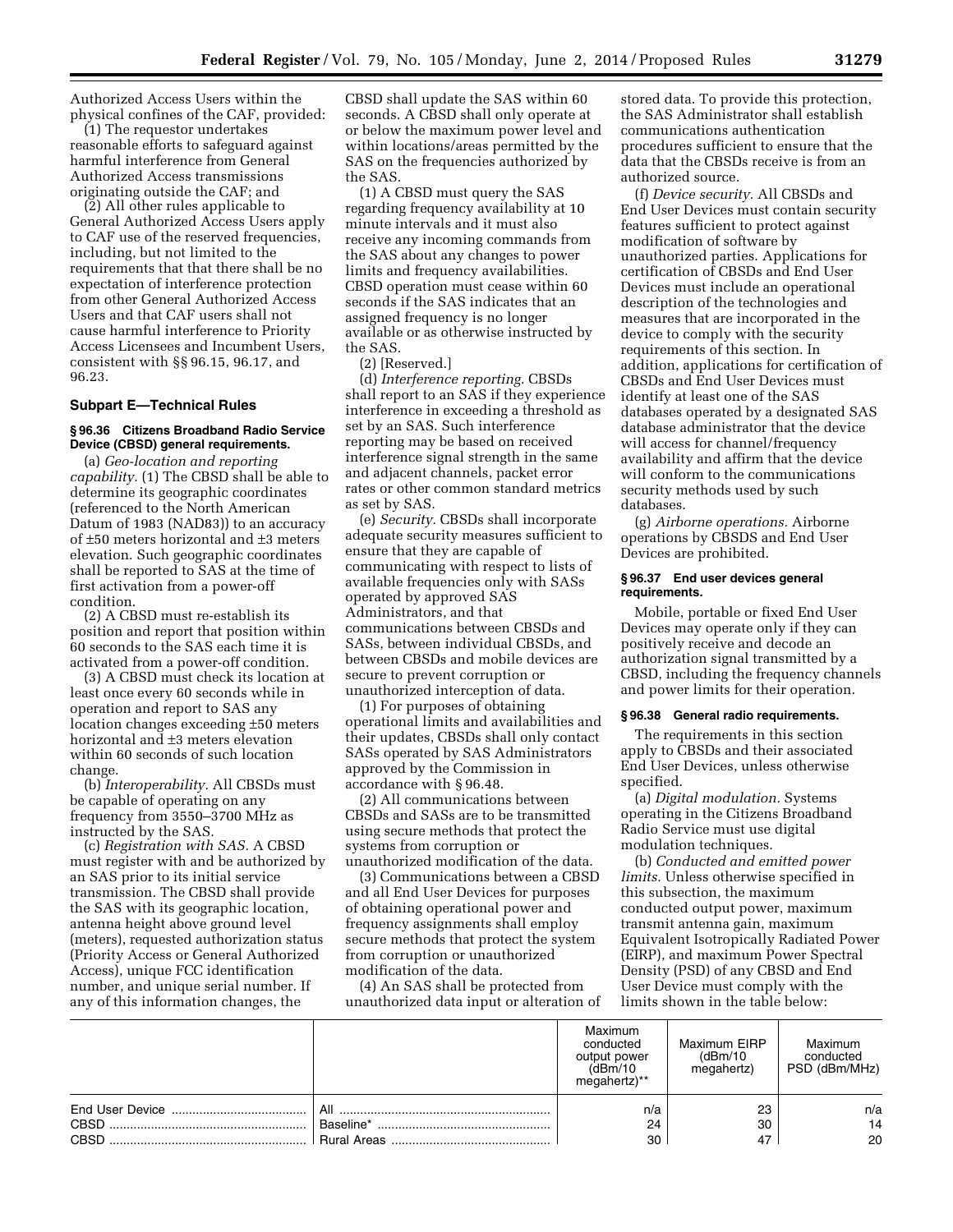|             |                                        | Maximum<br>conducted<br>output power<br>(dBm/10)<br>megahertz)** | Maximum EIRP<br>(dBm/10)<br>megahertz) | Maximum<br>conducted<br>PSD (dBm/MHz) |
|-------------|----------------------------------------|------------------------------------------------------------------|----------------------------------------|---------------------------------------|
| <b>CBSD</b> | Fixed Point to Point System (PTP)<br>. | 30                                                               | 53                                     | 20                                    |

\* Baseline is all cases not qualified under rural or fixed PTP.

\*\* Maximum Conducted Output Power (as defined in paragraph (b)(4) of this section).

(1) For fixed point-to-point radio systems, the maximum conducted output power in paragraph (b) of this section must be reduced by 1 dB for every 1 dB that the directional gain of the antenna exceeds 23dBi.

(2) CBSDs shall limit their operating power to the minimum necessary for successful operations.

(3) CBSDs shall include transmit power control capability and the capability to adjust maximum EIRP in response to instructions from an SAS (either directly or through an intermediary system). Applicants for PAL or General Authorized Access use of the band must include a description of these two functionalities for all CBSDs and End User Devices.

(4) Maximum Conducted Output Power is defined as the total transmit power delivered to all antennas and antenna elements averaged across all symbols in the signaling alphabet when the transmitter is operating at its maximum power control level. Power must be summed across all antennas and antenna elements. The average must not include any time intervals during which the transmitter is off or is transmitting at a reduced power level. If multiple modes of operation are possible (*e.g.,* alternative modulation methods), the maximum conducted output power is the highest total transmit power occurring in any mode.

(c) *Received signal strength limits.*  CBSD transmissions shall be managed such that the median signal strength at any location on the boundary of a cochannel PAL shall not exceed  $-80$  dbm as measured by a 0 dBi isotropic antenna in 10 megahertz unless the affected licensees or incumbents agree to a different field strength and communicate that to SAS.

(d) *3.5 GHz emissions and interference limits*—(1) *General protection levels.* Except as otherwise specified, for channel and frequency assignments made by the SAS to CBSDs operating in the 3550–3650 MHz band, the power of any emission outside the fundamental emission (whether in or outside of the authorized band) shall be attenuated below the transmitter power (P) by at least  $43 + 10 \log_{10}(P)$  dB.

(2) *Additional protection levels.*  Notwithstanding the foregoing

paragraph (d)(1) of this section, the power of any emissions below 3520 MHz and above 3680 MHz shall be attenuated below the transmitter power (P) in watts by at least  $70 + 10 \log_{10}(P)$ dB.

(3) *Measurement procedure.* (i) Compliance with this provision is based on the use of measurement instrumentation employing a resolution bandwidth of 1 megahertz or greater. However, in the 1 megahertz bands immediately outside and adjacent to the licensee's authorized frequency channel, a resolution bandwidth of no less than one percent of the fundamental emission bandwidth may be employed. A narrower resolution bandwidth is permitted in all cases to improve measurement accuracy provided the measured power is integrated over the full reference bandwidth (*i.e.,* 1 MHz or 1 percent of emission bandwidth, as specified). The emission bandwidth is defined as the width of the signal between two points, one below the carrier center frequency and one above the carrier center frequency, outside of which all emissions are attenuated at least 26 dB below the transmitter power.

(ii) When measuring unwanted emissions to demonstrate compliance with the limits, the CBSD and End User Device nominal carrier frequency/ channel shall be adjusted as close to the licensee's authorized frequency block edges, both upper and lower, as the design permits.

(iii) Emission power measurements shall be performed with a peak detector in maximum hold.

(4) When an emission outside of the authorized bandwidth causes harmful interference, the Commission may, at its discretion, require greater attenuation than specified in this section.

(e) *Reception Limits.* (1) Priority Access Licensees must accept adjacent channel and in-band blocking interference (emissions from other Priority Access users transmitting between 3550 and 3650 MHz) up to a power spectral density level not to  $exceed -30dBm/10$  megahertz with greater than 99% probability, unless the affected licensees agree to a higher or lower power spectral density limit and

communicate with the terms of such agreement to the SAS.

(2) General Authorized Access operations are subject to the conditions that they cause no harmful interference to Incumbent Users or Priority Access Licensees and they can claim no protection from interference received from Incumbent Users or Priority Access Licensees. The operator of a General Authorized Access CBSD shall be required to cease operating the device upon notification by a SAS that the device is causing harmful interference. Operation shall not resume until the condition causing the harmful interference has been corrected.

(3) PA and GAA Licensees must accept interference in authorized areas of operation from federal radar systems up to a peak field strength level of 180 dBuV/m.

#### **§ 96.39 Equipment authorization.**

(a) Each CBSD or End User Device utilized for operation under this part and each transmitter marketed as set forth in § 2.803 of this chapter must be of a type which has been certificated for use under this part.

(b) Any manufacturer of radio transmitting equipment to be used in these services must request equipment authorization following the procedures set forth in subpart J of part 2 of this chapter. Equipment authorization for an individual transmitter may be requested by an applicant for a station authorization by following the procedures set forth in part 2 of this chapter.

# **§ 96.41 RF safety.**

Licensees and manufacturers are subject to the radio frequency radiation exposure requirements specified in §§ 1.1307(b), 1.1310, 2.1091, and 2.1093 of this chapter, as appropriate. Applications for equipment authorization of mobile or portable devices operating under this section must contain a statement confirming compliance with these requirements for both fundamental emissions and unwanted emissions. Technical information showing the basis for this statement must be submitted to the Commission upon request.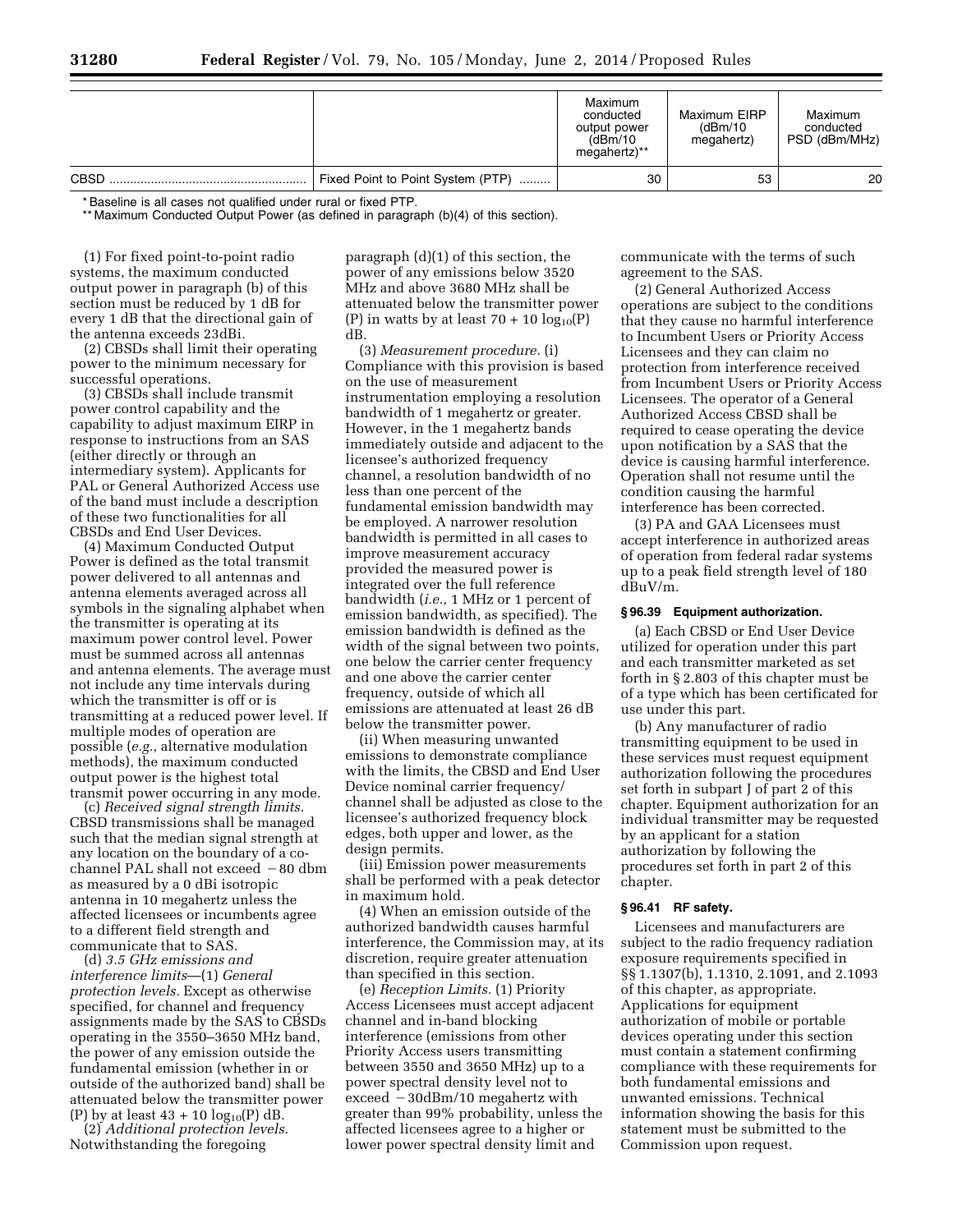## **Subpart F—Spectrum Access System**

# **§ 96.43 Spectrum access system purposes and functionality.**

The SAS serves the following purposes:

(a) To determine and provide to CBSDs the available channels/ frequencies at their location;

(b) To determine the maximum permissible transmission power level available to CBSDs at a given location and communicate that information to the CBSDs;

(c) To register the identification information and location of CBSDs;

(d) To retain information on and enforce Exclusion Zones in accordance with §§ 96.15 and 96.17;

(e) To protect Priority Access Licensees from harmful interference from General Authorized Access Users consistent with § 96.23;

(f) To reserve the use of GAA channels for use in a CAF consistent with § 96.35; and

(g) To ensure secure transmission of information between the SAS and CBSDs.

# **§ 96.44 Information gathering and retention.**

(a) The SAS shall maintain information on registered CBSDs, FSS locations listed in § 96.17, and Exclusion Zones.

(1) For CBSDs, such information shall include all information required by § 96.36.

(2) For incumbent FSS operators, the SAS shall maintain a record of the location of protected earth stations as well as the direction and look angle of all earth station receivers and any other information reasonable necessary to perform its functions under this part. (b) [Reserved.]

**§ 96.45 Registration and authorization of Citizens Broadband Radio Service Devices.** 

(a) An SAS must collect required information from CBSDs in accordance with the provisions of this part. CBSDs composed of a network of base and fixed stations may employ a subsystem for aggregating and communicating all required information with the SAS.

(1) The SAS must also verify that the FCC identifier (FCC ID) of a device seeking access to its services is valid. A list of devices with valid FCC IDs and the FCC IDs of those devices is to be obtained from the Commission's Equipment Authorization System.

(2) The SAS shall not permit CBSDs within Exclusion Zones to register or operate within the Citizens Broadband Radio Service.

(b) [Reserved.]

# **§ 96.46 Frequency assignment.**

(a) The SAS will determine the available and appropriate channels/ frequencies at a given location using the geographic information supplied by CBSDs, the frequency assignment data for Incumbent Users in the SAS, the authorization status and operating parameters of CBSDs in the surrounding area, and such other information necessary to ensure effective operations of CBSDs consistent with this part.

(1) Upon request from the Commission or a CBSD, the SAS shall confirm whether frequencies are available in a given geographic area.

(2) Upon request from the Commission, the SAS shall confirm that CBSDs in a given geographic area and frequency band have been shut down in response to a request from an Incumbent User.

(b) [Reserved.]

# **§ 96.47 Security.**

(a) The SAS shall employ protocols and procedures to ensure that all communications and interactions between the SAS and CBSDs are accurate and secure and that unauthorized parties cannot access or alter the SAS or the list of frequencies sent to a CBSD.

(b) Communications between CBSDs and the SAS, between individual CBSDs, and between different SASs, shall be secure to prevent corruption or unauthorized interception of data. An SAS shall be protected from unauthorized data input or alteration of stored data.

(c) An SAS shall verify that the FCC identification number supplied by a CBSD is for a certified device and may not provide service to an uncertified device.

## **§ 96.48 Spectrum access system administrators.**

The Commission will designate one or more entities to administer the SAS. The Commission may, at its discretion, permit the functions of an SAS, such as a data repository, federal information database, registration, and query services, to be divided among multiple entities; however, it shall designate one or more specific entities to be an SAS Administrator responsible for coordination of the overall functioning of an SAS and providing services to operators in the Citizens Broadband Radio Service. Each SAS Administrator designated by the Commission shall:

(a) Maintain a regularly updated database that contains the information described in § 96.44;

(b) Establish a process for acquiring and storing in the database necessary

and appropriate information from the Commission's databases and synchronizing the database with the current Commission databases at least once a day to include newly licensed facilities or any changes to licensed facilities;

(c) Establish and follow a process for registering and protecting the Incumbent Users and enforcing the protection criteria set forth in §§ 96.15 and 96.17;

(d) Establish and follow a process for registering and coordinating Priority Access Licensees;

(e) Establish and follow a process for registering and coordinating General Authorized Access Users;

(f) Establish and follow protocols and procedures sufficient to ensure that Incumbent Users are protected from harmful interference from Priority Access Licensees and General Authorized Access Users consistent with §§ 96.15 and 96.17;

(g) Establish and follow protocols and procedures sufficient to ensure that Priority Access Licensees are protected from harmful interference from spectrally or geographically adjacent Priority Access Licensees and from General Authorized Access Users;

(h) Establish and follow protocols and procedures sufficient to ensure that all communications and interactions between the SAS and CBSDs are accurate and secure and that unauthorized parties cannot access or alter the SAS or the information transmitted from the SAS to CBSDs;

(i) Make its services available to Priority Access Licensees and General Authorized Access Users on a nondiscriminatory basis;

(j) Provide service for a five-year term. This term can be renewed at the Commission's discretion;

(k) Respond in a timely manner to verify, correct or remove, as appropriate, data in the event that the Commission or a party brings claim of inaccuracies in the SAS to its attention. This requirement applies only to information that the Commission requires to be stored in the SAS;

(l) Secure transfer the information in the SAS, along with the IP addresses and URLs used to access the system, and a list of registered CBSDs, to another designated entity in the event it does not continue as the SAS administrator at the end of its term. It may charge a reasonable price for such conveyance;

(m) If more than one SAS is developed, the administrators shall cooperate to develop a standardized process for providing on a daily basis or